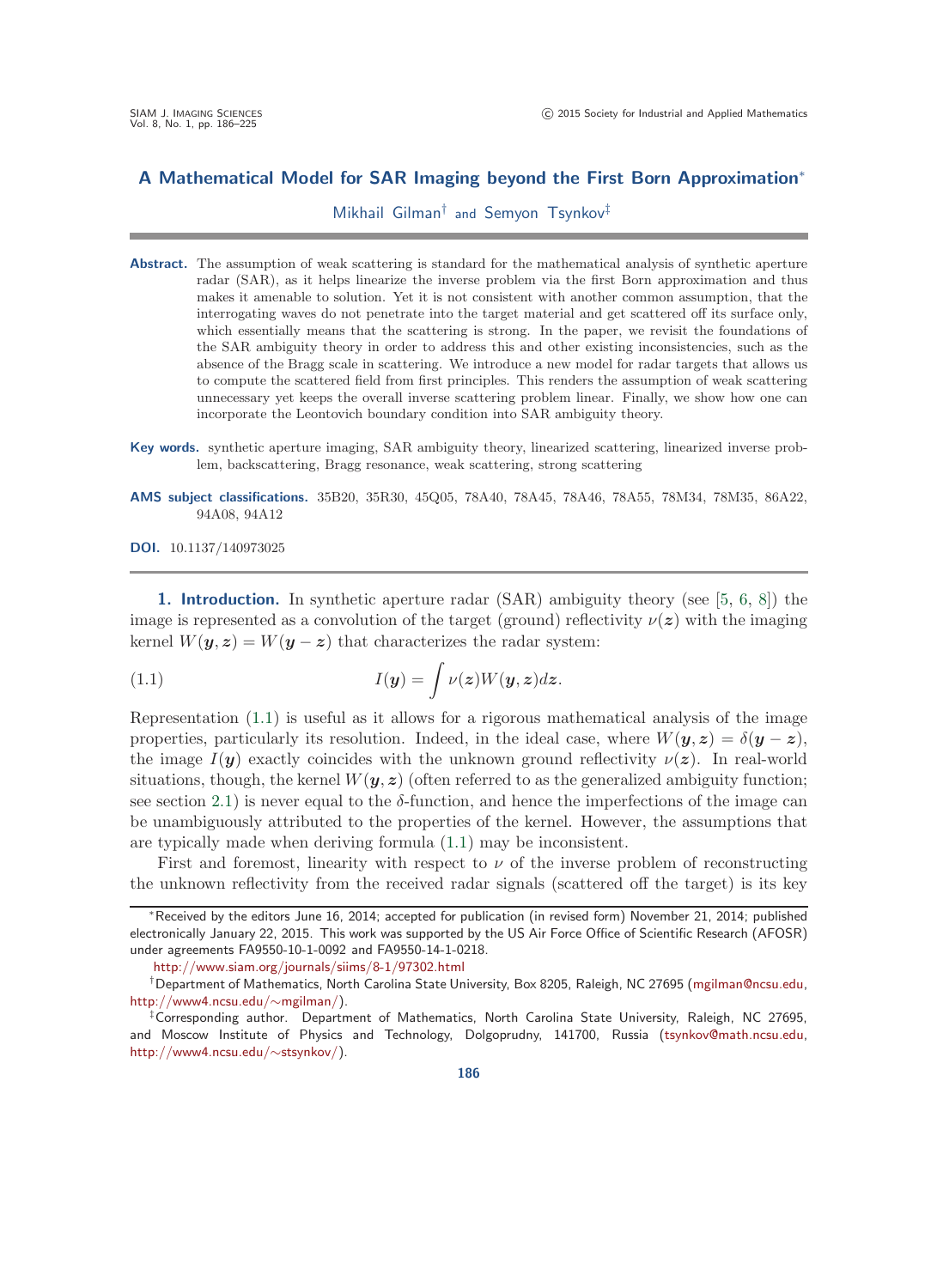property that enables a solution in the form of [\(1.1\)](#page-0-0). The linearity is normally attained by assuming that the scattering is weak and employing the first Born approximation [\[3,](#page-38-3) section 13.1.2]. Equivalently, it means that the variations of the scattering medium on top of the constant vacuum background are small, so that the scattered field can be considered a first order perturbation of the incident field that propagates in free space with no obstructions. These considerations are standard in the mathematical literature on SAR, including our own work [\[14,](#page-38-4) [13,](#page-38-5) [15,](#page-38-6) [26,](#page-38-7) [29\]](#page-39-0). However, they are inconsistent with the most common SAR imaging scenario in which the scattering occurs only on the surface of the target so that convolution [\(1.1\)](#page-0-0) effectively becomes two-dimensional. In this case, the radar signals do not penetrate into the target, which implies that the scattering is strong rather than weak.

An additional issue in the conventional SAR ambiguity theory that may be deemed problematic is the expression of the ground reflectivity  $\nu$  as a function of the local refraction index only (see formulae  $(2.11')$  $(2.11')$  and  $(2.12')$  $(2.12')$  in section [2.1\)](#page-2-0). It is well known, for example, that in this case a homogeneous dielectric half-space yields only specular (i.e., mirror-like) reflection, which makes the monostatic SAR imaging impossible. At the same time, to the best of our knowledge the Bragg-type resonant scattering mechanism has not yet been incorporated into the SAR ambiguity theory. It is this mechanism that enables scattering back toward the emitting antenna, provided that a certain spatial scale is present in the spectrum of inhomogeneities of the refraction index; see see section [3.3.](#page-17-0)

The main objective of the current paper is to generalize the conventional SAR ambiguity theory and remove the foregoing inconsistencies. Its key new result is the construction of an alternative mathematical model for distributed radar targets that still allows one to preserve the standard representation [\(1.1\)](#page-0-0) for the image yet avoids the assumption of weak scattering (along with the first Born approximation) and does not employ singular ground reflectivity functions.

Our new model for radar targets enables computing the scattered field from first principles. Specifically, the scattering medium itself, which is a horizontally inhomogeneous dielectric halfspace, is introduced in the beginning of section [3](#page-10-0) and then further delineated in the beginning of section [3.2;](#page-12-0) see [\(3.4\)](#page-12-1). The computation of the scattered field is based on the separation of variables, which is rendered by Fourier transforms in time and in space. The resulting scattered field is given by [\(3.46\)](#page-24-0) and [\(3.47\)](#page-25-0).

While not assuming that the scattering is weak, the new model keeps the overall inverse scattering problem linear with respect to the material characteristics, which yields the solution in the form of convolution [\(1.1\)](#page-0-0). In essence, the model still employs linearization, but against a different background solution, not necessarily the unobstructed incident field in free space. Yet when the scattering is indeed weak, the new constructs transform into the previous ones. In other words, in the case of weak scattering the linearization is performed against the aforementioned free space incident solution. This is fully equivalent to using the first Born approximation, as done in earlier studies of the SAR ambiguity theory. The discussion in the current paper is restricted to the scalar framework. Yet the model and the methodology that we introduce here also allow one to analyze effects related to polarization. This will be done in the future.

In the literature on inverse problems, there are other approaches that avoid the assumption of weak scattering and the first Born approximation. Among the most recent advances are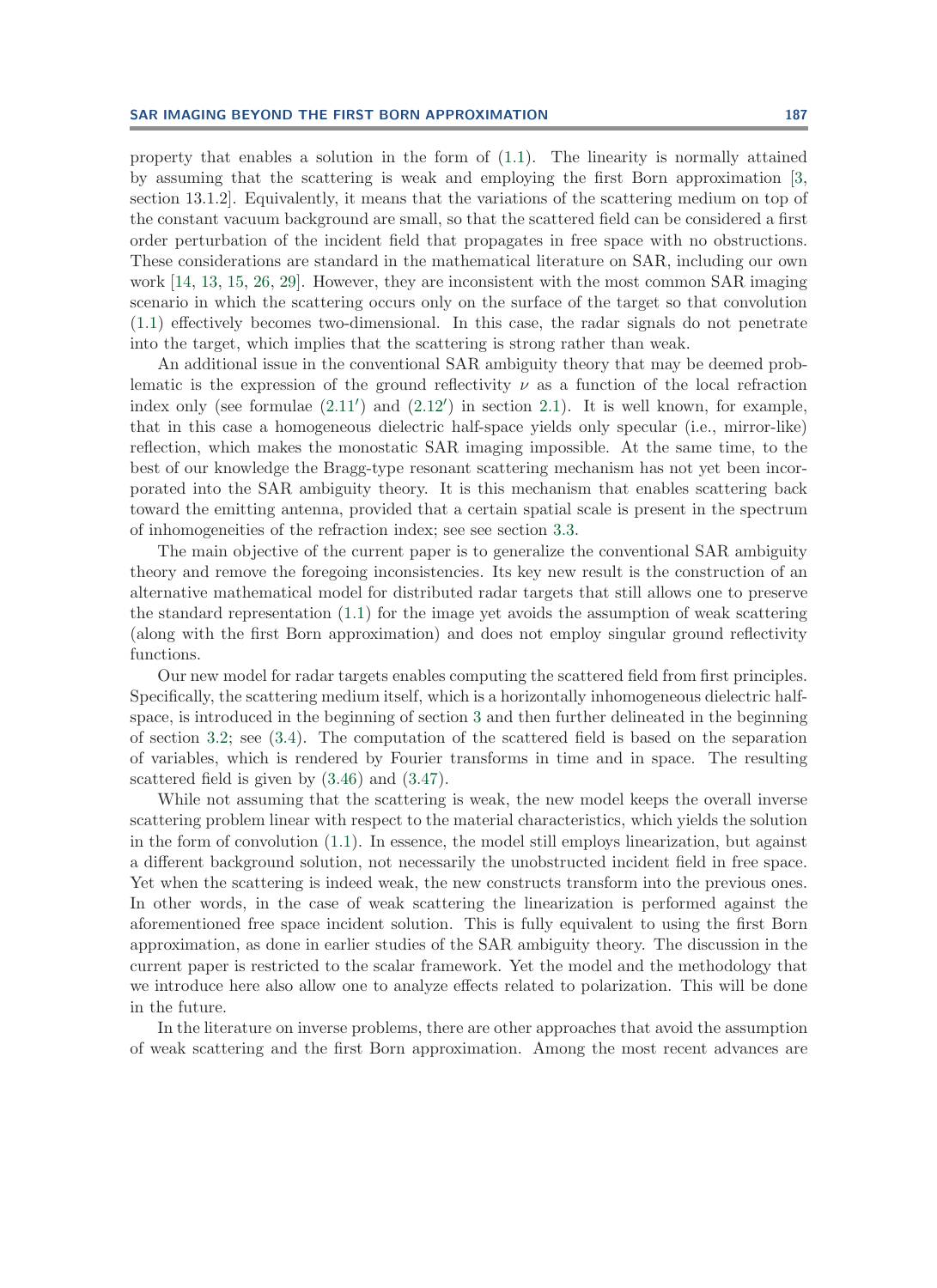the linear sampling method [\[4\]](#page-38-8) and the factorization method [\[19\]](#page-38-9). Those two methods allow for strong as opposed to weak scattering and are used predominantly for solving the shape reconstruction problem in the frequency domain. To the best of our knowledge, ideas similar to those of [\[4,](#page-38-8) [19\]](#page-38-9) have not been applied to SAR imaging.

Hereafter, we analyze the most general setting for the scattering of radar signals off the target; i.e., we consider two arbitrary directions for the incident and scattered waves. As for the SAR imaging scenario, for simplicity we restrict ourselves to a monostatic<sup>[1](#page-2-1)</sup> narrow-band stripmap imaging, as in  $[5, 8]$  $[5, 8]$  $[5, 8]$ , with a small aperture angle. Unlike in  $[13, 14, 15, 26, 29]$  $[13, 14, 15, 26, 29]$  $[13, 14, 15, 26, 29]$  $[13, 14, 15, 26, 29]$  $[13, 14, 15, 26, 29]$  $[13, 14, 15, 26, 29]$  $[13, 14, 15, 26, 29]$  $[13, 14, 15, 26, 29]$  $[13, 14, 15, 26, 29]$ , the signal propagation is considered nondispersive. Other assumptions are introduced as needed.

The paper is organized as follows. In section [2,](#page-2-2) we present an account of conventional SAR ambiguity theory and discuss its deficiencies; this section also refers to Appendix [A](#page-32-0) for technical derivations. In section [3,](#page-10-0) we present a new, more general, model for SAR targets that exploits a horizontally inhomogeneous material half-space and allows us to overcome the difficulties that characterize the conventional theory. An alternative (less rigorous) model based on the Leontovich boundary condition is briefly discussed in Appendix [B.](#page-35-0) In section [4,](#page-26-0) we generalize the conventional SAR ambiguity theory using the new scattering model of section [3.](#page-10-0) Finally, in section [5,](#page-30-0) we outline our conclusions and discuss future work.

## <span id="page-2-2"></span>**2. Revisiting the SAR ambiguity theory.**

<span id="page-2-0"></span>**2.1. Conventional approach.** In the framework of the conventional SAR ambiguity theory (see  $[5, 6, 8]$  $[5, 6, 8]$  $[5, 6, 8]$  $[5, 6, 8]$  $[5, 6, 8]$ ), the radar signals are interpreted as scalar quantities. Their propagation in free space is governed by the d'Alembert equation:

(2.1) 
$$
\left(\frac{1}{c^2}\frac{\partial^2}{\partial t^2} - \Delta\right)u = f,
$$

where  $\Delta$  is the Laplacian, *c* is the speed of light, and  $f = f(t, z)$  is the source,  $z \in \mathbb{R}^3$ .

For an unsteady point source (emitting radar antenna) located at a fixed  $x \in \mathbb{R}^3$ ,

<span id="page-2-5"></span><span id="page-2-4"></span><span id="page-2-3"></span>
$$
f(t, z) = P(t)\delta(z - x),
$$

the solution of [\(2.1\)](#page-2-3) is given by the standard retarded potential,

(2.2) 
$$
u^{(0)}(t,z) = \frac{1}{4\pi} \frac{P(t - |z - x|/c)}{|z - x|}.
$$

Hereafter, solution [\(2.2\)](#page-2-4) will be used in the capacity of the incident field.

In [\[5,](#page-38-0) [8\]](#page-38-2), the terrain to be imaged is characterized by the refraction index  $n = n(z)$ . Then, the total field  $u = u^{(0)} + u^{(1)}$  is governed by the variable coefficient wave equation:

(2.3) 
$$
\left(\frac{1}{v^2(z)}\frac{\partial^2}{\partial t^2} - \Delta\right)\left(u^{(0)} + u^{(1)}\right) = f,
$$

where  $u^{(1)} = u^{(1)}(t, z)$  is the scattered field and  $v(z) = \frac{c}{n(z)}$  is the speed of light in the material. In the vacuum region, it is assumed that  $n(z) = 1$ , so that  $v(z) = c$  and [\(2.3\)](#page-2-5)

<span id="page-2-1"></span><sup>&</sup>lt;sup>1</sup>The emitting and receiving antennas are at the same location; it may be one and the same antenna.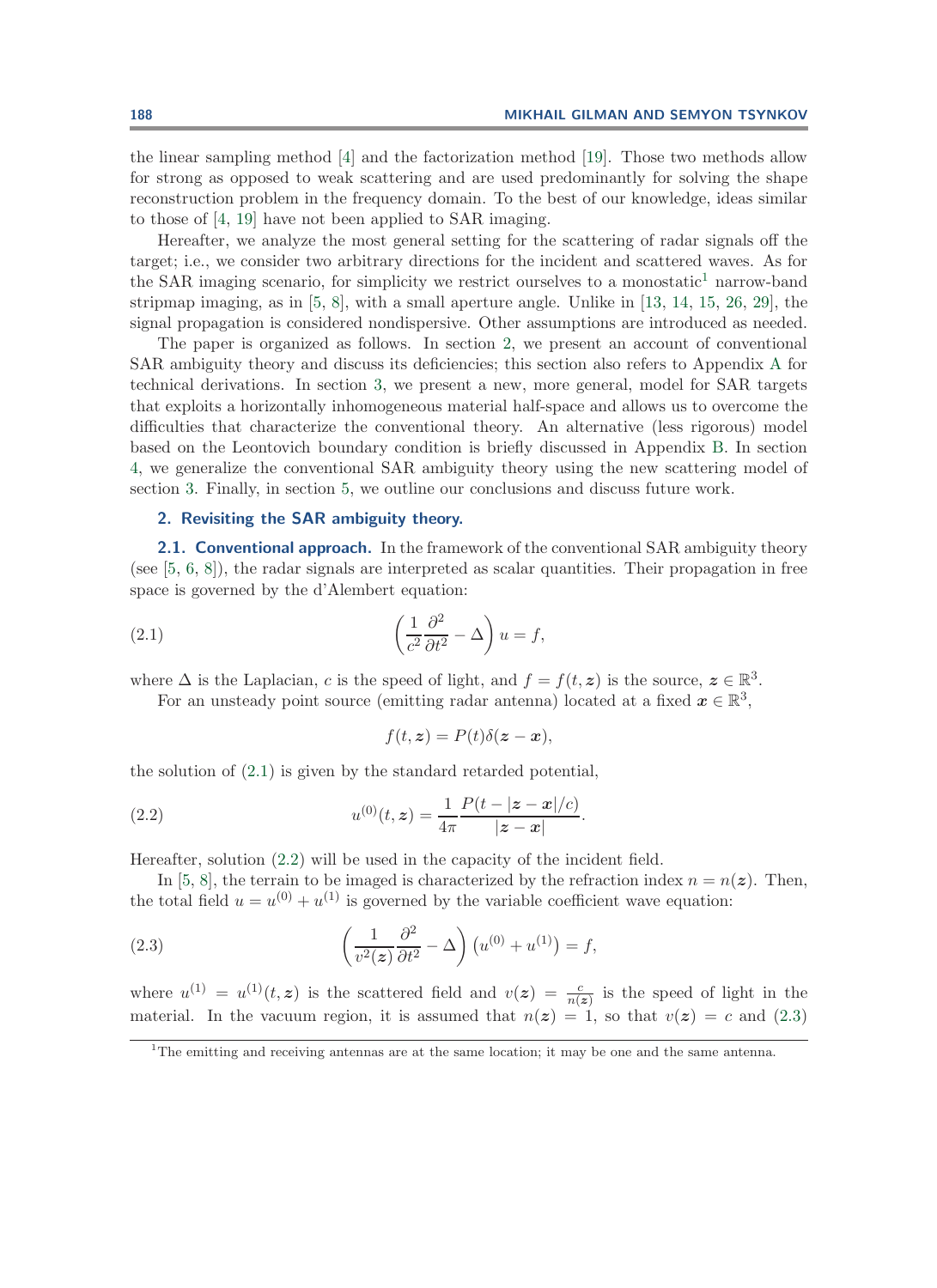transforms back to  $(2.1)$ . Subtracting the constant coefficient equation  $(2.1)$  written for the incident field  $u^{(0)}$  on the entire space  $\mathbb{R}^3$  from the variable coefficient equation [\(2.3\)](#page-2-5), we have

<span id="page-3-0"></span>(2.4) 
$$
\left(\frac{1}{c^2}\frac{\partial^2}{\partial t^2} - \Delta\right)u^{(1)} = \frac{1 - n^2(z)}{c^2}\frac{\partial^2}{\partial t^2}\left(u^{(0)} + u^{(1)}\right).
$$

Equation [\(2.4\)](#page-3-0) involves no simplifying assumptions, and its solution  $u^{(1)}$  is the same as one would have obtained by solving  $(2.3)$  with  $u^{(0)}$  found from  $(2.1)$ . Hence, this linear variable coefficient partial differential equation can be used for direct computation of the scattered field  $u^{(1)}$  if the incident field  $u^{(0)}$  and the refraction index  $n(z)$  are given.

However, the central problem of SAR imaging is the inverse problem of reconstructing the unknown material parameter  $n(z)$ , given the incident field  $u^{(0)}$  and taking the scattered field  $u^{(1)}$  as the observable data. It is very important to realize, though, that whereas the incident field  $u^{(0)}$  is known on the entire  $\mathbb{R}^3$ , the scattered field  $u^{(1)}$  can be considered known only at certain locations away from the target region.[2](#page-3-1) Thus, the inverse problem of SAR imaging becomes effectively nonlinear, because on the right-hand side of [\(2.4\)](#page-3-0) the unknown quantity of interest,  $n(z)$ , is multiplied by another unknown quantity,  $u^{(1)}(t, z)$ .

The most common assumption made in the SAR literature in order to simplify the formulation of the inverse problem is that of weak scattering:

<span id="page-3-2"></span>(2.5) 
$$
|n(z) - 1| \ll 1, \qquad |u^{(1)}| \ll |u^{(0)}|.
$$

Relations [\(2.5\)](#page-3-2) allow one to employ the first Born approximation [\[3,](#page-38-3) section 13.1.2] and lin-earize [\(2.4\)](#page-3-0) by disregarding  $u^{(1)}$  on its right-hand side. This linearization yields an inhomogeneous d'Alembert equation for the scattered field:

<span id="page-3-3"></span>(2.6) 
$$
\left(\frac{1}{c^2}\frac{\partial^2}{\partial t^2} - \Delta\right)u^{(1)} = \frac{1 - n^2(z)}{c^2}\frac{\partial^2 u^{(0)}}{\partial t^2}.
$$

<span id="page-3-5"></span>The source term on the right-hand side of [\(2.6\)](#page-3-3) is due to the incident field  $u^{(0)}(t, z)$  of [\(2.2\)](#page-2-4) and variable refraction index  $n(z)$ . Solution to [\(2.6\)](#page-3-3) is given by the Kirchhoff integral:

(2.7) 
$$
u^{(1)}(t, x') = \frac{1}{4\pi} \int \frac{1 - n^2(z)}{|x' - z|c^2} \frac{\partial^2 u^{(0)}}{\partial t^2} \left( t - \frac{|x' - z|}{c}, z \right) dz,
$$

where  $x'$  can be an arbitrary point in  $\mathbb{R}^3$ . One can think of  $x'$  as the location of the receiving antenna. For monostatic SAR, it coincides with that of the emitting antenna,  $x' = x$ .

Hereafter, we will consider the emitted signal in the form of a linear chirp (frequencymodulated pulse) with the central carrier frequency  $\omega_0$ :

<span id="page-3-4"></span>(2.8) 
$$
P(t) = A(t)e^{-i\omega_0 t}, \text{ where } A(t) = \chi_\tau(t)e^{-i\alpha t^2}
$$

<span id="page-3-6"></span>and

(2.9) 
$$
\chi_{\tau}(t) = \begin{cases} 1, & t \in [-\tau/2, \tau/2], \\ 0, & \text{otherwise.} \end{cases}
$$

<span id="page-3-1"></span> $^{2}$ In practice,  $u^{(1)}$  is known as the receiving radar antenna, which is mounted on an airborne or spaceborne platform located above the imaged terrain (Earth's surface); see Figure [1.](#page-4-0)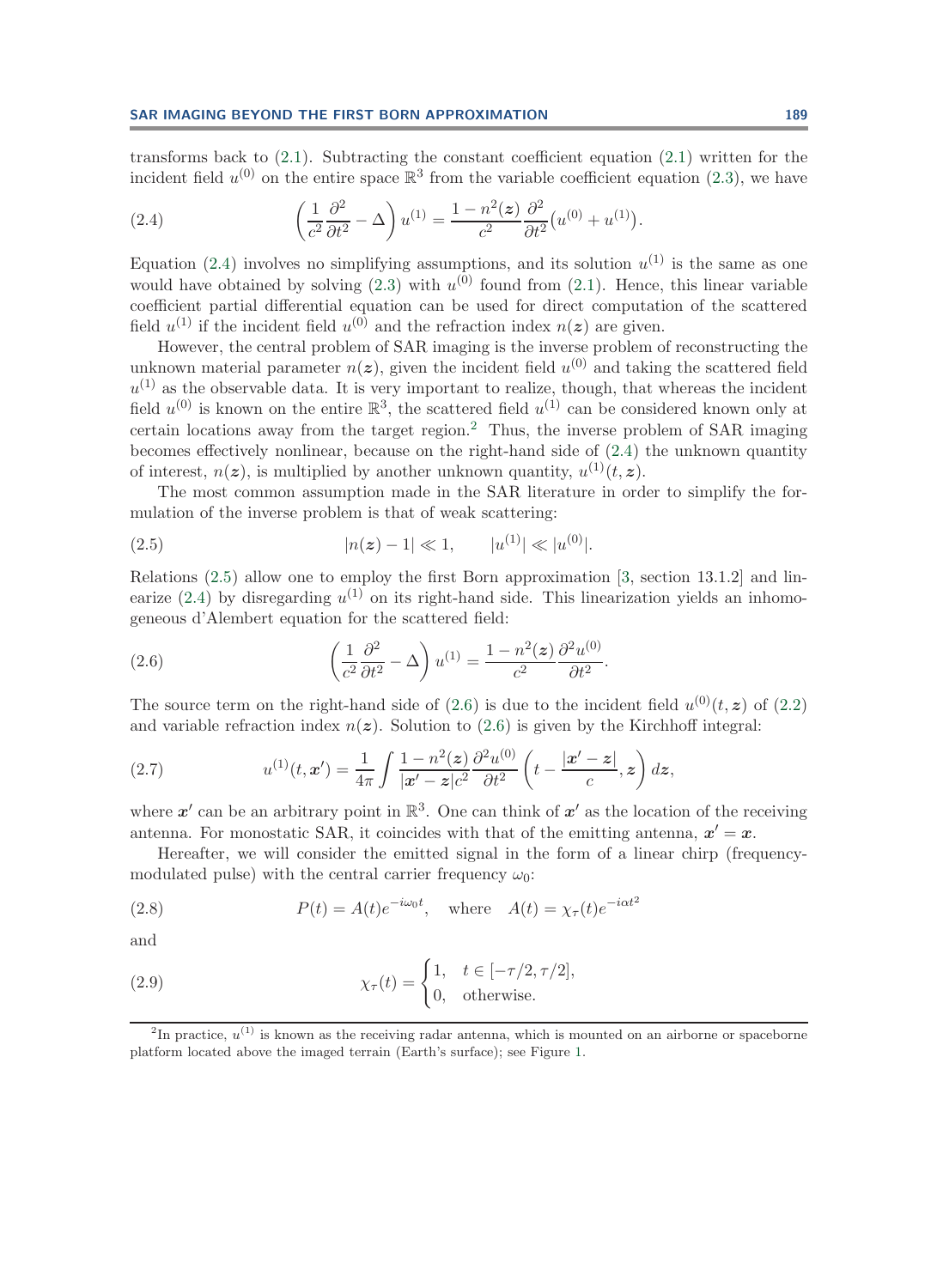

<span id="page-4-0"></span>**Figure 1.** Schematic for the monostatic broadside stripmap SAR imaging. H is the orbit altitude, L is the distance (range) from the ground track to the target, and R is the slant range.

In [\(2.8\)](#page-3-4),  $\alpha = \frac{B}{2\tau}$  is the chirp rate,  $\frac{B}{2\pi}$  is the bandwidth of the chirp  $(B \ll \omega_0)$ , and  $\tau$  is its duration. The amplitude  $A(t)$  in [\(2.8\)](#page-3-4) is supposed to vary slowly compared to the fast oscillation  $e^{-i\omega_0 t}$ . Hence, it can be left out when differentiating the incident field [\(2.2\)](#page-2-4) for substitution into [\(2.6\)](#page-3-3), which yields

(2.10) 
$$
\frac{\partial^2 u^{(0)}}{\partial t^2}(t,z) \approx -\omega_0^2 u^{(0)}(t,z) = -\frac{\omega_0^2}{4\pi} \frac{P(t-|z-x|/c)}{|z-x|}.
$$

<span id="page-4-2"></span>Consequently, from [\(2.7\)](#page-3-5) we have

(2.11) 
$$
u^{(1)}(t,\mathbf{x}') \approx \int \nu(\mathbf{z},\mathbf{x},\mathbf{x}')P\left(t-|\mathbf{x}-\mathbf{z}|/c-|\mathbf{x}'-\mathbf{z}|/c\right)d\mathbf{z},
$$

<span id="page-4-1"></span>where

(2.12) 
$$
\nu(z, x, x') = -\frac{\omega_0^2}{16\pi^2 |z - x||z - x'|} \frac{1 - n^2(z)}{c^2}.
$$

For typical SAR geometries, the distance between either of the antennas, *x* or *x* , and the target is much larger than the resolution scale at the target, which can be considered a typical variation of  $z$  (a schematic for the monostatic  $(x = x')$  broadside imaging is shown in Figure [1\)](#page-4-0). Moreover, this distance is also much larger than the length of the synthetic aperture, which can be considered a typical variation of either *x* or *x* . Given that the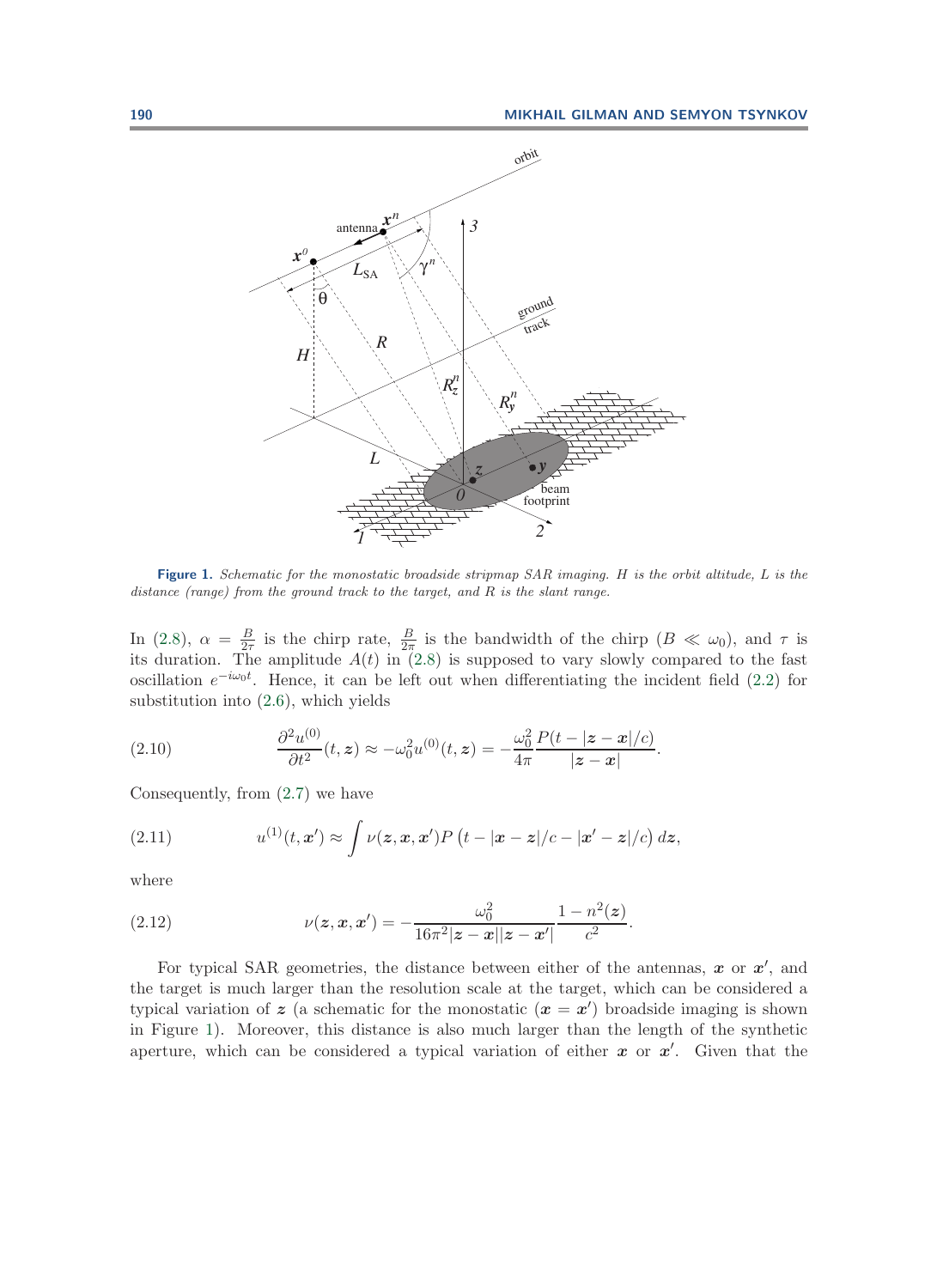quantity  $1 - n^2(z)$  on the right-hand side of [\(2.12\)](#page-4-1) is already small due to the first relation of [\(2.5\)](#page-3-2), one can disregard the dependence of the denominator in formula [\(2.12\)](#page-4-1) on any of the variables  $z, x, \text{ or } x'$ , i.e., interpret it as a constant. Indeed, taking the variation of the denominator into account would bring along a correction proportional to the product of two small terms, which does not need to be considered in the context of the Born linearization (see also [\[5,](#page-38-0) section 3]).

<span id="page-5-0"></span>Consequently, we can replace  $(2.11)$  and  $(2.12)$  with

(2.11') 
$$
u^{(1)}(t, x') \approx \int \nu(z) P(t - |x - z|/c - |x' - z|/c) dz
$$

<span id="page-5-1"></span>and

(2.12') 
$$
\nu(z) = -\frac{\omega_0^2}{16\pi^2 R^2} \frac{1 - n^2(z)}{c^2},
$$

respectively, where R is the distance (slant range) between the SAR platform trajectory (e.g., satellite orbit) and the target; see Figure [1.](#page-4-0) The reflectivity coefficient  $\nu(z)$  in [\(2.11](#page-5-0)'), [\(2.12](#page-5-1)') therefore becomes a function of the local index of refraction  $n(z)$  only.

For the remainder of this section, we will discuss how the foregoing linearized model based on weak scattering can be used for the analysis of SAR imaging. In doing so, we will consider only the case of a monostatic SAR, i.e.,  $x' = x$ . Then,  $(2.11')$  $(2.11')$  becomes

<span id="page-5-2"></span>(2.11'') 
$$
u^{(1)}(t,\mathbf{x}) \approx \int \nu(\mathbf{z}) P(t-2|\mathbf{x}-\mathbf{z}|/c) d\mathbf{z}.
$$

Solving the inverse scattering problem for SAR would mean obtaining  $\nu(z)$  from the known  $u^{(1)}(t, x)$ . In other words, one needs to invert the integral operator that acts on  $\nu(z)$  on the right-hand side of  $(2.11'')$  $(2.11'')$ . The approximate inversion is done by first applying the matched filter  $\overline{P(t-2|\mathbf{y}-\mathbf{x}|/c)}$  to the received antenna signal  $u^{(1)}(t,\mathbf{x})$  of [\(2.11](#page-5-2)"):

<span id="page-5-3"></span>(2.13)  

$$
I_{\mathbf{x}}(\mathbf{y}) = \int_{\chi} \overline{P(t - 2R_{\mathbf{y}}/c)} u^{(1)}(t, \mathbf{x}) dt
$$

$$
= \int dz \, \nu(\mathbf{z}) \underbrace{\int_{\chi} dt \, \overline{P(t - 2R_{\mathbf{y}}/c)} P(t - 2R_{\mathbf{z}}/c)}_{W_{\mathbf{x}}(\mathbf{y}, \mathbf{z})},
$$

where we have introduced

$$
(2.14) \t\t R_{\mathbf{y}} = |\mathbf{y} - \mathbf{x}| \text{ and } R_{\mathbf{z}} = |\mathbf{z} - \mathbf{x}|.
$$

In [\(2.13\)](#page-5-3), the overbar denotes the complex conjugate, the interior integral  $W_x(y, z)$  is the point spread function (PSF), and the notation  $\int_{\mathcal{X}}$  means that the integration limits are determined by the indicator function(s)  $\chi_{\tau}$  under the integral; see [\(2.8\)](#page-3-4) and [\(2.9\)](#page-3-6). The image  $I_x$  for a single pulse emitted from the point  $x$  is thus given by

<span id="page-5-4"></span>(2.15) 
$$
I_{\boldsymbol{x}}(\boldsymbol{y}) = \int W_{\boldsymbol{x}}(\boldsymbol{y}, \boldsymbol{z}) \nu(\boldsymbol{z}) d\boldsymbol{z}.
$$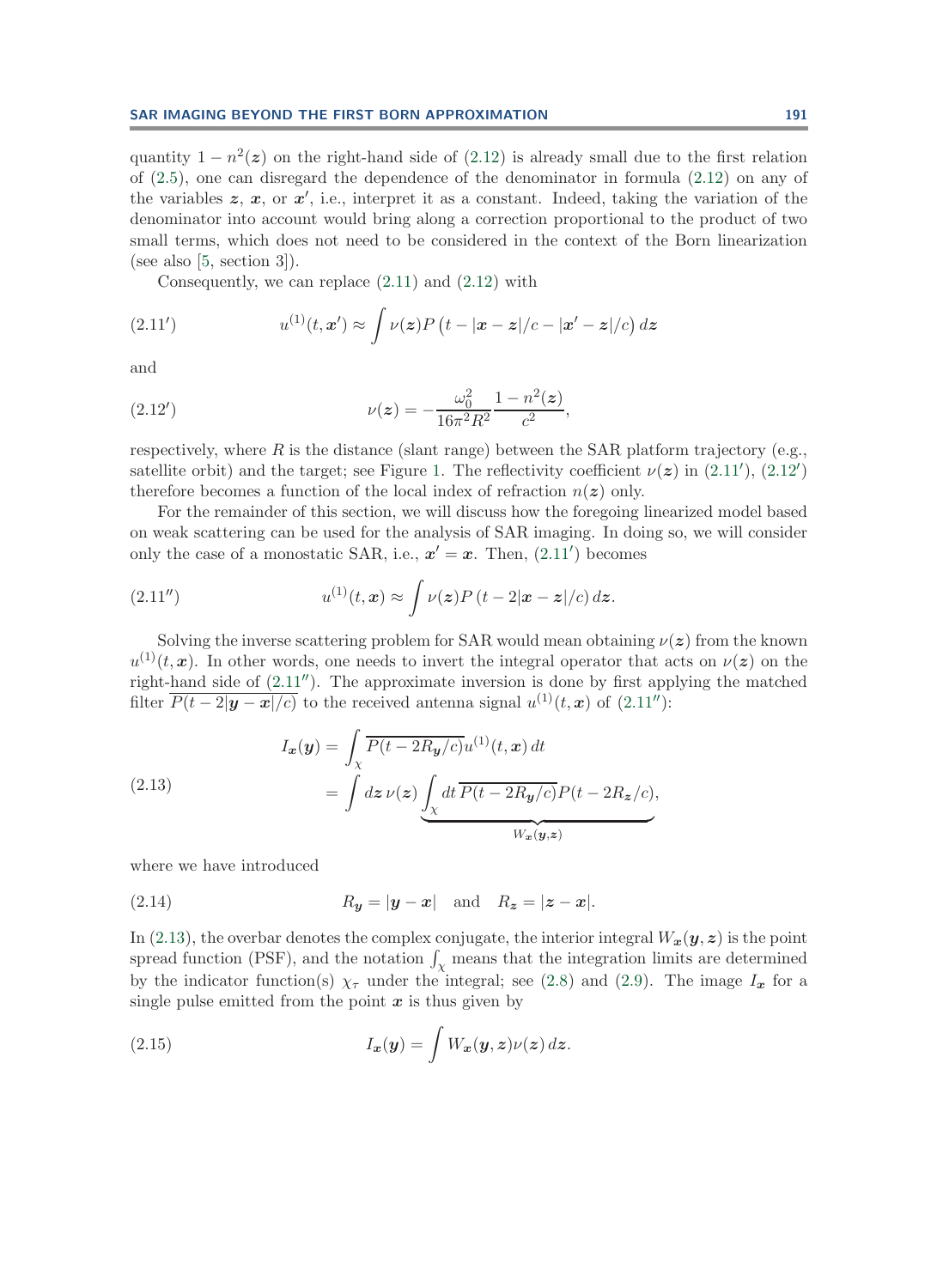The next stage of inversion is to consider a sequence of radar pulses emitted at times  $t_n$ from the equally spaced positions  $x^n$ ,  $-N/2 \leqslant n \leqslant N/2$ , as the antenna moves along the linear flight path (orbit). We will assume that the nth pulse is emitted, and the scattered response received, when the antenna is at a standstill at the position  $x^n$ , after which it moves to the next emitting/receiving position. This simplified treatment is known as the start-stop approximation; it is commonly used in the SAR literature; see, e.g., [\[5,](#page-38-0) [6\]](#page-38-1). The applicability of this approximation to rapidly moving platforms (satellites) is analyzed in [\[30\]](#page-39-1).

Note that a real-life radar antenna is not a point source and does not emit spherically symmetric waves. It rather emits a beam, which has the same functional dependence  $(2.2)$ ,<sup>[3](#page-6-0)</sup> but is confined to a narrow angular width (see [\[14,](#page-38-4) Table 1]). Hereafter, we assume that the pulses (beams) are emitted toward the ground in the direction normal to the platform trajectory. This corresponds to the broadside stripmap SAR imaging; see Figure [1.](#page-4-0) In [\[30\]](#page-39-1), we also show that a nonzero squint angle (the angle between the direction of the beam and the normal to the trajectory) can be introduced without much additional effort.

The range of  $x^n$  for  $n = -N/2, \ldots, N/2$  defines the synthetic aperture of length  $L_{SA}$ . Given a location on the ground, this range consists of those  $x^n$  for which this location remains within the footprint of the antenna beam; see Figure [1.](#page-4-0) The full image  $I(\mathbf{y})$  is a coherent sum of  $I_{\boldsymbol{x}^n}(\boldsymbol{y})$  given by [\(2.15\)](#page-5-4) for  $\boldsymbol{x} = \boldsymbol{x}^n$ :

<span id="page-6-1"></span>(2.16) 
$$
I(\mathbf{y}) = \sum_{n=-N/2}^{N/2} \int W_{\mathbf{x}^n}(\mathbf{y}, z) \nu(z) dz = \int W(\mathbf{y}, z) \nu(z) dz = W * \nu,
$$

where  $x^n$  is the location of the antenna at the physical moment of time  $t_n$  and  $n = -N/2, \ldots$ ,  $N/2$  is often referred to as the "slow time" in the SAR literature; see, e.g., [\[6,](#page-38-1) Chapter 9]. Accordingly, the function  $W(y, z)$  in [\(2.16\)](#page-6-1) is obtained by summing up all the PSFs  $W_{x^n}(y, z)$ :

<span id="page-6-2"></span>(2.17)  

$$
W(\mathbf{y}, \mathbf{z}) = \sum_{n=-N/2}^{N/2} \int_{\chi} dt \, \overline{P(t - t_n - 2R_{\mathbf{y}}^n/c)} P(t - t_n - 2R_{\mathbf{z}}^n/c)
$$

$$
= \sum_{n=-N/2}^{N/2} \int_{\chi} dt \, \overline{A(t - t_n - 2R_{\mathbf{y}}^n/c)} A(t - t_n - 2R_{\mathbf{z}}^n/c) e^{2i\omega_0 (R_{\mathbf{z}}^n/c - R_{\mathbf{y}}^n/c)},
$$

<span id="page-6-4"></span>where

(2.18) 
$$
R_y^n = |\mathbf{y} - \mathbf{x}^n|
$$
 and  $R_z^n = |\mathbf{z} - \mathbf{x}^n|$ .

 $W(y, z)$  of [\(2.17\)](#page-6-2) is called the generalized ambiguity function (GAF). Due to the integral representation [\(2.16\)](#page-6-1),  $W(y, z_0)$  for a given  $z_0$  can formally be thought of as the image  $I(y)$ of a point source  $\nu(z) = \delta(z - z_0)$ . It will subsequently be shown<sup>[4](#page-6-3)</sup> that W can be expressed

<span id="page-6-0"></span><sup>3</sup>The standard retarded potential [\(2.2\)](#page-2-4) represents radiation of waves by a stationary source; it can be used for describing the SAR pulses because of the start-stop approximation. Radiation of waves by moving sources is described by Liénard–Wiechert potentials [\[20,](#page-38-10) Chapter 8]. In the case of a straightforward uniform motion, the solution can also be obtained using Lorentz transform, which was done in [\[30\]](#page-39-1) for analyzing SAR.

<span id="page-6-3"></span><sup>&</sup>lt;sup>4</sup>See the discussion at the end of this section, right after  $(2.26)$ .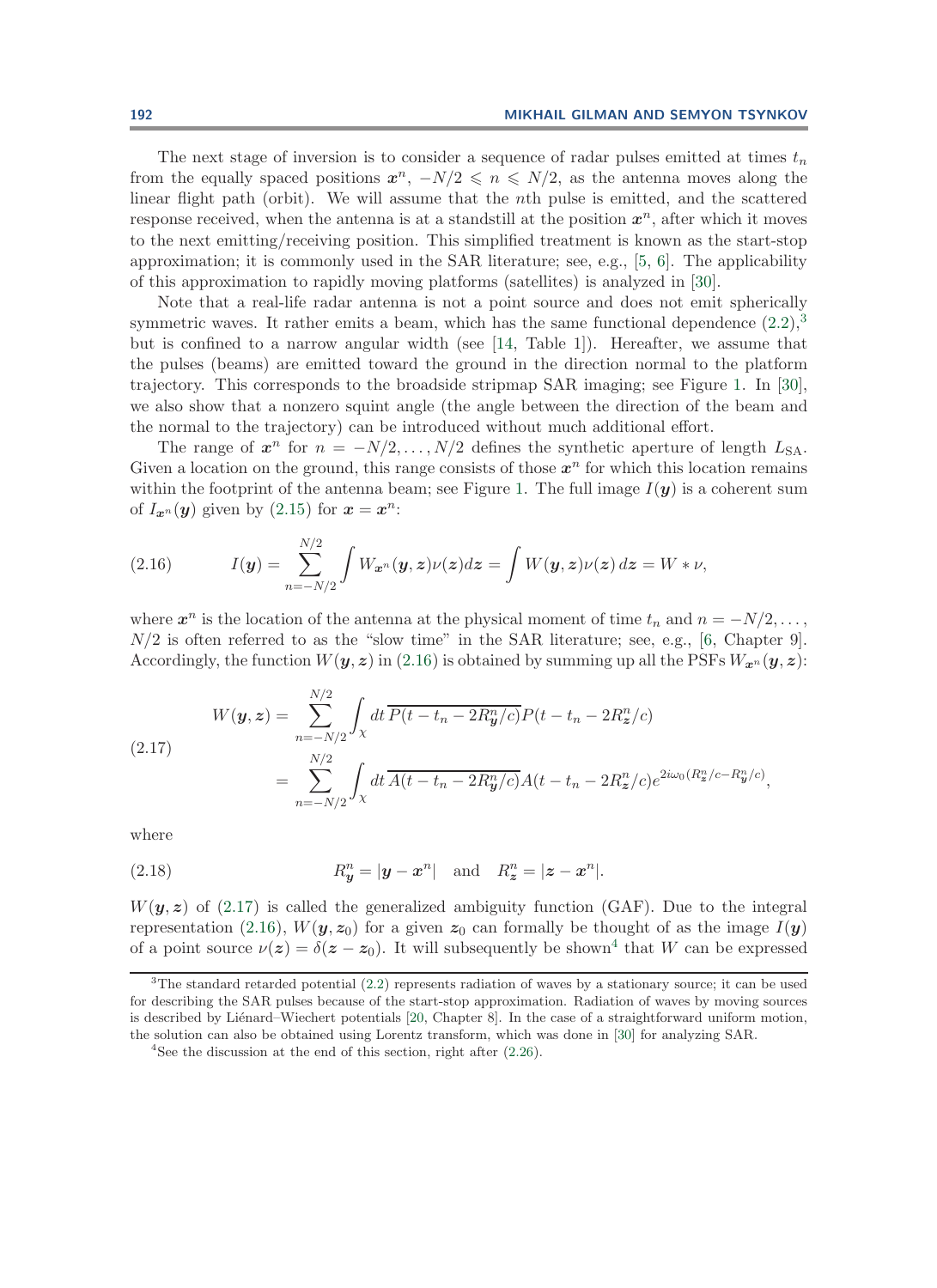as  $W(y, z) = W(y - z)$ , which justifies the convolution notation  $W * \nu$  for the integral [\(2.16\)](#page-6-1). Note that  $(1.1)$  for the image, which is discussed in section [1,](#page-0-1) coincides with  $(2.16)$ .

As the matched filter is given by the complex conjugate of  $P(\cdot)$  (see [\(2.13\)](#page-5-3)), the foregoing approximate inversion of the integral operator on the right-hand side of  $(2.11'')$  $(2.11'')$  corresponds to applying the formal adjoint operator. The reason is that if the direct operator in  $(2.11'')$  $(2.11'')$ were a genuine Fourier transform of  $\nu(z)$ , then its adjoint would have been the same as its inverse. However, neither of the operators is equivalent to a true Fourier transform (see the definition of  $P(\cdot)$  in [\(2.8\)](#page-3-4), [\(2.9\)](#page-3-6)), and hence the inversion is only approximate rather than exact. In other words, the kernel W is not a  $\delta$ -function,  $W(\mathbf{y}-\mathbf{z}) \neq \delta(\mathbf{y}-\mathbf{z})$ , and the image  $I(\mathbf{y})$  does not, generally speaking, coincide with  $\nu(\mathbf{z})$ ; see [A](#page-32-0)ppendix A for additional detail.

To quantify the discrepancies between the image  $I(\mathbf{y})$  and the reflectivity  $\nu(\mathbf{z})$ , one needs to analyze the properties of the imaging kernel  $W(y, z)$ . We first notice that in each individual term of the sum  $(2.17)$ ,  $t-t_n$  can be replaced with t by merely changing the integration variable. The remaining dependence of  $\overline{A(t-2R_{y}^{n}/c)}$  and  $A(t-2R_{z}^{n}/c)$  on *n* is through  $x^{n}$  (see [\(2.18\)](#page-6-4)); it is weak because A in [\(2.8\)](#page-3-4) is a slowly varying envelope itself. Hence, we can take  $A(\cdot)$  and  $A(\cdot)$  out of the summation over n, so that the GAF  $W(\mathbf{y}, z)$  of [\(2.17\)](#page-6-2) can approximately be represented as a product of two factors (see, e.g., [\[5,](#page-38-0) [8,](#page-38-2) [26\]](#page-38-7)):

(2.19) 
$$
W(\mathbf{y}, \mathbf{z}) \approx W_{\Sigma}(\mathbf{y}, \mathbf{z}) \cdot W_{\mathrm{R}}(\mathbf{y}, \mathbf{z}),
$$

<span id="page-7-0"></span>where

(2.20) 
$$
W_{\Sigma}(\mathbf{y}, \mathbf{z}) = \sum_{n=-N/2}^{N/2} e^{2ik_0(R_{\mathbf{z}}^n - R_{\mathbf{y}}^n)}
$$

<span id="page-7-1"></span>and

(2.21) 
$$
W_{\mathcal{R}}(\mathbf{y}, \mathbf{z}) = \int_{\chi} \overline{A(t - 2R_{\mathbf{y}}^0/c)} A(t - 2R_{\mathbf{z}}^0/c) dt.
$$

In [\(2.20\)](#page-7-0),  $k_0 = \omega_0/c$  is the carrier wavenumber. In [\(2.21\)](#page-7-1), we have (in accordance with [\(2.18\)](#page-6-4))

<span id="page-7-2"></span>
$$
R_y^0 = |\mathbf{y} - \mathbf{x}^0|
$$
 and  $R_z^0 = |\mathbf{z} - \mathbf{x}^0|$ .

In [\[15,](#page-38-6) Appendix A], we have shown that the factorization error in  $(2.19)$  is small, on the order of the relative bandwidth, i.e., about  $B/\omega_0$ .

Hereafter, we will be using the Cartesian coordinates labeled by subscripts as follows: "1" will correspond to the azimuthal, or along-the-track, coordinate; "2" will correspond to the range coordinate, i.e., the horizontal coordinate normal to the track; and "3" will correspond to the vertical coordinate. With no loss of generality, we place the origin of the coordinate system within the beam footprint on the ground. In addition, we denote by  $\theta$  the angle of incidence, which is also referred to as the look angle. Then, the orbit altitude  $H = R \cos \theta$ and the distance from the origin to the ground track  $L = R \sin \theta$ ; see Figure [1.](#page-4-0)

An inspection of  $(2.19)$ – $(2.21)$  shows that the GAF  $(2.17)$  is a function of only two independent spatial coordinates—the azimuthal direction, which corresponds to the variation of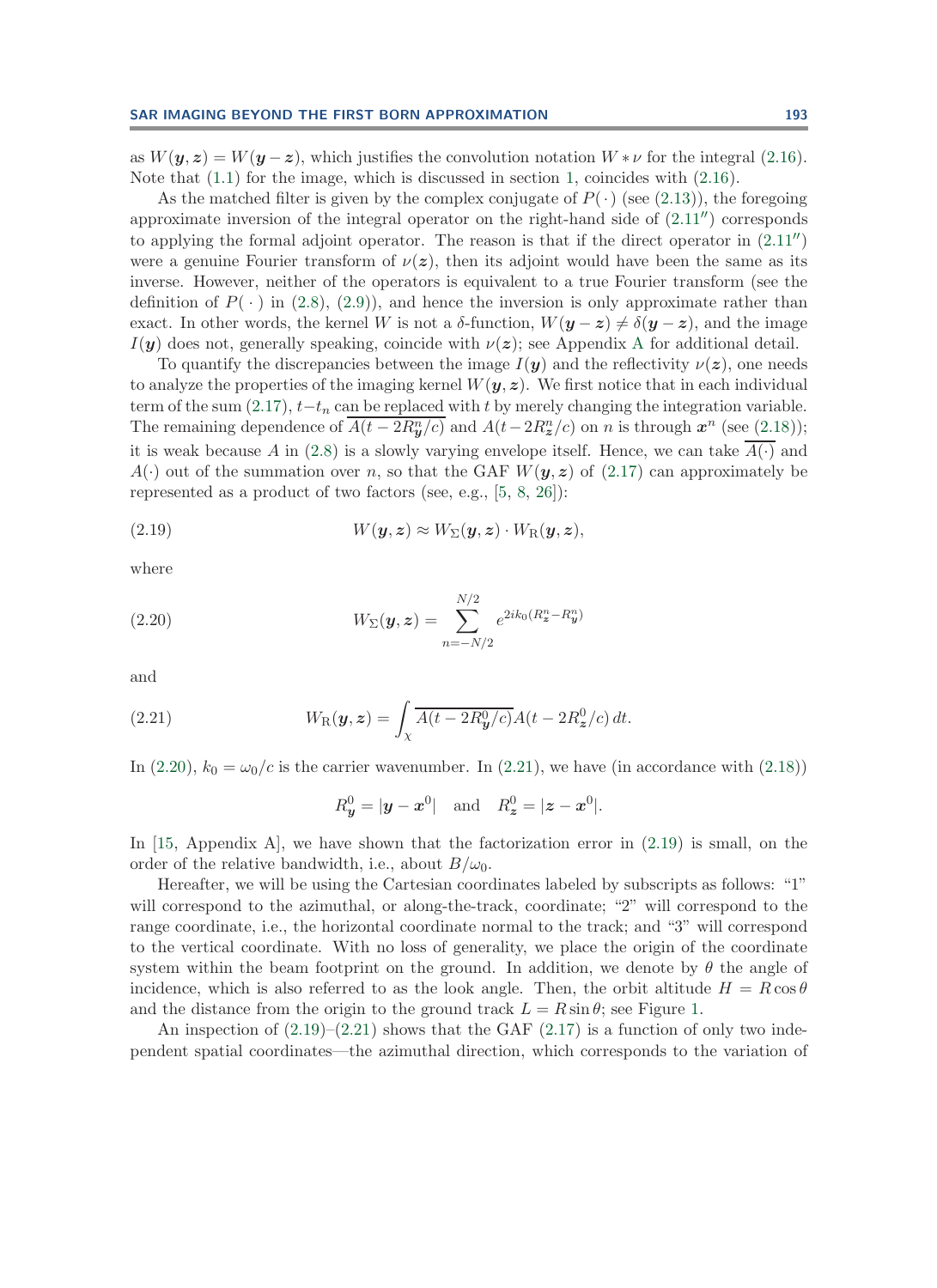n, and the slant range direction, which is normal to the flight track and corresponds to the variation of  $R_{\mathbf{y}}$  and  $R_{\mathbf{z}}$ . Hence, the SAR data collection algorithm that we have described (a monostatic noninterferometric sensor traveling along a linear trajectory) can generate only two-dimensional datasets (see also [\[6\]](#page-38-1)). This results in a certain vagueness, because  $\nu(z)$  is a function of three variables and the integration in [\(2.16\)](#page-6-1) is performed over a three-dimensional region ( $z \in \mathbb{R}^3$ ). A standard way of removing this vagueness in the SAR ambiguity theory [\[5,](#page-38-0) [6,](#page-38-1) [8\]](#page-38-2) consists of artificially restricting the dimension of the set on which  $\nu(z)$  is given. This is done by eliminating the vertical coordinate and defining the plane  $z_3 = 0$ , i.e., the surface of the Earth, as the locus of all the targets. Accordingly, the reflectivity function [\(2.12](#page-5-1) ) becomes

(2.22) 
$$
\nu(z) \equiv \nu(z_1, z_2, z_3) = \nu(z_1, z_2) \delta(z_3),
$$

which is a single layer, or layer of monopoles, on the surface. From the standpoint of physics, considering the reflectivity in the form of [\(2.22\)](#page-8-0) merely suggests that all the scattering occurs only at the surface of the target, which is what one intuitively expects when imaging the Earth from an aircraft or a satellite. The integration in [\(2.16\)](#page-6-1) is then performed over a two-dimensional region (plane), and the resulting image reconstructs  $\nu(z_1, z_2)$ , i.e., yields the reflectivity on the surface of the Earth as a function of the two horizontal coordinates.

The individual factors  $W_{\Sigma}(\mathbf{y}, \mathbf{z})$  of [\(2.20\)](#page-7-0) and  $W_{\mathcal{R}}(\mathbf{y}, \mathbf{z})$  of [\(2.21\)](#page-7-1) are computed in Ap-pendix [A;](#page-32-0) see also [\[15\]](#page-38-6). Specifically, the linearization of the travel distances yields (see  $(A.3)$ )

(2.23) 
$$
R_2^n - R_3^n \approx -\frac{Ll}{R} + \frac{(y_1 - z_1)x_1^n}{R},
$$

where

<span id="page-8-0"></span>
$$
x_1^n = \frac{nL_{\text{SA}}}{N} \quad \text{and} \quad l = y_2 - z_2.
$$

For the length of the synthetic aperture, we assume  $L<sub>SA</sub> \ll R$ . We also introduce

<span id="page-8-4"></span><span id="page-8-3"></span><span id="page-8-2"></span>
$$
\Phi_0 = -2k_0 \frac{Ll}{R}.
$$

Then, we perform the summation in  $(2.20)$  and get (see  $(A.5)$ )

(2.24a) 
$$
W_{\Sigma}(\mathbf{y},\mathbf{z}) \approx e^{i\Phi_0} W_{\mathbf{A}}(\mathbf{y},\mathbf{z}),
$$

<span id="page-8-1"></span>where

(2.24b) 
$$
W_A(\mathbf{y}, \mathbf{z}) = N \operatorname{sinc}\left(\pi \frac{y_1 - z_1}{\Delta_A}\right)
$$
 and  $\Delta_A = \frac{\pi R c}{\omega_0 L_{SA}}$ .

The quantity  $\Delta_A$  in formula [\(2.24b\)](#page-8-1) is the azimuthal resolution. Altogether, the function  $W_A(\mathbf{y}, \mathbf{z})$  describes the performance of the SAR sensor in the azimuthal direction.

To calculate  $W_{\rm R}$ , we perform the integration w.r.t. t in [\(2.21\)](#page-7-1) and obtain (see [\(A.2\)](#page-32-1))

(2.25) 
$$
W_{\rm R}(\mathbf{y}, \mathbf{z}) \approx \tau \text{sinc}\left(\pi \frac{R_{\mathbf{y}}^0 - R_{\mathbf{z}}^0}{\Delta_{\rm R}}\right), \text{ where } \Delta_{\rm R} = \frac{\pi c}{B}.
$$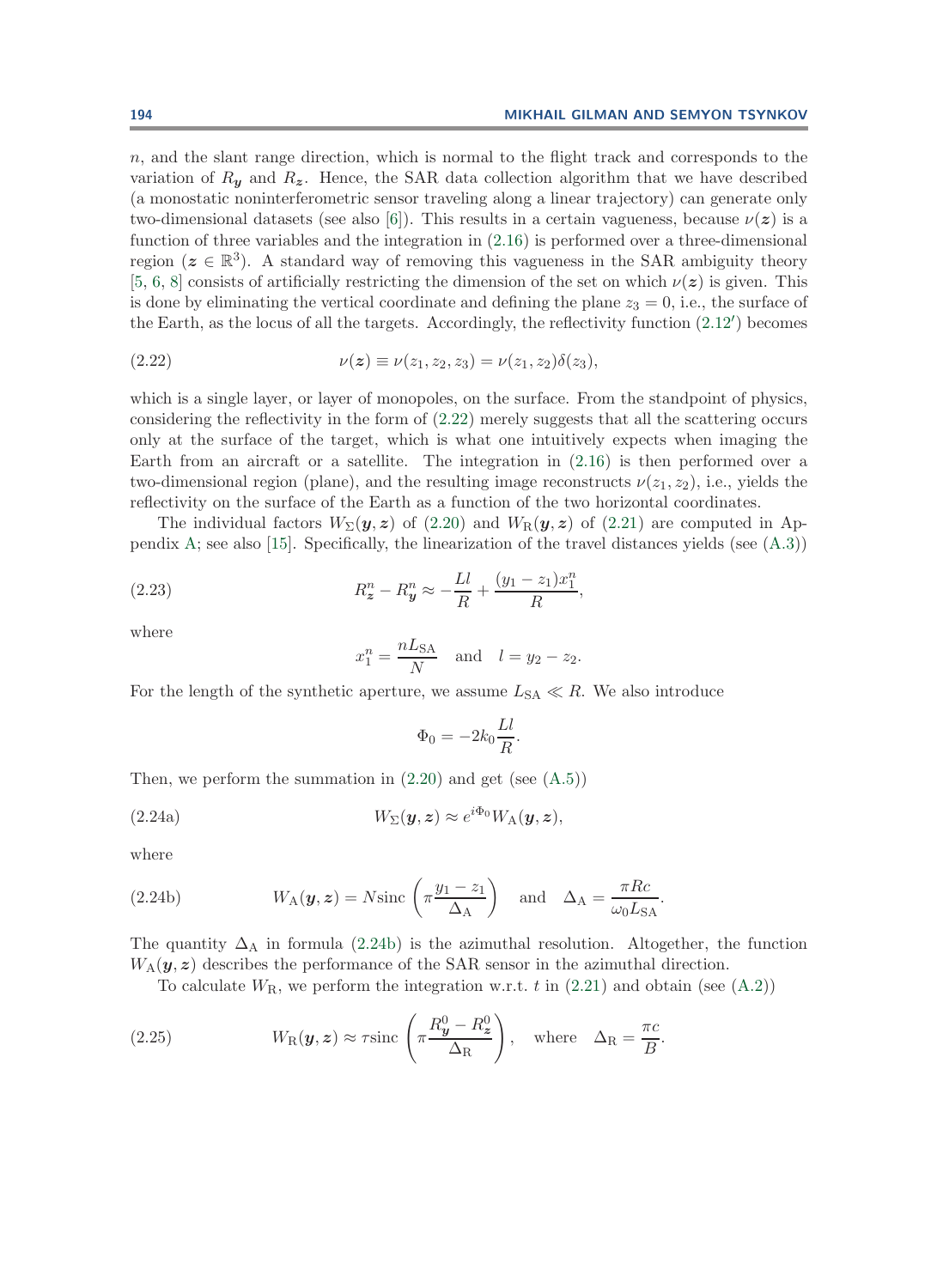The quantity  $\Delta_R$  in [\(2.25\)](#page-8-2) is the range resolution. The function  $W_R(\bm{y}, \bm{z})$  describes the performance of the SAR sensor in the range direction.

<span id="page-9-0"></span>The overall expression for the GAF  $W(y, z)$  of [\(2.17\)](#page-6-2) becomes

(2.26) 
$$
W(\mathbf{y}, \mathbf{z}) = W_{\Sigma}(\mathbf{y}, \mathbf{z}) W_{\mathrm{R}}(\mathbf{y}, \mathbf{z}) = e^{i\Phi_0} W_{\mathrm{A}}(\mathbf{y}, \mathbf{z}) W_{\mathrm{R}}(\mathbf{y}, \mathbf{z}).
$$

We notice that, according to [\(2.23\)](#page-8-3), [\(2.24\)](#page-8-4), and [\(2.25\)](#page-8-2), the GAF depends only on the difference of its arguments:  $W(y, z) = W(y - z)$ , which indeed allows us to interpret [\(2.16\)](#page-6-1) as a convolution integral. Each of the two factors,  $W_A$  and  $W_R$ , describes the spreading of the GAF in the corresponding direction, i.e., a measure of how different it is from the ideal  $\delta$ function. We therefore see that the shape of the GAF  $W(\mathbf{y}, z)$  directly affects the quality of the reconstruction of  $\nu(z)$  in the form of  $I(y)$ ; see [\(2.16\)](#page-6-1).

<span id="page-9-2"></span>**2.2. Deficiencies of the conventional approach.** Earlier publications in the literature discussing the SAR ambiguity theory, including some of our own papers [\[29,](#page-39-0) [26,](#page-38-7) [14\]](#page-38-4), did not distinguish between  $W_{\Sigma}(\mathbf{y}, \mathbf{z})$  and  $W_{\mathbf{A}}(\mathbf{y}, \mathbf{z})$ , whereas these two factors are related by the fast phase multiplier  $e^{i\Phi_0}$ ; see [\(2.24a\)](#page-8-4). As the absolute value of this multiplier is one, ignoring it has no effect on the expressions for resolution in either direction. That is why in the case of a point scatterer one can obtain the correct expressions for both range and azimuthal resolution even with the fast phase ignored [\[5,](#page-38-0) [8,](#page-38-2) [14,](#page-38-4) [26,](#page-38-7) [29\]](#page-39-0). For the case of extended scatterers, however, the fast phase in [\(2.16\)](#page-6-1) should be retained.

The fast phase term  $e^{i\Phi_0}$  in [\(2.26\)](#page-9-0) allows one to separate the scales of variation in both the imaged quantity  $\nu$  and the image I into fast (on the order of wavelength) and slow (much longer than the wavelength, on the order of resolution); see section [4.](#page-26-0) This, in turn, enables backscattering via the resonant Bragg mechanism and yields a physical interpretation of the observable quantity in SAR imaging as a slowly varying amplitude of the Bragg harmonic in the spectrum of ground reflectivity. Otherwise, consider, for example,  $n(z) = \text{const}$  on a semispace. The reflection from such a target is specular and involves no backscattering. Yet if the reflectivity  $\nu(z)$  given by  $(2.12')$  $(2.12')$  for  $n(z) = \text{const}$  is substituted into  $(2.16)$ , and the fast phase term  $e^{i\Phi_0}$  is not included in  $W(\mathbf{y}, \mathbf{z})$ , then there will be a nonzero image intensity. This leads to an inconsistency, because [\(2.16\)](#page-6-1) describes monostatic SAR imaging and therefore can generate an image only if a certain part of the incident field is scattered back to the antenna.

Moreover, the intensity of the image [\(2.16\)](#page-6-1) for a homogeneous half-space will not depend on polarization, because the entire previous development is done in the scalar framework. In reality, however, the polarization needs to be taken into account. For a homogeneous target this was done in our recent work [\[13\]](#page-38-5). A more comprehensive inhomogeneous model introduced in section [3](#page-10-0) will be generalized to the vector case in a forthcoming publication.

Another inconsistency in the traditional exposition of SAR ambiguity theory is related to the representation of the ground reflectivity function in the form of a single layer on the surface of the target; see [\(2.22\)](#page-8-0). Such a representation is usually justified by the rapid decay of the radar signal as it penetrates below the Earth's surface (see, e.g., [\[5\]](#page-38-0)). From the standpoint of physics, this is an adequate consideration because the typical SAR carrier frequencies are in the microwave range and their penetration depth is small.<sup>[5](#page-9-1)</sup> It suggests, however, that the

<span id="page-9-1"></span><sup>&</sup>lt;sup>5</sup>The penetration depth can often be estimated as one half of the wavelength.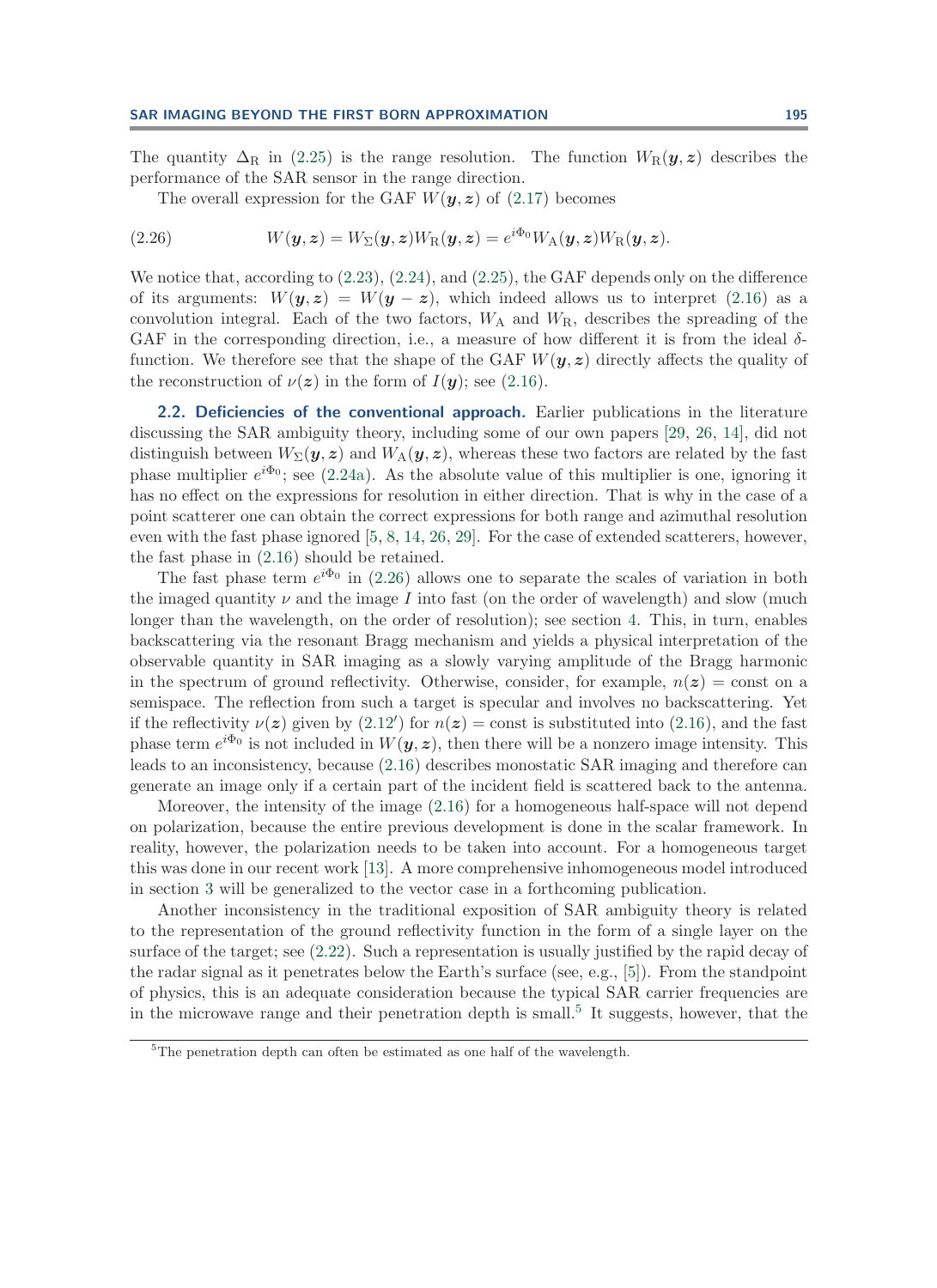scattering is strong, as it prevents the incident field from penetrating deep into the target. Hence, the condition for applicability of the first Born approximation, which assumes weak scattering, is violated. Moreover, a singular expression for  $\nu$  in [\(2.22\)](#page-8-0) is an obvious violation of [\(2.5\)](#page-3-2). The issue of equivalently representing a weakly scattering half-space by means of a single layer at the interface has been addressed in [\[13\]](#page-38-5), but only for specular reflection.

In what follows, we address these concerns by introducing a new approach to the treatment of radar targets that will allow us to compute the scattered signal in any given direction. The new approach is more comprehensive than the previous one, as it carries no constraint that the scattering has to be weak and does not rely on the first Born approximation. Yet it keeps the inverse scattering problem for SAR linear and eventually allows one to obtain its solution in the form of convolution [\(2.16\)](#page-6-1), where the integral is taken only along the surface of the target. When the scattering is weak, the results obtained in the new framework become equivalent to those obtained by means of the conventional approach.

<span id="page-10-0"></span>**3. A half-space model for radar targets.** In this section, we modify the scattering model of section [2.1](#page-2-0) in order to alleviate the difficulties outlined in section [2.2.](#page-9-2) Instead of a single layer on the surface, we consider a continuous scatterer in the form of a horizontally inhomogeneous dielectric half-space.[6](#page-10-1) Allowing for inhomogeneity of the dielectric medium in the two horizontal directions and not in the vertical direction eventually lets us write the scattered field as a two-dimensional surface integral. This can be interpreted as scattering off the surface of the target only, in accordance with the aforementioned physical observation. Moreover, the half-space model enables linearization of either weak or strong scattering that is free of inconsistencies caused by choosing singular ground reflectivity functions.

To actually obtain the scattered field, we solve the governing wave equation by means of the separation of variables. In doing so, we first use the method of perturbations. Namely, we consider the dielectric permittivity as

$$
\varepsilon(z) = \varepsilon^{(0)}(z) + \varepsilon^{(1)}(z),
$$

where  $\varepsilon^{(0)}(z)$  is a step function in the vertical direction equal to 1 in the upper half-space  $(z_3 > 0)$  and a constant  $\varepsilon^{(0)}$  in the lower half-space  $(z_3 < 0)$ , and  $\varepsilon^{(1)}(z)$  is a perturbation, such that  $\varepsilon^{(1)}(z) = 0$  for  $z_3 > 0$  and  $|\varepsilon^{(1)}(z)| \ll \varepsilon^{(0)}$ . Then, we seek the field in the form

$$
u(t, z) = u^{(0)}(t, z) + u^{(1)}(t, z),
$$

where  $|u^{(1)}| \ll |u^{(0)}|$ , and linearize the scattering problem by dropping the higher order terms  $\sim \varepsilon^{(1)}u^{(1)}$ . Unlike in section [2.1,](#page-2-0) we do not require  $\varepsilon^{(0)} = 1$ , so that the scattering is not necessarily weak. When solving the linearized scattering problem by separation of variables, we employ two different approximations. We represent the incident field near the target as a plane wave, and we use the method of stationary phase to evaluate the inverse Fourier transform that yields the solution for the scattered field.

<span id="page-10-2"></span>**3.1. Incident field near the target.** At every given moment of time, the radar antenna illuminates a region of size ∼ L<sub>SA</sub> on the ground; see Figure [2.](#page-11-0) As L<sub>SA</sub>  $\ll R$ , within this small

<span id="page-10-1"></span> ${}^{6}$ It is a generalization of the setup of [\[13\]](#page-38-5), where the scatterer was a homogeneous (yet anisotropic) halfspace.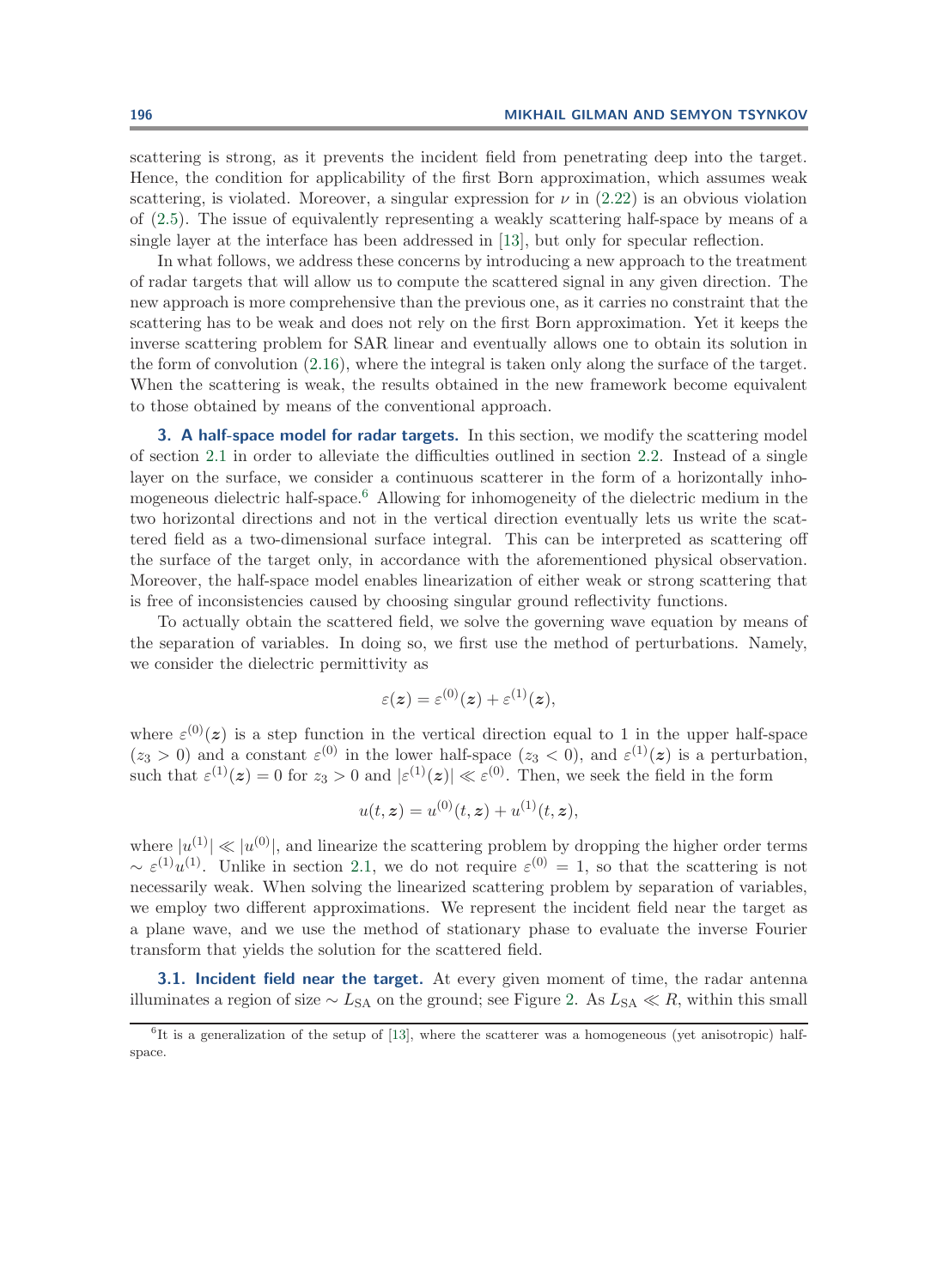

<span id="page-11-0"></span>**Figure 2.** Schematic for the scattering geometry;  $\phi$  is the reflection angle, and  $\psi$  is the angle of deflection off the incidence plane (in this plot,  $\psi < 0$ ).

region (beam footprint) we can approximate the incident field by a plane wave, even though in reality it is a spherical wave confined to a narrow beam. For a single pulse emitted from  $x^0$ toward the ground in the direction normal to the orbit, the plane wave approximation of the incident field  $(2.2)$  near the origin  $z = (0, 0, 0)$  yields

<span id="page-11-1"></span>(3.1) 
$$
u_1^{(0)}(t, z) \approx \frac{1}{4\pi R} P \left( t - \frac{R}{c} - \frac{z_2}{c} \sin \theta + \frac{z_3}{c} \cos \theta \right),
$$

where in the argument of  $P(\cdot)$  we have neglected the terms that are at least  $\sim z_2/R$  or  $\sim z_3/R$ times smaller than the retained terms, and in the denominator we have replaced the travel distance by the constant  $R$ , which is equivalent to disregarding the small amplitude variations of the incident field.

For the pulse  $P(t)$  given by [\(2.8\)](#page-3-4), [\(2.9\)](#page-3-6), we introduce its Fourier transform in time,

(3.2) 
$$
\tilde{P}(\omega) = \int_{-\infty}^{\infty} P(t)e^{i\omega t} dt = \int_{-\tau/2}^{\tau/2} P(t)e^{i\omega t} dt,
$$

<span id="page-11-2"></span>and rewrite [\(3.1\)](#page-11-1) as

(3.3)  

$$
u_1^{(0)}(t, z) = \frac{1}{2\pi} \int_{-\infty}^{\infty} \tilde{u}_1^{(0)}(\omega, z) e^{-i\omega t} d\omega
$$

$$
\approx \frac{1}{2\pi} \frac{1}{4\pi R} \int_{-\infty}^{\infty} \tilde{P}(\omega) e^{i\frac{\omega}{c}(R + z_2 \sin \theta - z_3 \cos \theta)} e^{-i\omega t} d\omega,
$$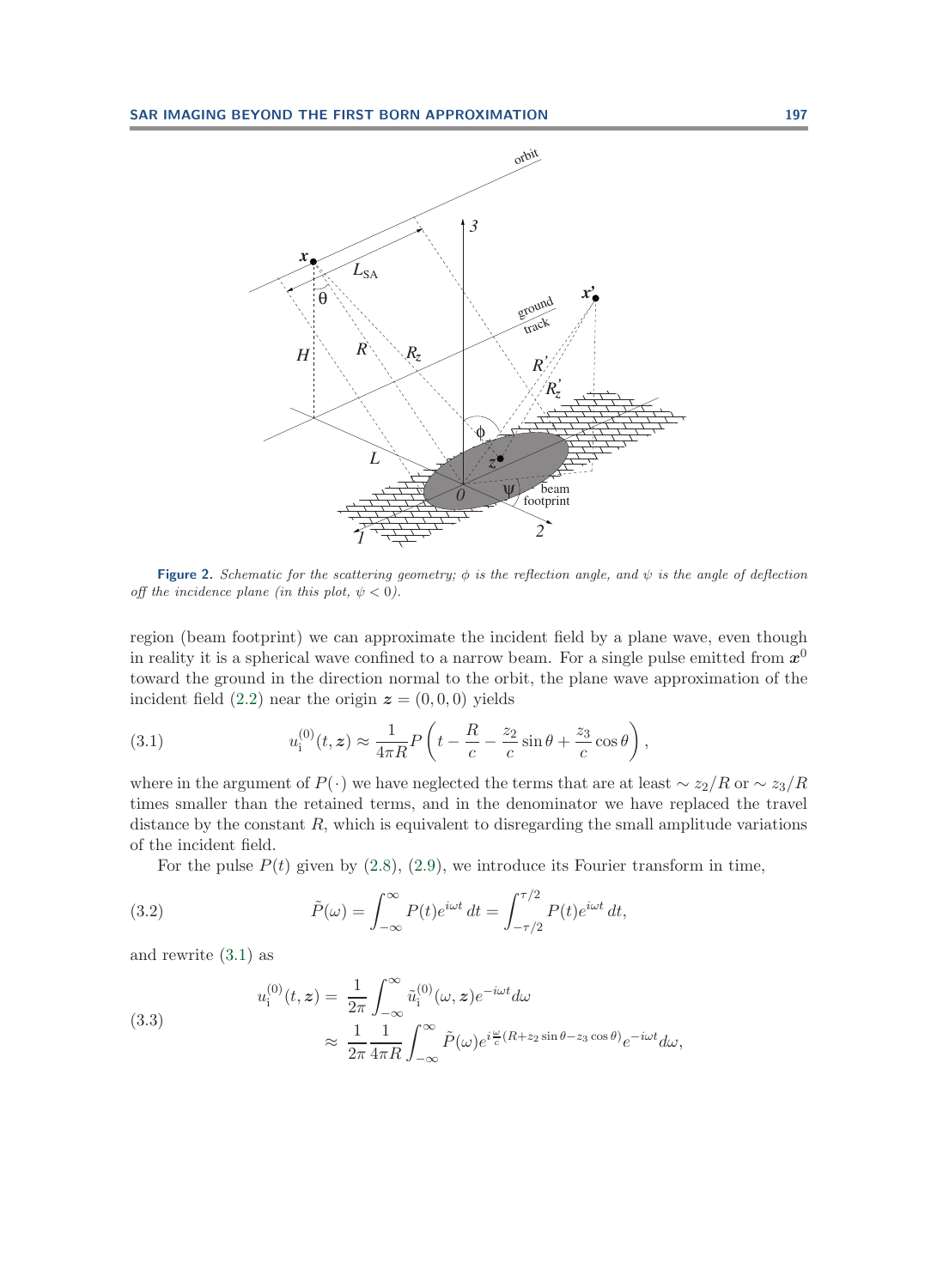where  $\tilde{u}_i^{(0)}$  is the Fourier transform of  $u_i^{(0)}$ . Hereafter, the tilde above a character will denote the Fourier transform in time.

<span id="page-12-0"></span>**3.2. The method of perturbations and the separation of variables.** Let the upper halfspace of  $\mathbb{R}^3$  be occupied with a vacuum, and the lower half-space with a horizontally inhomogeneous dielectric material, such that the overall refractive index is

<span id="page-12-1"></span>(3.4) 
$$
n^{2}(z) = \varepsilon(z) = \begin{cases} 1, & z_{3} > 0, \\ \varepsilon^{(0)} + \varepsilon^{(1)}(z_{1}, z_{2}), & z_{3} < 0. \end{cases}
$$

In [\(3.4\)](#page-12-1), we are additionally assuming that  $\varepsilon^{(1)}$  is a perturbation:  $|\varepsilon^{(1)}| \ll \varepsilon^{(0)} = \text{const.}$  We also emphasize that in [\(3.4\)](#page-12-1) there is no variation of the refractive index with respect to the vertical coordinate  $z_3$ , except for the jump it undergoes at the horizontal plane  $z_3 = 0$ .

In the method of perturbations, we denote by  $u^{(0)}$  the zero order field, i.e., the field due to the constant part  $\varepsilon^{(0)}$  of  $n^2(z)$ . It is obtained by formally setting  $\varepsilon^{(1)} = 0$  in formula [\(3.4\)](#page-12-1). As, however, the scattering is not necessarily weak ( $\varepsilon^{(0)}$  may be considerably greater than 1), the field  $u^{(0)}$  may not coincide with  $u_i^{(0)}$ . Then, we use the following representation:

<span id="page-12-7"></span>(3.5) 
$$
u^{(0)} = \begin{cases} u_1^{(0)} + u_1^{(0)}, & z_3 > 0, \\ u_1^{(0)}, & z_3 < 0, \end{cases}
$$

where  $u_{\rm r}^{(0)}$  and  $u_{\rm t}^{(0)}$  are the zero order reflected and transmitted fields, respectively.

To separate the variables in [\(2.3\)](#page-2-5), we first Fourier transform it in time and for each  $\omega$ obtain a Helmholtz-type equation. Then, we extract the zero order terms and  $get^7$  $get^7$ 

<span id="page-12-4"></span>(3.6) 
$$
(\Delta + k^2)(\tilde{u}_i^{(0)} + \tilde{u}_r^{(0)}) = 0, \quad z_3 > 0,
$$

$$
(\Delta + \varepsilon^{(0)}k^2)\tilde{u}_t^{(0)} = 0, \qquad z_3 < 0,
$$

<span id="page-12-3"></span>where  $k = \omega/c$ . For the first order, the method of perturbations yields

(3.7) 
$$
(\Delta + k^2)\tilde{u}^{(1)} = 0, \qquad z_3 > 0,
$$

$$
(\Delta + \varepsilon^{(0)}k^2)\tilde{u}^{(1)} = -k^2\varepsilon^{(1)}\tilde{u}^{(0)}_t, \quad z_3 < 0,
$$

where on the right-hand side of the second equation [\(3.7\)](#page-12-3) we keep only first order terms and neglect the terms of order two or higher. This is actually a linearization, which is equivalent to the first Born approximation in the case  $\varepsilon^{(0)} = 1$ .

Equations [\(3.6\)](#page-12-4), [\(3.7\)](#page-12-3) need to be supplemented by the interface conditions at  $z_3 = 0$ . We take those as the continuity of the total field and its normal derivative:<sup>[8](#page-12-5)</sup>

(3.8) 
$$
(\tilde{u}^{(0)} + \tilde{u}^{(1)})|_{z_3 = +0} = (\tilde{u}^{(0)} + \tilde{u}^{(1)})|_{z_3 = -0},
$$

$$
\left(\frac{\partial \tilde{u}^{(0)}}{\partial z_3} + \frac{\partial \tilde{u}^{(1)}}{\partial z_3}\right)\Big|_{z_3 = +0} = \left(\frac{\partial \tilde{u}^{(0)}}{\partial z_3} + \frac{\partial \tilde{u}^{(1)}}{\partial z_3}\right)\Big|_{z_3 = -0}.
$$

<span id="page-12-6"></span><span id="page-12-2"></span><sup>7</sup>The source term f is omitted because we are taking the incident field as a plane wave; see  $(3.1)$ .

<span id="page-12-5"></span><sup>8</sup>In fact, it corresponds to the horizontal polarization of the incident and reflected electric field, with the reflected wave vector being in the incidence plane.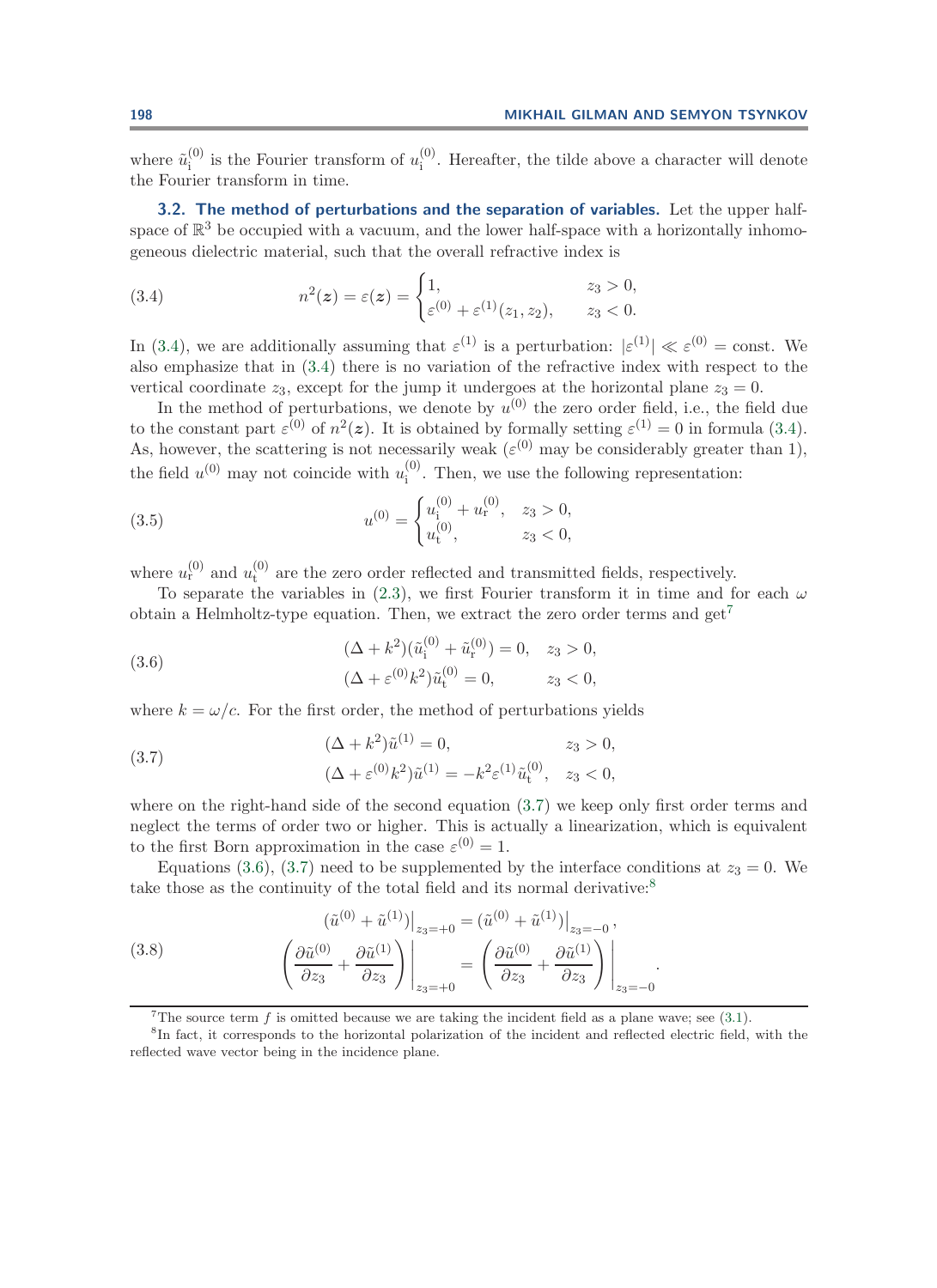Equations [\(3.6\)](#page-12-4), [\(3.7\)](#page-12-3) also require radiation conditions as  $z_3 \to \pm \infty$ . Those will be specified for the transformed quantities after the separation of variables in space; see [\(3.16\)](#page-14-0), [\(3.17\)](#page-15-0), [\(3.18\)](#page-15-1).

We first solve for zero order fields. From [\(3.3\)](#page-11-2), we observe that

(3.9) 
$$
\tilde{u}_i^{(0)}(\omega, z) = \mathfrak{u}_i^{(0)} e^{ik(z_2 \sin \theta - z_3 \cos \theta)}, \text{ where } \mathfrak{u}_i^{(0)} = \frac{\tilde{P}(\omega) e^{ikR}}{4\pi R},
$$

and for each  $\omega$  consider a transmission-reflection problem for the incident plane wave [\(3.9\)](#page-13-0). The normal component of the wavenumber for the transmitted wave should have the same sign as that of the incident wave, whereas for the reflected wave the sign should be the opposite. Hence, we have

(3.10a) 
$$
\tilde{u}_{\mathbf{r}}^{(0)} = \mathfrak{u}_{\mathbf{r}}^{(0)} e^{ik(z_2 \sin \theta + z_3 \cos \theta)},
$$

<span id="page-13-5"></span>(3.10b) 
$$
\tilde{u}_t^{(0)} = u_t^{(0)} e^{i(kz_2 \sin \theta - k'z_3 \cos \theta')},
$$

where  $\mathfrak{u}_{r}^{(0)}$  and  $\mathfrak{u}_{t}^{(0)}$  are the reflected and transmitted amplitudes, respectively;  $k' = k\sqrt{\varepsilon^{(0)}}$ ; and  $\theta'$  is the refraction angle determined from the second equation of [\(3.6\)](#page-12-4):

<span id="page-13-1"></span><span id="page-13-0"></span>
$$
\cos^2 \theta' = (\varepsilon^{(0)} k^2 - k^2 \sin^2 \theta) / k'^2 = 1 - \sin^2 \theta / \varepsilon^{(0)}.
$$

In the method of perturbations, the continuity of the total field and its normal derivative at  $z_3 = 0$  (see [\(3.8\)](#page-12-6)) translates into the separate continuity requirements for the zero order field and its normal derivative and for the first order field and its normal derivative. Continuity of  $\tilde{u}^{(0)}$  and  $\frac{\partial \tilde{u}^{(0)}}{\partial z_3}$  at  $z_3 = 0$  yields

(3.11) 
$$
u_i^{(0)} + u_r^{(0)} = u_t^{(0)},
$$

$$
-ik \cos \theta u_i^{(0)} + ik \cos \theta u_r^{(0)} = -ik' \cos \theta' u_t^{(0)}.
$$

<span id="page-13-2"></span>Equations [\(3.11\)](#page-13-1) yield

(3.12) 
$$
\frac{\mathfrak{u}_{r}^{(0)}}{\mathfrak{u}_{i}^{(0)}} = -\frac{\sqrt{\varepsilon^{(0)}}\cos\theta' - \cos\theta}{\sqrt{\varepsilon^{(0)}}\cos\theta' + \cos\theta} \text{ and } \frac{\mathfrak{u}_{t}^{(0)}}{\mathfrak{u}_{i}^{(0)}} = \frac{2\cos\theta}{\sqrt{\varepsilon^{(0)}}\cos\theta' + \cos\theta}.
$$

The right-hand sides of [\(3.12\)](#page-13-2) are the well-known Fresnel reflection and transmission coefficients for the case of a horizontal polarization (the electric field is parallel to the surface).

To separate the variables in [\(3.7\)](#page-12-3), we represent the perturbation of the dielectric coefficient  $\varepsilon^{(1)}$  and the first order field  $\tilde{u}^{(1)}$  as inverse Fourier transforms:

<span id="page-13-6"></span><span id="page-13-3"></span>(3.13a) 
$$
\varepsilon^{(1)}(z_1, z_2) = \frac{1}{(2\pi)^2} \iint \hat{\varepsilon}^{(1)}(\zeta_1, \zeta_2) e^{i(\zeta_1 z_1 + \zeta_2 z_2)} d\zeta_1 d\zeta_2,
$$

<span id="page-13-7"></span>(3.13b) 
$$
\tilde{u}^{(1)}(\omega, z_1, z_2, z_3) = \frac{1}{(2\pi)^2} \iint \hat{u}^{(1)}(\omega, \zeta_1, \zeta_2, z_3) e^{i(\zeta_1 z_1 + \zeta_2 z_2)} d\zeta_1 d\zeta_2.
$$

For convenience of notation, we have chosen opposite signs in the exponents for the transforms in space  $(3.13)$  and in time  $(3.3).<sup>9</sup>$  $(3.3).<sup>9</sup>$  $(3.3).<sup>9</sup>$  $(3.3).<sup>9</sup>$ 

<span id="page-13-4"></span><sup>&</sup>lt;sup>9</sup>We would like the traveling plane waves to be represented as  $\sim e^{i(kz-\omega t)}$ , where  $\mathbf{k} = (k_1, k_2, k_3)$ .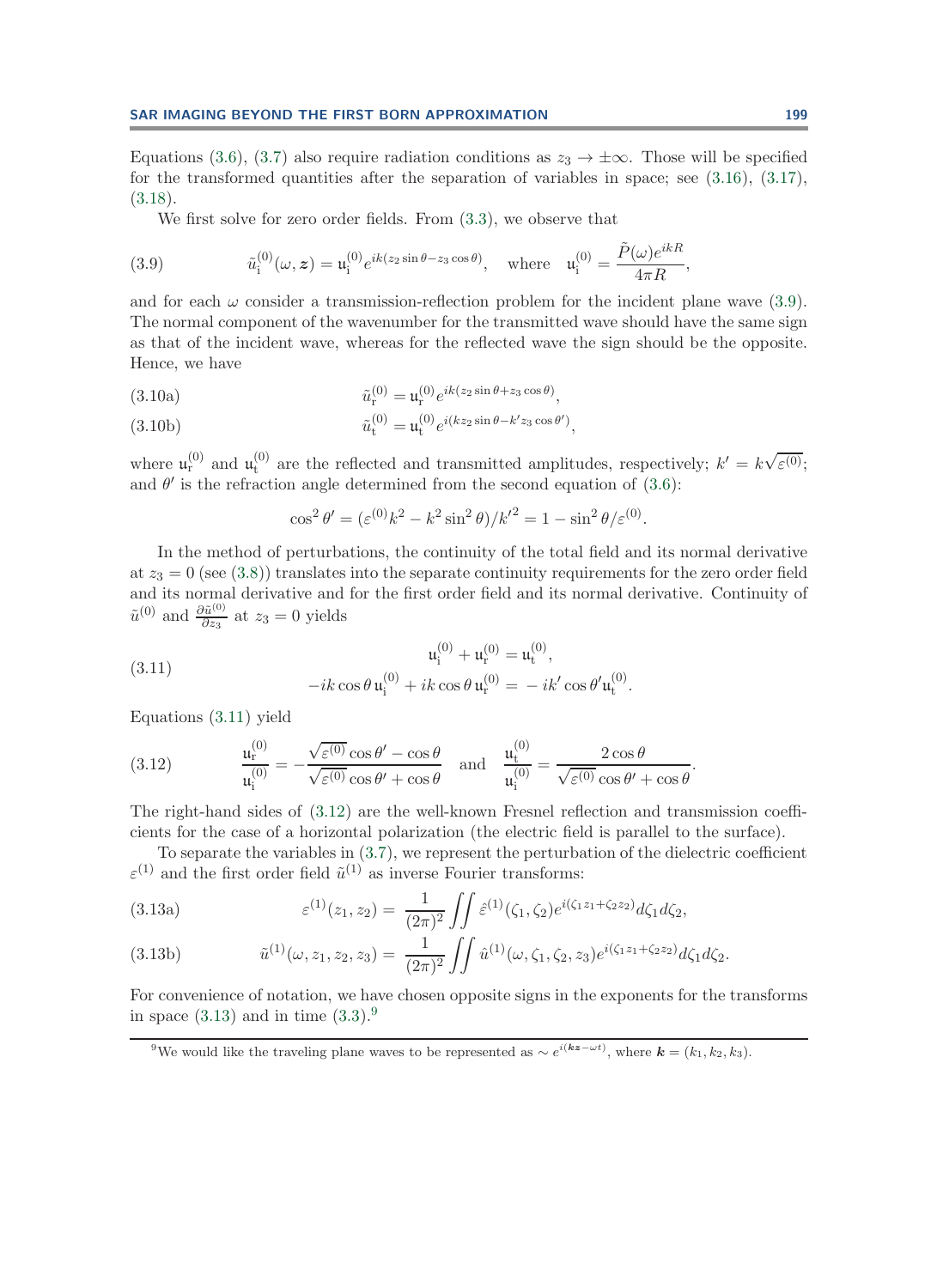Substituting expressions [\(3.13\)](#page-13-3), [\(3.10b\)](#page-13-5) into [\(3.7\)](#page-12-3) and taking the direct Fourier transform in space, we obtain the following uncoupled ordinary differential equations for each  $(\zeta_1, \zeta_2)$ :

<span id="page-14-2"></span>(3.14) 
$$
\left(\frac{d^2}{dz_3^2} + q^2\right) \hat{u}^{(1)} = 0, \qquad z_3 > 0,
$$

$$
\left(\frac{d^2}{dz_3^2} + q'^2\right) \hat{u}^{(1)} = -k^2 \mathfrak{u}_t^{(0)} \hat{\varepsilon}_{\theta} e^{-iq'_r z_3}, \quad z_3 < 0,
$$

<span id="page-14-1"></span>where

(3.15) 
$$
q^{2} = k^{2} - \zeta_{1}^{2} - \zeta_{2}^{2}, \qquad q'^{2} = k'^{2} - \zeta_{1}^{2} - \zeta_{2}^{2},
$$

$$
\hat{\varepsilon}_{\theta} = \hat{\varepsilon}^{(1)}(\zeta_{1}, \zeta_{2} - k \sin \theta), \text{ and } q'_{r} = k' \cos \theta' = (k'^{2} - k^{2} \sin^{2} \theta)^{1/2}.
$$

It is to be noted that the plane wave representation [\(3.10b\)](#page-13-5) of the zero order transmitted field is valid as long as the plane wave representation [\(3.9\)](#page-13-0) for the incident field is valid. The latter, in turn, is good within the antenna footprint on the ground, which is small compared to the distance from the antenna to the target (section [3.1\)](#page-10-2). We therefore see that the right-hand side of the second equation [\(3.7\)](#page-12-3) is compactly supported with respect to the variables  $(z_1, z_2)$ because of the factor  $\tilde{u}_t^{(0)}$ , which is a plane wave inside a narrow beam and zero elsewhere. However, when Fourier transforming this right-hand side in  $(z_1, z_2)$ , we obtain the frequency shift  $-k \sin \theta$  in the second argument of  $\hat{\epsilon}^{(1)}$  (see [\(3.15\)](#page-14-1)), as if the plane wave representation for  $\tilde{u}_t^{(0)}$  could be used everywhere. This apparent inconsistency is easy to resolve. Instead of attributing the compact support on the right-hand side of [\(3.7\)](#page-12-3) to  $\tilde{u}_t^{(0)}$ , we can formally attribute it to the other factor,  $\varepsilon^{(1)} = \varepsilon^{(1)}(z_1, z_2)$ . Indeed, at every given moment of time the antenna illuminates only a small region of size  $\sim L_{SA} \ll R$  on the ground (the same beam footprint; see Figure [2\)](#page-11-0), and no scattering occurs off of any other part of the plane  $z_3 = 0$ . Hence, instead of the true  $\varepsilon^{(1)}(z_1, z_2)$  we can consider its compactly supported restriction onto the beam footprint. On the one hand, this is not a limitation, because the size of this footprint is still much larger than the typical resolution [\[14\]](#page-38-4). On the other hand, having  $\varepsilon^{(1)}(z_1, z_2)$ compactly supported makes its Fourier transform  $\hat{\varepsilon}^{(1)}$  (see [\(3.13a\)](#page-13-6)) infinitely smooth, which proves useful for the application of the method of stationary phase; see section [3.3.](#page-17-0)

A solution to system [\(3.14\)](#page-14-2) will be sought as the sum of a general solution to the homogeneous system and a particular solution to the inhomogeneous system. The general solution is taken in the form

<span id="page-14-0"></span>(3.16) 
$$
\hat{u}_{g}^{(1)} = \begin{cases} u_{i}^{(0)} be^{iqz_{3}}, & z_{3} > 0, \\ u_{i}^{(0)} ce^{-iq'z_{3}}, & z_{3} < 0. \end{cases}
$$

If the quantities  $q^2$  and  $q'^2$  introduced in [\(3.15\)](#page-14-1) are positive,  $q^2 > 0$  and  $q'^2 > 0$ , then in the exponents in [\(3.16\)](#page-14-0) we use the arithmetic roots,  $q = \sqrt{q^2} > 0$  and  $q' = \sqrt{q'^2} > 0$ . In that case, the general solution [\(3.16\)](#page-14-0) is composed of two outgoing traveling waves: a wave traveling upward in the upper half-space  $(z_3 > 0)$  and a wave traveling downward in the lower half-space  $(z_3 < 0)$ . Otherwise, if  $q^2 < 0$  or  $q'^2 < 0$ , then we define  $q = i\sqrt{|q^2|}$  or  $q' = i\sqrt{|q'^2|}$ , respectively, and the corresponding waves become evanescent. They decay exponentially away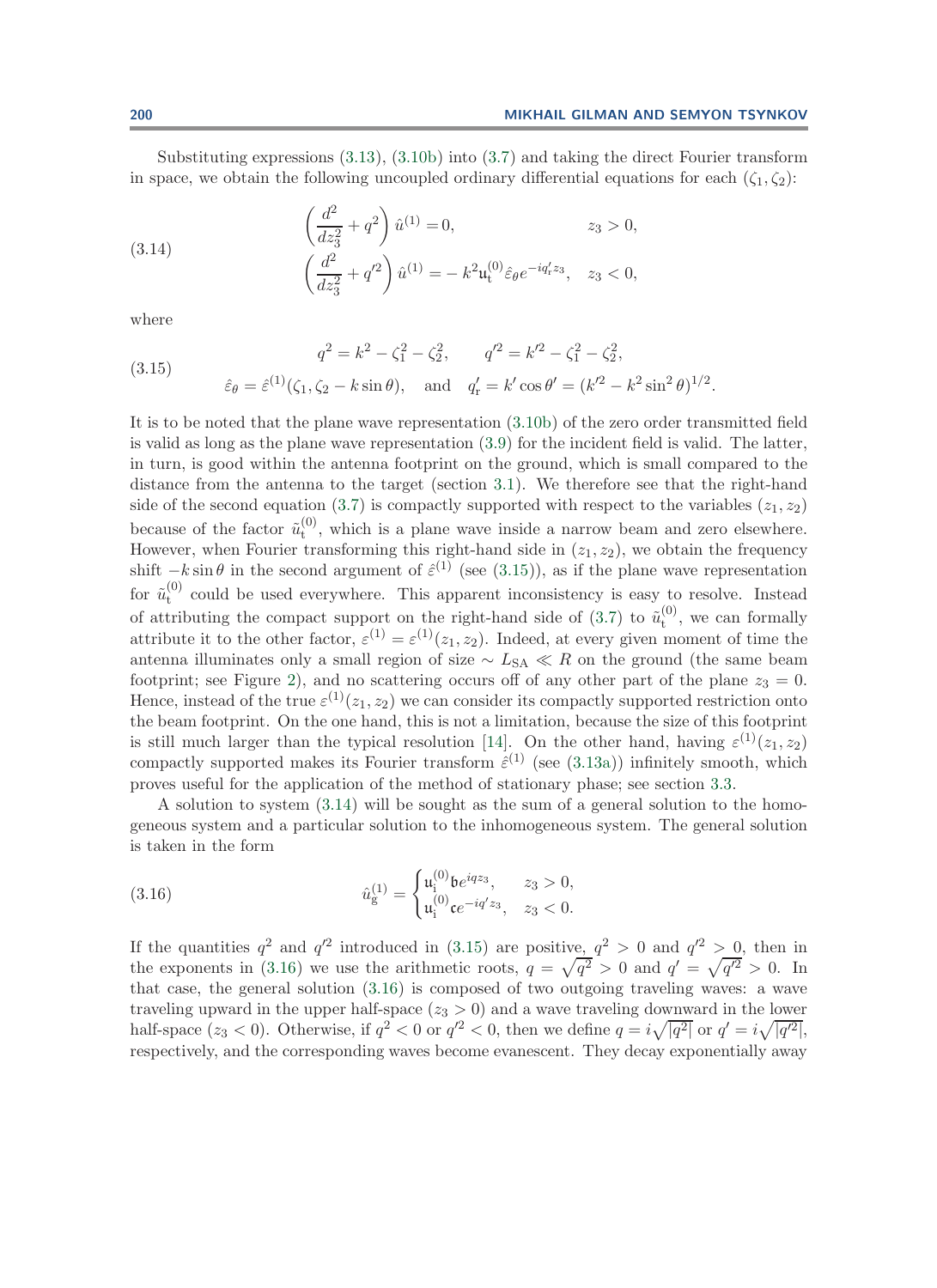from the interface  $z_3 = 0$ . This form of the general solution (given by  $(3.16)$ ) along with the foregoing choice of signs for q and  $q'$ ) is equivalent to enforcing the radiation of waves from the scattering surface  $z_3 = 0$  toward infinity. Indeed, in the first order field we have no incoming traveling waves and no evanescent waves that grow as  $|z_3|\to\infty$  either. Alternatively, we can say that the general solution  $\hat{u}_{g}^{(1)}$  of [\(3.16\)](#page-14-0) satisfies the radiation conditions:

(3.17) 
$$
\frac{d\hat{u}_{g}^{(1)}}{dz_{3}} - iq\hat{u}_{g}^{(1)} = 0 \text{ as } z_{3} \to +\infty,
$$

$$
\frac{d\hat{u}_{g}^{(1)}}{dz_{3}} + iq'\hat{u}_{g}^{(1)} = 0 \text{ as } z_{3} \to -\infty.
$$

A particular solution needs to be built only inside the scattering material  $(z_3 < 0)$ , i.e., for the second equation of [\(3.14\)](#page-14-2), which is inhomogeneous. Its form will depend on whether we are dealing with the resonant case  $q'^2 = q'^2_{\rm r}$  or nonresonant case  $q'^2 \neq q'^2_{\rm r}$ :

(3.18) 
$$
\hat{u}_{\mathrm{p}}^{(1)} = \begin{cases} u_{\mathrm{i}}^{(0)} \mathfrak{a}_{1} e^{-i q_{\mathrm{r}}^{\prime} z_{3}} & \text{if } q^{\prime 2} \neq q_{\mathrm{r}}^{\prime 2}, \\ u_{\mathrm{i}}^{(0)} \mathfrak{a}_{2} z_{3} e^{-i q_{\mathrm{r}}^{\prime} z_{3}} & \text{if } q^{\prime 2} = q_{\mathrm{r}}^{\prime 2}. \end{cases}
$$

Note that the sign in the exponents in [\(3.18\)](#page-15-1) also corresponds to the radiation of waves as  $z_3 \rightarrow -\infty$ . Substituting the first formula [\(3.18\)](#page-15-1) into the second equation of [\(3.14\)](#page-14-2), we get

(3.19) 
$$
\mathfrak{a}_1 = \frac{k^2 \hat{\varepsilon}_{\theta}}{q_r'^2 - q'^2} \frac{\mathfrak{u}_t^{(0)}}{\mathfrak{u}_i^{(0)}} = \frac{k^2 \hat{\varepsilon}_{\theta}}{q_r'^2 - q'^2} \frac{2k \cos \theta}{q_r' + k \cos \theta} = \frac{k^2 \hat{\varepsilon}_{\theta}}{q_r'^2 - q'^2} \frac{2q_i}{q_r' + q_i},
$$

where we have introduced another shorthand notation:

<span id="page-15-4"></span><span id="page-15-3"></span><span id="page-15-2"></span><span id="page-15-1"></span><span id="page-15-0"></span>
$$
q_{\rm i}=k\cos\theta.
$$

Substituting the second formula [\(3.18\)](#page-15-1) into the second equation of [\(3.14\)](#page-14-2) for  $q' = q'_r$ , we have

(3.20) 
$$
\mathfrak{a}_2 = \frac{k^2 \hat{\varepsilon}_{\theta}}{2i q'_{r}} \frac{\mathfrak{u}_{t}^{(0)}}{\mathfrak{u}_{t}^{(0)}} = \frac{k^2 \hat{\varepsilon}_{\theta}}{2i q'_{r}} \frac{2q_{i}}{q'_{r} + q_{i}}.
$$

Note that the resonance may occur only for traveling waves, because  $q'_r > 0$ . The overall first order field is obtained by adding the general solution [\(3.16\)](#page-14-0) and a particular solution [\(3.18\)](#page-15-1):

(3.21) 
$$
\hat{u}^{(1)} = \hat{u}^{(1)}_{g} + \hat{u}^{(1)}_{p} = \begin{cases} u^{(0)}_{i}b e^{iqz_{3}}, & z_{3} > 0, \\ u^{(0)}_{i}c e^{-iq'z_{3}} + u^{(0)}_{i}a_{1}e^{-iq'z_{3}}, & z_{3} < 0 \text{ and } q'^{2} \neq q'^{2}_{r}, \\ u^{(0)}_{i}c e^{-iq'z_{3}} + u^{(0)}_{i}a_{2}z_{3}e^{-iq'z_{3}}, & z_{3} < 0 \text{ and } q'^{2} = q'^{2}_{r}, \end{cases}
$$

where the coefficient  $a_1$  is given by [\(3.19\)](#page-15-2) and the coefficient  $a_2$  is given by [\(3.20\)](#page-15-3). The coefficients  $\mathfrak b$  and  $\mathfrak c$  in [\(3.21\)](#page-15-4) need to be determined from the interface conditions, which require the continuity of  $\hat{u}^{(1)}$  and  $\frac{d\hat{u}^{(1)}}{dz_3}$  at  $z_3 = 0$ . In the nonresonant case we have

$$
\begin{aligned} \mathfrak{b} &= \mathfrak{c} + \mathfrak{a}_1, \\ iq\mathfrak{b} &= -iq'\mathfrak{c} - iq'_r\mathfrak{a}_1, \end{aligned}
$$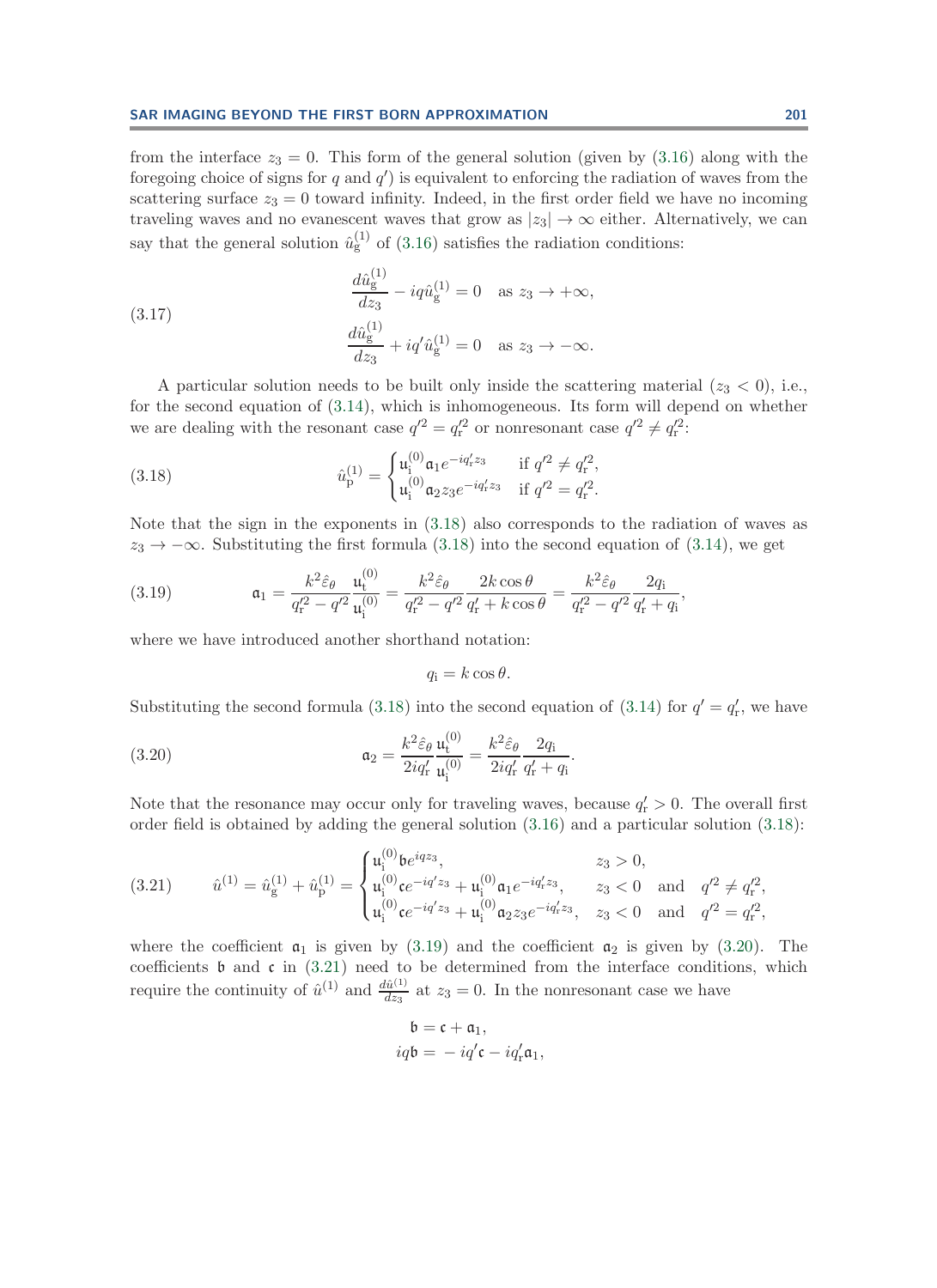which yields for  $z_3 > 0$  (see [\(3.19\)](#page-15-2))

(3.22)  
\n
$$
\mathfrak{b} = \mathfrak{a}_1 \frac{q' - q'_r}{q' + q} = \frac{k^2 \hat{\varepsilon}_{\theta}}{q_r'^2 - q'^2} \frac{2q_i}{q'_r + q_i} \frac{q' - q'_r}{q' + q}
$$
\n
$$
= -2\hat{\varepsilon}_{\theta} \frac{k^2 q_i}{(q' + q)(q'_r + q')(q'_r + q_i)}.
$$

In the resonant case, the continuity of  $\hat{u}^{(1)}$  and  $\frac{d\hat{u}^{(1)}}{dz_3}$  at  $z_3 = 0$  implies

<span id="page-16-1"></span><span id="page-16-0"></span>
$$
\begin{aligned} \mathfrak{b}&=\mathfrak{c},\\ i q\mathfrak{b}&=-i q'_{\rm r}\mathfrak{c}+\mathfrak{a}_2, \end{aligned}
$$

which for  $z_3 > 0$  results in (see [\(3.20\)](#page-15-3))

(3.23)  

$$
\mathfrak{b} = \frac{\mathfrak{a}_2}{i(q'_r + q)} = \frac{1}{i(q'_r + q)} \frac{k^2 \hat{\varepsilon}_{\theta}}{2iq'_r} \frac{2q_i}{q'_r + q_i}
$$

$$
= -2\hat{\varepsilon}_{\theta} \frac{k^2 q_i}{(q'_r + q)2q'_r(q'_r + q_i)}.
$$

A very important observation that one can make right away is that the first order solution  $\hat{u}^{(1)}$  in a vacuum  $(z_3 > 0)$  is insensitive to the resonances in the material. Indeed, if we substitute  $q' = q'_{\rm r}$  into the expression [\(3.22\)](#page-16-0) for the nonresonant coefficient b, we obtain the expression  $(3.23)$  for the same coefficient  $\mathfrak b$  in the resonant regime. This is convenient, as it allows us to use one and the same expression uniformly for the entire range of  $q$  and  $q'$  when bringing the solution for  $z_3 > 0$  back from the transformed space first to the frequency domain (see section [3.3\)](#page-17-0) and then to the time domain (see section [3.4\)](#page-23-0).

Note also that we have computed only the coefficients  $\mathfrak b$  (see [\(3.22\)](#page-16-0), [\(3.23\)](#page-16-1)) and did not compute the coefficients  $\mathfrak c$  for [\(3.21\)](#page-15-4), because hereafter we will mostly be interested in analyzing the reflected field, i.e., the solution for  $z_3 > 0$ . We also observe that, regardless of the value of c, the solution [\(3.21\)](#page-15-4) in the resonant case  $q'^2 = q'^2$  is unbounded as  $z_3 \to -\infty$ . This behavior is obviously nonphysical. It has, however, been mentioned in the literature that if the scattering is weak, then the linearization based on the first Born approximation is ill-suited for describing the field inside the material; see, e.g.,  $[21, 22]$  $[21, 22]$  $[21, 22]$ .<sup>[10](#page-16-2)</sup> Apparently, this deficiency of the first Born approximation has been inherited by our model, which does not assume that the scattering is weak yet employs the linearization. On the other hand, despite its suboptimal performance inside the material, the first Born approximation is known to work well for the scattered field in the vacuum region; see [\[21,](#page-38-11) [22\]](#page-38-12). Moreover, in our recent work [\[13\]](#page-38-5) we have thoroughly analyzed the case of a specular reflection off a homogeneous material half-space and shown that the reflection coefficients obtained with the help of the first Born approximation coincide with the linearized true Fresnel coefficients, which correspond to the well-known exact scattering solution. In the current paper, this motivates the use of a similar

<span id="page-16-2"></span><sup>&</sup>lt;sup>10</sup>The transmitted field is better described by the so-called Rytov approximation; see, e.g., [\[3,](#page-38-3) Chapter] XIII]. On the other hand, the nonphysical unboundedness of the solution obtained by means of the first Born approximation in the material in the resonant case can be removed by adding a small dissipation, in the spirit of the limiting absorption principle.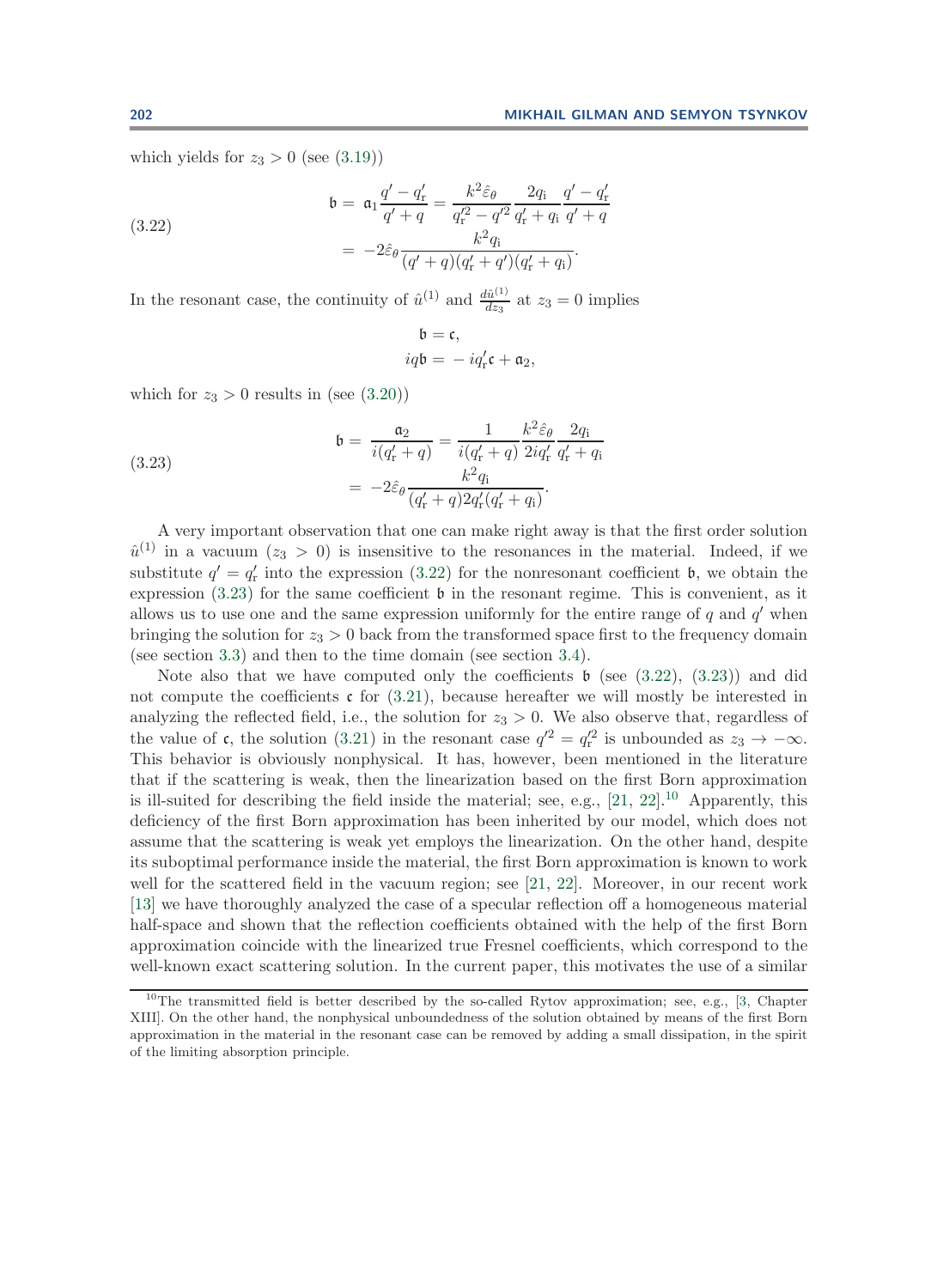yet more general linearization for describing the solution in vacuum for the field scattered off a more sophisticated target (inhomogeneous dielectric half-space), for which no exact solution is available. The linearized solution that we obtain in vacuum  $(z_3 > 0)$  always remains bounded regardless of its behavior inside the material  $(z_3 < 0)$ .

<span id="page-17-0"></span>**3.3. Reflected field in the frequency domain.** The first order reflected field at  $x' \in \mathbb{R}^3$ ,  $x_3' > 0$ , is the inverse Fourier transform [\(3.13b\)](#page-13-7) of the solution  $\hat{u}^{(1)}$  given by the first line of [\(3.21\)](#page-15-4),

$$
\tilde{u}^{(1)}(\omega, x') = \frac{1}{(2\pi)^2} \iint \mathfrak{u}_i^{(0)} b e^{iqx_3'} e^{i(\zeta_1 x'_1 + \zeta_2 x'_2)} d\zeta_1 d\zeta_2
$$
  
= 
$$
\frac{k^2}{(2\pi)^2} \iint \mathfrak{u}_i^{(0)} b e^{i\sqrt{1 - \eta_1^2 - \eta_2^2}} \zeta_3 e^{i(\eta_1 \xi_1 + \eta_2 \xi_2)} d\eta_1 d\eta_2,
$$

where we used the definition of  $q$  from  $(3.15)$  and made all the quantities in the exponents dimensionless for future convenience:

$$
x'_j = \frac{1}{k}\xi_j
$$
,  $j = 1, 2, 3$ , and  $\zeta_j = k\eta_j$ ,  $j = 1, 2$ .

The previous integral gets naturally split into two according to whether the square root in the first exponent is real or imaginary:

(3.24)  

$$
\tilde{u}^{(1)}(\omega, \boldsymbol{x}') = \frac{\mathfrak{u}_i^{(0)} k^2}{(2\pi)^2} \iint_{\eta_1^2 + \eta_2^2 < 1} \mathfrak{b} e^{i\kappa \xi_3} d\eta_1 d\eta_2 + \frac{\mathfrak{u}_i^{(0)} k^2}{(2\pi)^2} \iint_{\eta_1^2 + \eta_2^2 > 1} \mathfrak{b} e^{-\sqrt{\eta_1^2 + \eta_2^2 - 1} \xi_3} e^{i(\eta_1 \xi_1 + \eta_2 \xi_2)} d\eta_1 d\eta_2.
$$

In [\(3.24\)](#page-17-1), we take  $\mathfrak{b} = \mathfrak{b}(\eta_1, \eta_2)$  from [\(3.22\)](#page-16-0) with (cf. [\(3.15\)](#page-14-1))

<span id="page-17-3"></span><span id="page-17-2"></span><span id="page-17-1"></span> $(0)$ 

(3.25) 
$$
q^2 = k^2(1 - \eta_1^2 - \eta_2^2) \text{ and } q'^2 = k^2(k'^2/k^2 - \eta_1^2 - \eta_2^2).
$$

The phase function  $\kappa$  in the first integral of [\(3.24\)](#page-17-1) is defined as

(3.26) 
$$
\kappa = \kappa(\eta_1, \eta_2, \xi_1, \xi_2, \xi_3) = \sqrt{1 - \eta_1^2 - \eta_2^2} + \frac{\xi_1}{\xi_3} \eta_1 + \frac{\xi_2}{\xi_3} \eta_2.
$$

Note that the first integral on the right-hand side of [\(3.24\)](#page-17-1) corresponds to traveling waves, and the second one to evanescent waves; see the discussion after [\(3.16\)](#page-14-0). We need to evaluate [\(3.24\)](#page-17-1) in the far field, i.e., far away from the small region on the surface of the Earth that returns the scattered waves (the beam footprint), which means  $\xi_3 \gg 1$ . The analysis will be similar yet not identical for the two cases:  $\varepsilon^{(0)} > 1$  and  $\varepsilon^{(0)} = 1$  (the latter case corresponds to weak scattering).

First, we will take  $\varepsilon^{(0)} > 1$  and estimate the contribution of evanescent waves to  $\tilde{u}^{(1)}(\omega, x')$ , i.e., the second integral on the right-hand side of  $(3.24)$ . In that regard, we notice that as  $k' = k\sqrt{\varepsilon^{(0)}} > 1$ , the function  $\mathfrak{b} = \mathfrak{b}(\eta_1, \eta_2)$  is smooth and bounded everywhere. Indeed, the fraction on the right-hand side of the last equality of [\(3.22\)](#page-16-0) is smooth and bounded because q and  $q'$  may not turn into zero simultaneously (see  $(3.25)$ ), and as we additionally have both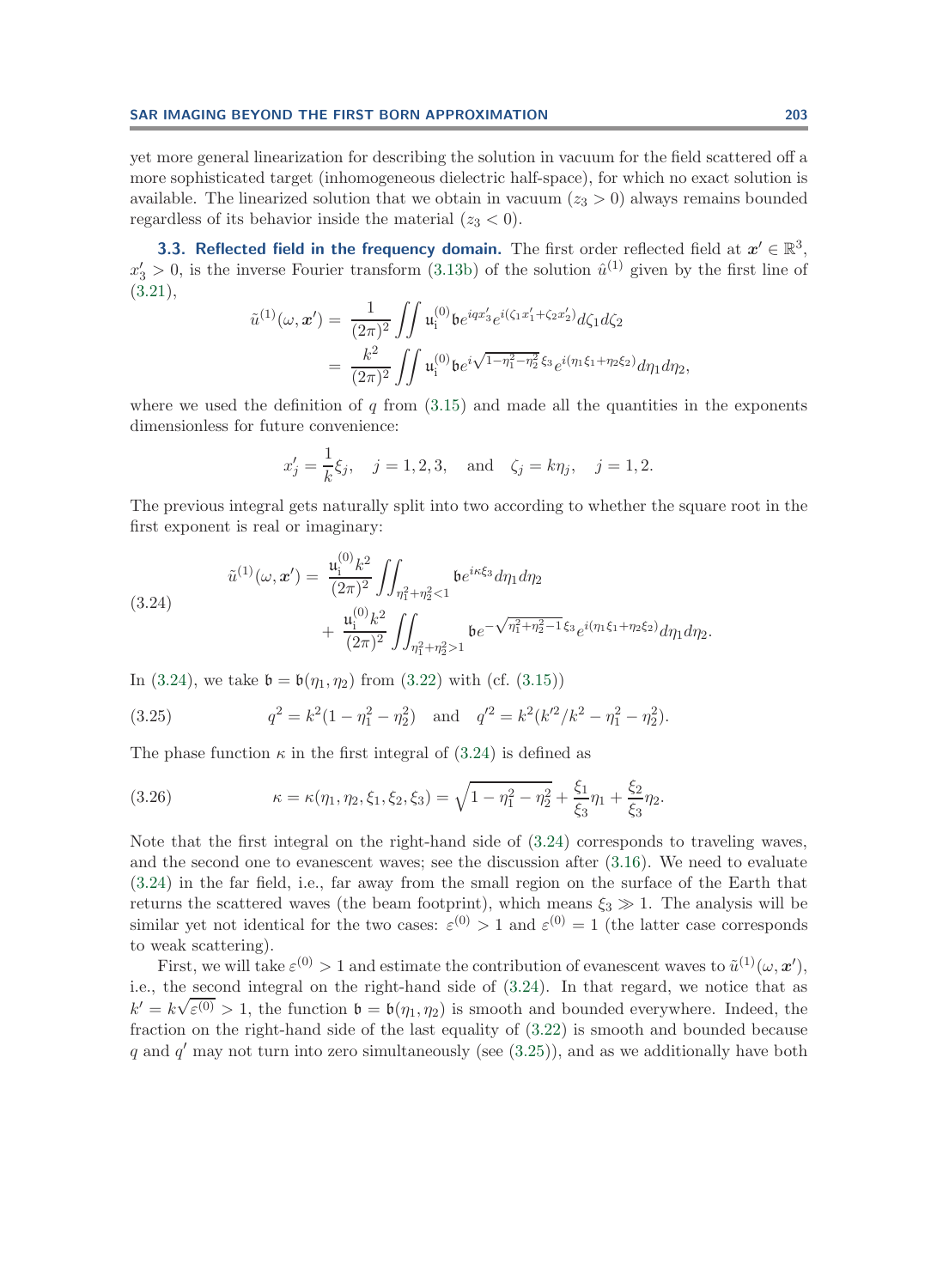$q_i > 0$  and  $q'_r > 0$ , none of the three factors in the denominator may ever become equal to zero. Moreover,  $\hat{\varepsilon}_{\theta} = \hat{\varepsilon}^{(1)}(k\eta_1, k\eta_2 - k\sin\theta)$  is smooth and bounded since the first order permittivity  $\varepsilon^{(1)}(z_1, z_2)$  is considered compactly supported and hence its Fourier transform is smooth and bounded; see [\(3.13a\)](#page-13-6). Consequently, we can write

<span id="page-18-2"></span>
$$
\left| \iint_{\eta_1^2 + \eta_2^2 > 1} b e^{-\sqrt{\eta_1^2 + \eta_2^2 - 1} \xi_3} e^{i(\eta_1 \xi_1 + \eta_2 \xi_2)} d\eta_1 d\eta_2 \right|
$$
  
(3.27)  

$$
\leq \text{const} \cdot \iint_{\eta_1^2 + \eta_2^2 > 1} e^{-\sqrt{\eta_1^2 + \eta_2^2 - 1} \xi_3} d\eta_1 d\eta_2
$$

$$
= \text{const} \cdot 2\pi \cdot \int_1^\infty e^{-\sqrt{\rho^2 - 1} \xi_3} \rho d\rho = \mathcal{O}(\xi_3^{-2}),
$$

which means that the contribution of evanescent waves to the first order scattered field decays no more slowly than the inverse square of the vertical distance from the scattering region.

The contribution of traveling waves to  $\tilde{u}^{(1)}(\omega, x')$  for  $\varepsilon^{(0)} > 1$ , i.e., the first integral on the right-hand side of [\(3.24\)](#page-17-1), can be evaluated using the method of stationary phase [\[9\]](#page-38-13). The large parameter for the method of stationary phase is  $\xi_3 \gg 1$ . To apply this method, we need to consider a fixed viewing direction defined by the reflection angle  $\phi$  and the angle  $\psi$  of deflection of the scattered signal from the incidence plane:

(3.28) 
$$
\frac{x'_1}{x'_3} = \frac{\xi_1}{\xi_3} = \tan \phi \sin \psi \text{ and } \frac{x'_2}{x'_3} = \frac{\xi_2}{\xi_3} = \tan \phi \cos \psi.
$$

The angles  $\phi$  and  $\psi$  are equivalent to the standard spherical angles; in particular, for the case of backscattering (monostatic imaging,  $x = x'$ ) we would have  $\phi = \theta$  and  $\psi = \pi$ , whereas for the case of specular reflection we would have  $\phi = \theta$  and  $\psi = 0$ ; see Figure [2.](#page-11-0)

A stationary point of the phase function [\(3.26\)](#page-17-3) with respect to the variables  $(\eta_1, \eta_2)$  is a solution to the following system of two equations:

(3.29)  
\n
$$
\frac{\partial \kappa}{\partial \eta_1} = -\frac{\eta_1}{\sqrt{1 - \eta_1^2 - \eta_2^2}} + \frac{\xi_1}{\xi_3} = 0,
$$
\n
$$
\frac{\partial \kappa}{\partial \eta_2} = -\frac{\eta_2}{\sqrt{1 - \eta_1^2 - \eta_2^2}} + \frac{\xi_2}{\xi_3} = 0.
$$

Squaring each equation of [\(3.29\)](#page-18-0) and solving, we obtain

<span id="page-18-3"></span><span id="page-18-0"></span>
$$
\eta_{s,1}^2 = \frac{\xi_1^2}{\xi_1^2 + \xi_2^2 + \xi_2^2} = \sin^2 \phi \sin^2 \psi,
$$
  

$$
\eta_{s,2}^2 = \frac{\xi_2^2}{\xi_1^2 + \xi_2^2 + \xi_2^2} = \sin^2 \phi \cos^2 \psi.
$$

<span id="page-18-1"></span>This system of equations has a total of four roots, but only one of those actually satisfies [\(3.29\)](#page-18-0):

(3.30) 
$$
\eta_{s,1} = \sin \phi \sin \psi, \eta_{s,2} = \sin \phi \cos \psi.
$$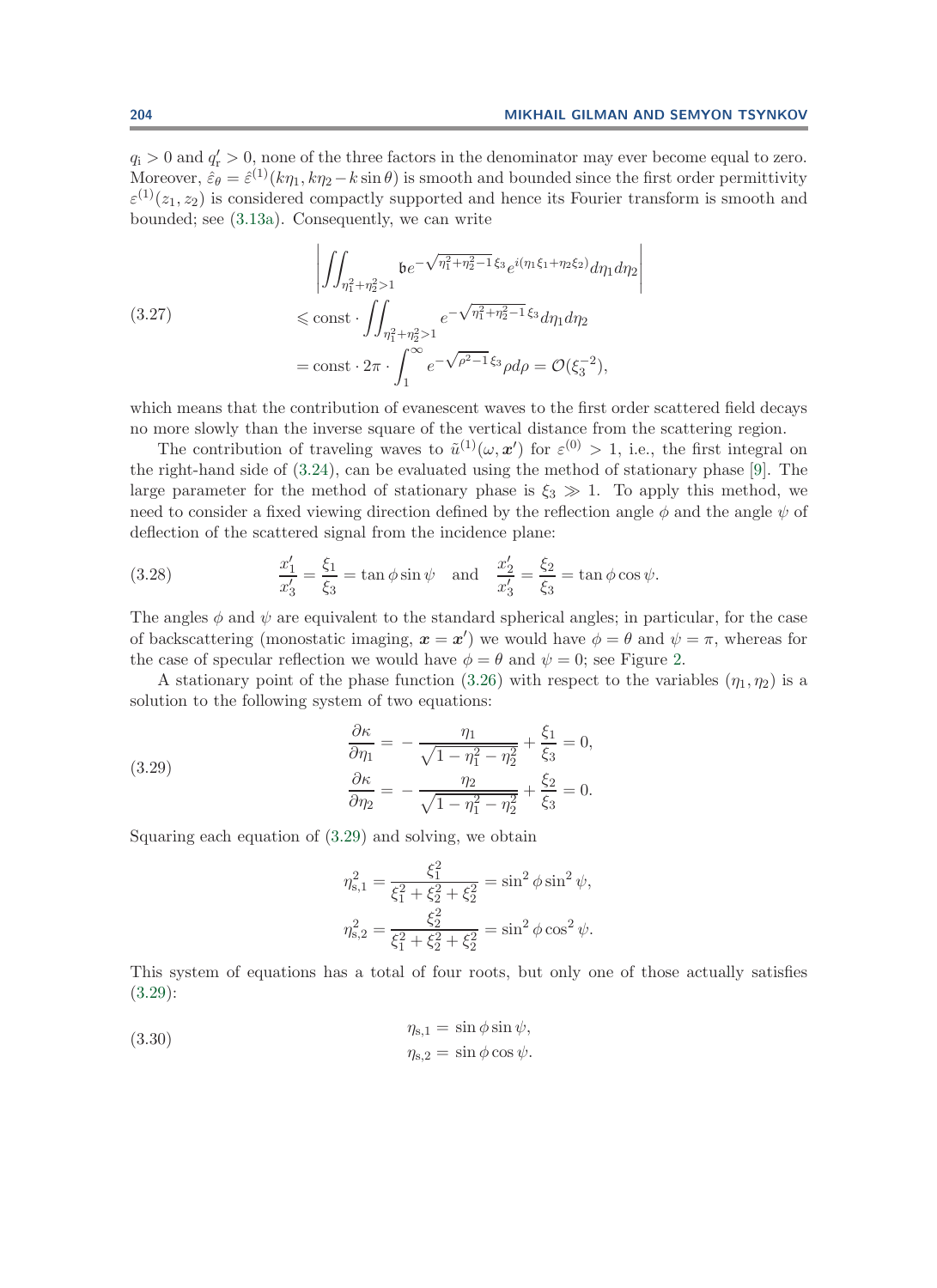Solution [\(3.30\)](#page-18-1) yields a unique isolated stationary point of the phase function [\(3.26\)](#page-17-3) within the domain  $\{\eta_1^2 + \eta_2^2 < 1\}$  of the first integral [\(3.24\)](#page-17-1). Moreover, for the determinant of the Hessian matrix  $H(\kappa) = \{\partial^2 \kappa / \partial \eta_i \partial \eta_j\}$  of [\(3.26\)](#page-17-3) we have

<span id="page-19-1"></span>
$$
\det H(\kappa) = \begin{vmatrix} \frac{\partial^2 \kappa}{\partial \eta_1^2} & \frac{\partial^2 \kappa}{\partial \eta_1 \partial \eta_2} \\ \frac{\partial^2 \kappa}{\partial \eta_1 \partial \eta_2} & \frac{\partial^2 \kappa}{\partial \eta_2^2} \end{vmatrix} = \begin{vmatrix} -\frac{1 - \eta_2^2}{(1 - \eta_1^2 - \eta_2^2)^{3/2}} & -\frac{\eta_1 \eta_2}{(1 - \eta_1^2 - \eta_2^2)^{3/2}} \\ -\frac{\eta_1 \eta_2}{(1 - \eta_1^2 - \eta_2^2)^{3/2}} & -\frac{1 - \eta_1^2}{(1 - \eta_1^2 - \eta_2^2)^{3/2}} \end{vmatrix} = \frac{1}{(1 - \eta_1^2 - \eta_2^2)^2},
$$

and consequently, det  $H(\kappa(\eta_{s,1}, \eta_{s,2})) = \cos^{-4} \phi$ . Hence, the stationary point [\(3.30\)](#page-18-1) is nondegenerate, provided that the reflection angle  $\phi$  is less than  $\pi/2$ . Therefore, we can directly apply the method of stationary phase [\[9\]](#page-38-13) for approximating the first integral [\(3.24\)](#page-17-1), as long as the propagation direction for the reflected wave is not parallel to the surface: $11$ 

$$
(3.31) \quad \iint_{\eta_1^2 + \eta_2^2 < 1} \mathfrak{b} e^{i\kappa \xi_3} d\eta_1 d\eta_2 = \frac{2\pi}{\xi_3} e^{i\kappa(\eta_{\mathbf{s},1}, \eta_{\mathbf{s},2})\xi_3} e^{i\pi/2} \left[ \frac{\mathfrak{b}(\eta_{\mathbf{s},1}, \eta_{\mathbf{s},2})}{\sqrt{|\det H(\kappa(\eta_{\mathbf{s},1}, \eta_{\mathbf{s},2}))|}} + \mathcal{O}(\xi_3^{-1}) \right]
$$
\n
$$
= \frac{2\pi i}{\xi_3} e^{i\xi_3/\cos\phi} \mathfrak{b}(\eta_{\mathbf{s},1}, \eta_{\mathbf{s},2}) \cos^2\phi + \mathcal{O}(\xi_3^{-2}).
$$

Comparing formulae [\(3.27\)](#page-18-2) and [\(3.31\)](#page-19-1), we conclude that for  $\varepsilon^{(0)} > 1$  the contribution of traveling waves dominates in the overall expression for  $\tilde{u}^{(1)}(\omega, x')$  in the far field  $(\xi_3 \gg 1)$ . Thus, we will neglect all the terms  $\mathcal{O}(\xi_3^{-2})$  hereafter and use [\(3.9\)](#page-13-0), [\(3.15\)](#page-14-1), [\(3.22\)](#page-16-0), and [\(3.24\)](#page-17-1) to write the first order scattered field in the following form: (3.32)

<span id="page-19-2"></span>
$$
\tilde{u}^{(1)}(\omega, \mathbf{x}') \approx \frac{i\mathfrak{u}_{i}^{(0)}\mathfrak{b}(\eta_{s,1}, \eta_{s,2})k\cos\phi}{2\pi} \frac{e^{ikR'}}{R'}
$$
\n
$$
= -\frac{i\tilde{P}(\omega)}{4\pi^2} k \,\hat{\varepsilon}^{(1)}(k\sin\phi\sin\psi, k\sin\phi\cos\psi - k\sin\theta)\mathcal{M}(\varepsilon^{(0)}, \theta, \phi) \frac{e^{ikR}}{R} \frac{e^{ikR'}}{R'},
$$

where  $R' = \xi_3/k \cos \phi = (x_1'^2 + x_2'^2 + x_3'^2)^{1/2}$  $R' = \xi_3/k \cos \phi = (x_1'^2 + x_2'^2 + x_3'^2)^{1/2}$  $R' = \xi_3/k \cos \phi = (x_1'^2 + x_2'^2 + x_3'^2)^{1/2}$  (see Figure 2) and

<span id="page-19-3"></span>(3.33) 
$$
\mathcal{M}(\varepsilon^{(0)}, \theta, \phi) = \frac{\cos \theta \cos \phi}{\left(\cos \phi + \sqrt{\varepsilon^{(0)} - \sin^2 \phi}\right) \left(\sqrt{\varepsilon^{(0)} - \sin^2 \phi} + \sqrt{\varepsilon^{(0)} - \sin^2 \theta}\right) \left(\cos \theta + \sqrt{\varepsilon^{(0)} - \sin^2 \theta}\right)}.
$$

For monostatic imaging  $(\mathbf{x} = \mathbf{x}')$  we have  $\phi = \theta$  and  $\psi = \pi$ , so in [\(3.32\)](#page-19-2) the arguments of  $\hat{\varepsilon}^{(1)}$ simplify and we get  $\hat{\varepsilon}^{(1)}(0, -2k \sin \theta)$ .

The case of  $\varepsilon^{(0)} = 1$ , which corresponds to weak scattering, requires special analysis, because the reflection coefficient  $\mathfrak b$  of [\(3.22\)](#page-16-0) may become singular. Indeed, in this case  $k' = \sqrt{3}$  $k\sqrt{\varepsilon^{(0)}} = k$  and hence  $q' = q$ ; see [\(3.15\)](#page-14-1). Therefore, the first factor in the denominator on the right-hand side of [\(3.22\)](#page-16-0) may become zero.

<span id="page-19-0"></span><sup>&</sup>lt;sup>11</sup>For small grazing angles, having a large vertical distance  $\xi_3$  implies an excessively large horizontal distance.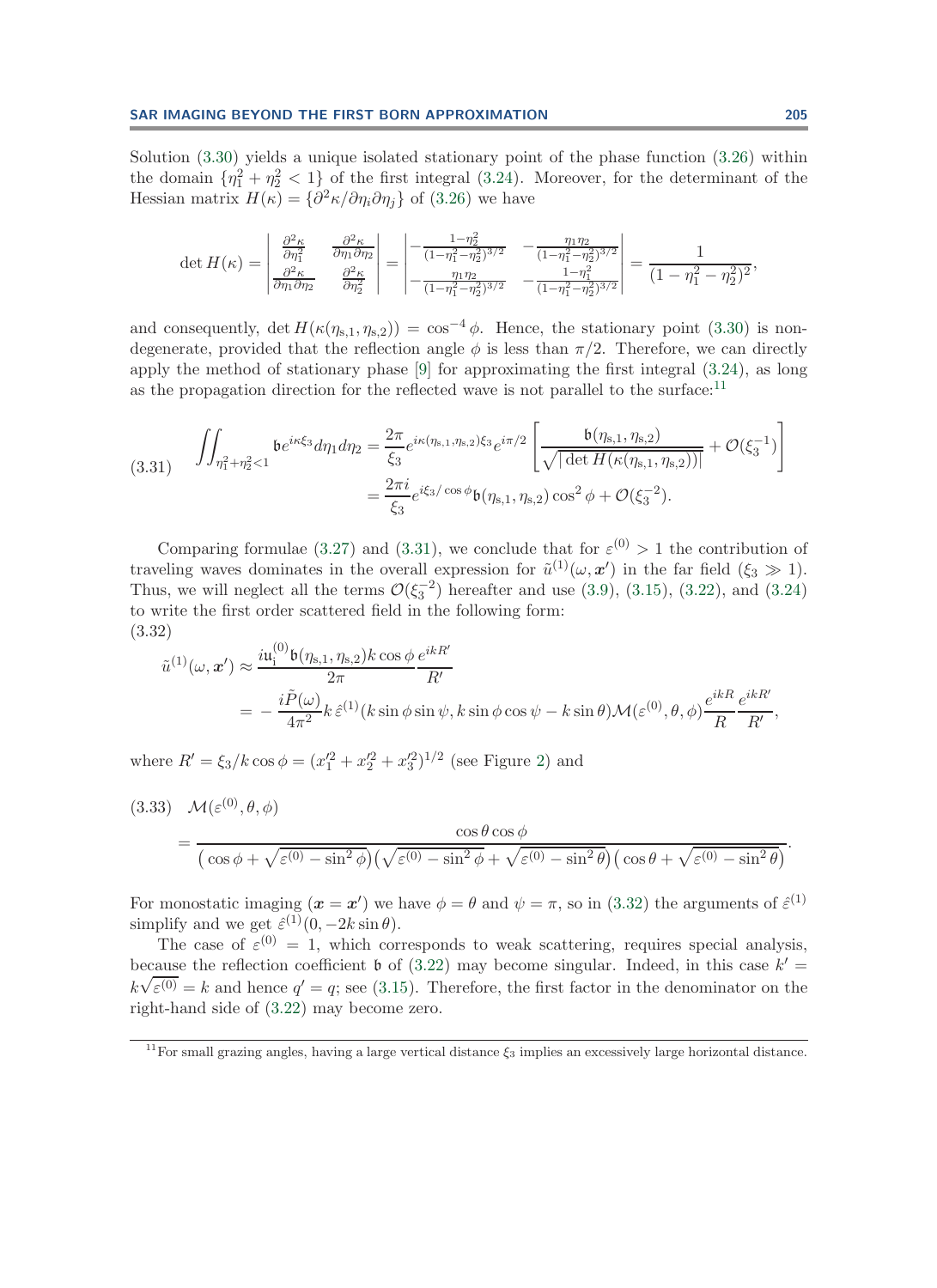.

To evaluate the contribution of evanescent waves to  $\tilde{u}^{(1)}(\omega, x')$ , i.e., the second integral on the right-hand side of [\(3.24\)](#page-17-1), we first change the variables,  $\eta_1 = \rho \cos \varphi$ ,  $\eta_2 = \rho \sin \varphi$ , so that

(3.34)  
\n
$$
\iint_{\eta_1^2 + \eta_2^2 > 1} b e^{-\sqrt{\eta_1^2 + \eta_2^2 - 1} \xi_3} e^{i(\eta_1 \xi_1 + \eta_2 \xi_2)} d\eta_1 d\eta_2
$$
\n
$$
= \int_1^\infty \frac{e^{-\sqrt{\rho^2 - 1} \xi_3}}{2\sqrt{\rho^2 - 1}} \int_0^{2\pi} b' e^{i(\rho \cos \varphi \xi_1 + \rho \sin \varphi \xi_2)} d\varphi \rho d\rho,
$$

where  $\mathfrak{b}'$  represents the nonsingular part of  $\mathfrak b$  of [\(3.22\)](#page-16-0) for the case  $\varepsilon^{(0)} = 1$ :

<span id="page-20-2"></span><span id="page-20-0"></span>
$$
\mathfrak{b}' \stackrel{\text{def}}{=} \frac{2q\mathfrak{b}}{k}.
$$

For a given viewing direction [\(3.28\)](#page-18-3), we will estimate the integral with respect to  $\varphi$  on the right-hand side of  $(3.34)$  by the method of stationary phase. Using  $(3.28)$ , we can write

(3.35) 
$$
\rho \cos \varphi \xi_1 + \rho \sin \varphi \xi_2 = \rho \sqrt{\xi_1^2 + \xi_2^2} \left( \frac{\xi_1}{\sqrt{\xi_1^2 + \xi_2^2}} \cos \varphi + \frac{\xi_2}{\sqrt{\xi_1^2 + \xi_2^2}} \sin \varphi \right)
$$

$$
= \rho \xi_3 \tan \varphi (\sin \psi \cos \varphi + \cos \psi \sin \varphi) = \xi_3 \rho \tan \phi \sin(\varphi + \psi).
$$

The phase function  $\rho \tan \phi \sin(\varphi + \psi)$  has two isolated nondegenerate stationary points (with respect to  $\varphi$ ) given by  $\cos(\varphi + \psi) = 0$ . At these points, clearly,  $|\sin(\varphi + \psi)| = 1$ , and therefore, for  $\xi_3 \gg 1$  the method of stationary phase yields

$$
\left| \int_0^{2\pi} \mathfrak{b}' e^{i(\rho \cos \varphi \xi_1 + \rho \sin \varphi \xi_2)} d\varphi \right| \approx (\mathfrak{b}'_1 + \mathfrak{b}'_2) \sqrt{\frac{2\pi}{\xi_3 \rho \tan \phi}} \left(1 + \mathcal{O}(\xi_3^{-1})\right),
$$

where  $\mathfrak{b}'_1$  and  $\mathfrak{b}'_2$  on the right-hand side are the values of  $\mathfrak{b}'$  at the stationary points (that still depend on  $\rho$ ). As  $\mathfrak{b}'$  is smooth and bounded everywhere, for  $\phi > 0$  and  $\rho > 1$  (as in [\(3.34\)](#page-20-0)), we can write

<span id="page-20-1"></span>
$$
\left|\int_0^{2\pi} {\mathfrak b}' e^{i(\rho\cos\varphi\xi_1+\rho\sin\varphi\xi_2)}d\varphi\right|\leqslant \frac{\text{const}}{\sqrt{\xi_3}}(1+\mathcal{O}\left(\xi_3^{-1}\right))\,.
$$

Therefore, for the overall integral [\(3.34\)](#page-20-0) we have

(3.36) 
$$
\left| \int_{1}^{\infty} \frac{e^{-\sqrt{\rho^2 - 1} \xi_3}}{2\sqrt{\rho^2 - 1}} \int_{0}^{2\pi} b' e^{i(\rho \cos \varphi \xi_1 + \rho \sin \varphi \xi_2)} d\varphi \rho d\rho \right|
$$
  

$$
\leq \frac{\text{const}}{\sqrt{\xi_3}} (1 + \mathcal{O}(\xi_3^{-1})) \int_{1}^{\infty} \frac{e^{-\sqrt{\rho^2 - 1} \xi_3}}{2\sqrt{\rho^2 - 1}} \rho d\rho = \frac{\text{const}}{\xi_3^{3/2}} + \mathcal{O}(\xi_3^{-5/2})
$$

Estimate [\(3.36\)](#page-20-1) shows that the contribution of evanescent waves to the first order scattered field in the case  $\varepsilon^{(0)} = 1$  (weak scattering) decays at least as fast as the reciprocal vertical distance raised to the power three halves. This decay is slower (by half order) than the one we have obtained in the case  $\varepsilon^{(0)} > 1$ ; see [\(3.27\)](#page-18-2).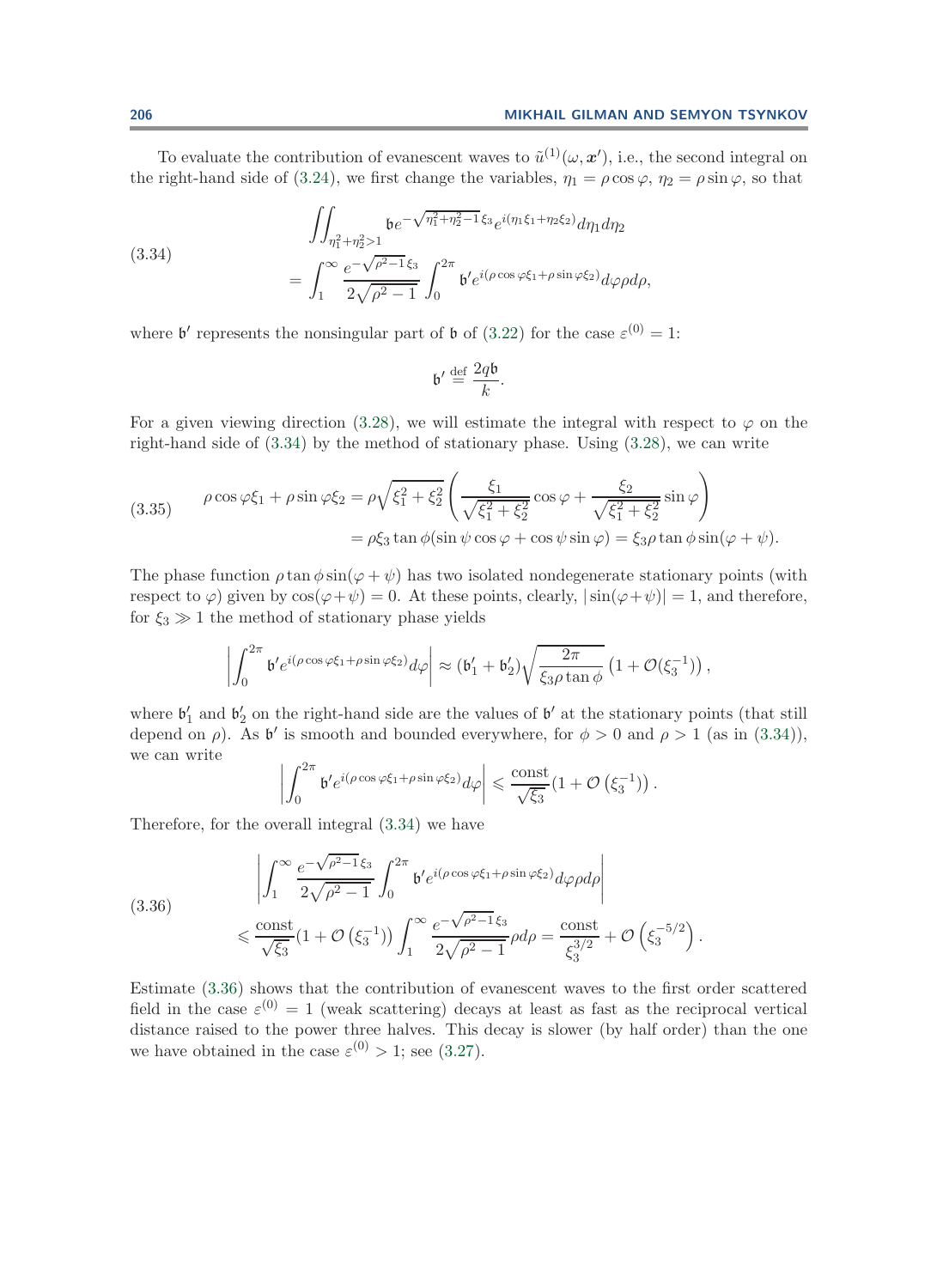<span id="page-21-0"></span>For the first integral on the right-hand side of  $(3.24)$ , where the phase function  $\kappa$  is given by  $(3.26)$ , we employ the same change of variables as in  $(3.34)$  (see also  $(3.35)$ ):

(3.37)  
\n
$$
\begin{aligned}\n\iint_{\eta_1^2 + \eta_2^2 < 1} & b e^{i\kappa \xi_3} d\eta_1 d\eta_2 \\
= \int_0^1 \int_0^{2\pi} b' \frac{e^{i\left(\sqrt{1 - \rho^2} \xi_3 + \rho \cos \varphi \xi_1 + \rho \sin \varphi \xi_2\right)}}{2\sqrt{1 - \rho^2}} d\varphi \rho d\rho \\
= \frac{1}{2} \int_0^1 \int_0^{2\pi} b' e^{i\xi_3 \left(\varrho + \tan \phi \sqrt{1 - \varrho^2} \sin(\varphi + \psi)\right)} d\varphi d\varrho,\n\end{aligned}
$$

where  $1 - \rho^2 = \rho^2$ . As b' is smooth and bounded everywhere, for  $\xi_3 \gg 1$  the last integral of [\(3.37\)](#page-21-0) can be approximated using the method of stationary phase. Consider the phase function  $\kappa$  as a function of the new variables (cf. [\(3.26\)](#page-17-3)):

<span id="page-21-2"></span><span id="page-21-1"></span>(3.38) 
$$
\kappa = \kappa(\varphi, \varrho, \phi, \psi) = \varrho + \tan \phi \sqrt{1 - \varrho^2} \sin(\varphi + \psi).
$$

Its stationary points with respect to the variables  $(\varphi, \varrho)$  satisfy the following system:

(3.39) 
$$
\begin{aligned}\n\frac{\partial \kappa}{\partial \varphi} &= \tan \phi \sqrt{1 - \varrho^2} \cos(\varphi + \psi) = 0, \\
\frac{\partial \kappa}{\partial \varrho} &= 1 - \frac{\varrho \tan \phi}{\sqrt{1 - \varrho^2}} \sin(\varphi + \psi) = 0.\n\end{aligned}
$$

The first equation of [\(3.39\)](#page-21-1) implies that either  $\varrho_s = 1$  or  $\cos(\varphi_s + \psi) = 0$ . Yet  $\varrho_s = 1$  does not satisfy the second equation of [\(3.39\)](#page-21-1), and hence for a stationary point ( $\varphi$ <sub>s</sub>,  $\varrho$ <sub>s</sub>) of [\(3.38\)](#page-21-2) we must have  $\cos(\varphi_s + \psi) = 0$ . Consequently,  $\sin(\varphi_s + \psi) = 1$  or  $\sin(\varphi_s + \psi) = -1$ , but the second choice does not satisfy the second equation of [\(3.39\)](#page-21-1). Then, for  $sin(\varphi_s + \psi) = 1$  the second equation of [\(3.39\)](#page-21-1) yields  $\rho_s = \cos \phi$ , and we conclude that the phase function  $\kappa$  of [\(3.38\)](#page-21-2) has a unique stationary point on the domain  $\{0 < \varphi < 2\pi, 0 < \varrho < 1\}$  of the last integral [\(3.37\)](#page-21-0):

(3.40) 
$$
\cos(\varphi_s + \psi) = 0,
$$

$$
\varrho_s = \cos \phi.
$$

It is easy to see that the stationary point  $(3.40)$  of the phase function  $(3.38)$  is the same as the previously found stationary point  $(3.30)$  of the phase function  $(3.26)$  in the coordinates  $(\eta_1, \eta_2)$ . Indeed, the first equation of [\(3.40\)](#page-21-3) implies that  $\cos \varphi_s = \sin \psi$  and  $\sin \varphi_s = \cos \psi$ , and then  $\eta_{s,1} = \sqrt{1 - \varrho_s^2} \cos \varphi_s = \sin \phi \sin \psi$  and  $\eta_{s,2} = \sqrt{1 - \varrho_s^2} \sin \varphi_s = \sin \phi \cos \psi$ .

The stationary point  $(3.40)$  is also nondegenerate. To see that, we write<sup>[12](#page-21-4)</sup>

<span id="page-21-3"></span>
$$
\underbrace{\begin{bmatrix}\n\frac{\partial^2 \kappa}{\partial \varphi^2} & \frac{\partial^2 \kappa}{\partial \varphi \partial \varrho} \\
\frac{\partial^2 \kappa}{\partial \varphi \partial \varrho} & \frac{\partial^2 \kappa}{\partial \varrho^2}\n\end{bmatrix}}_{H(\kappa(\varphi,\varrho))} = \underbrace{\begin{bmatrix}\n\frac{\partial \eta_1}{\partial \varphi} & \frac{\partial \eta_2}{\partial \varphi} \\
\frac{\partial \eta_1}{\partial \varrho} & \frac{\partial \eta_2}{\partial \varrho}\n\end{bmatrix}}_{J^T} \underbrace{\begin{bmatrix}\n\frac{\partial^2 \kappa}{\partial \eta_1^2} & \frac{\partial^2 \kappa}{\partial \eta_1 \partial \eta_2} \\
\frac{\partial^2 \kappa}{\partial \eta_1 \partial \eta_2} & \frac{\partial^2 \kappa}{\partial \eta_2^2}\n\end{bmatrix}}_{J^T} \underbrace{\begin{bmatrix}\n\frac{\partial \eta_1}{\partial \varphi} & \frac{\partial \eta_1}{\partial \varrho} \\
\frac{\partial \eta_2}{\partial \varphi} & \frac{\partial \eta_2}{\partial \varrho}\n\end{bmatrix}}_{J^T},
$$

<span id="page-21-4"></span><sup>12</sup>This relation holds only at stationary points.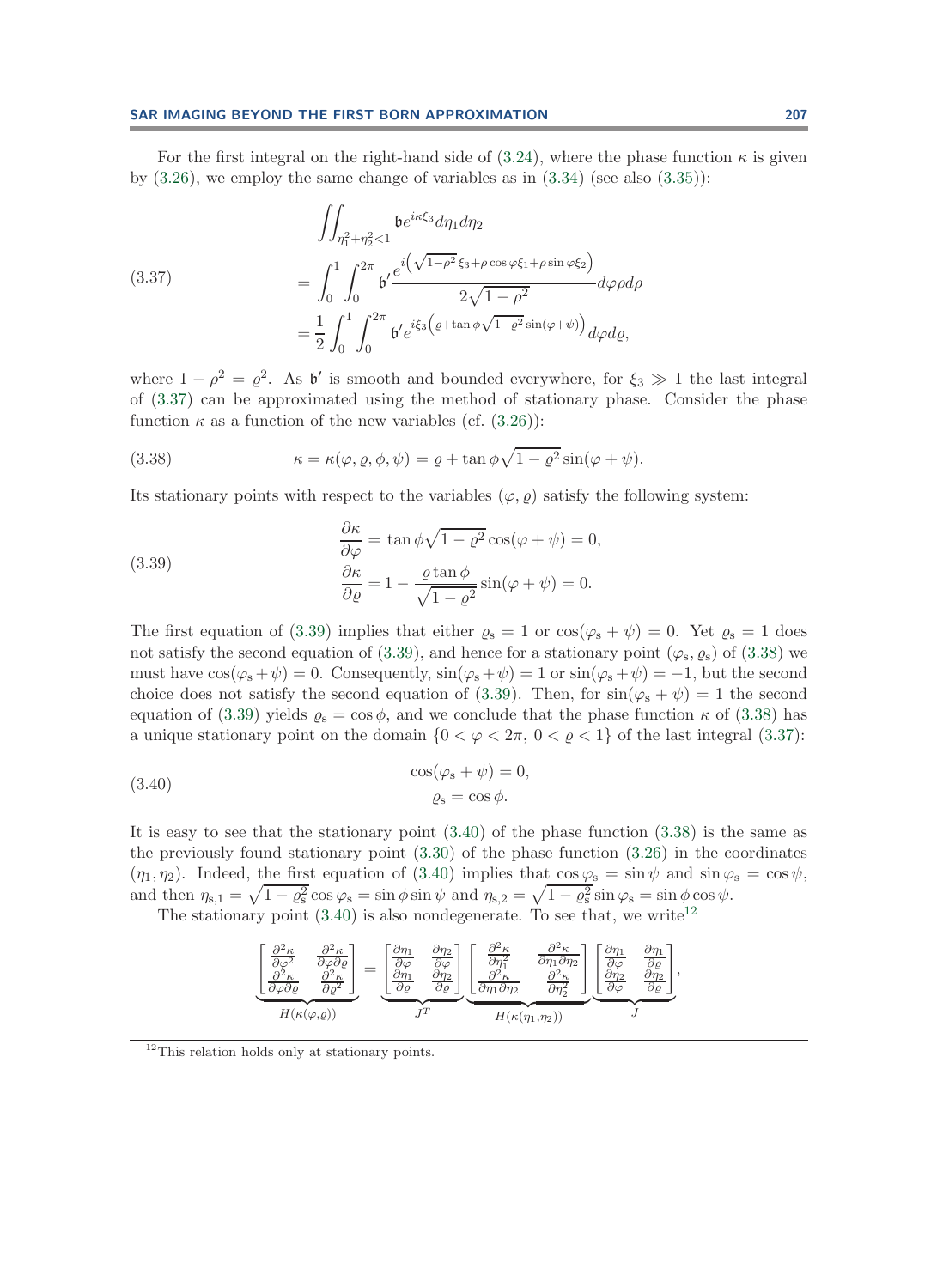where the Jacobi matrix is given by

<span id="page-22-0"></span>
$$
J = \begin{bmatrix} -\sqrt{1-\varrho^2}\sin\varphi & -\frac{\varrho}{\sqrt{1-\varrho^2}}\cos\varphi \\ \sqrt{1-\varrho^2}\cos\varphi & -\frac{\varrho}{\sqrt{1-\varrho^2}}\sin\varphi \end{bmatrix},
$$

so that det  $J = \det J^T = \rho$ , and at the stationary point [\(3.40\)](#page-21-3) we have

$$
\det H(\kappa(\varphi_{s},\varrho_{s})) = \varrho_{s} \det H(\kappa(\eta_{s,1},\eta_{s,2}))\varrho_{s} = \cos \phi \cos^{-4} \phi \cos \phi = \cos^{-2} \phi.
$$

Therefore, the last integral of  $(3.37)$  can be approximated as follows  $(cf. (3.31))$  $(cf. (3.31))$  $(cf. (3.31))$ :

(3.41) 
$$
\frac{1}{2} \int_0^1 \int_0^{2\pi} \mathfrak{b}' e^{i\xi_3 \left(\varrho + \tan \phi \sqrt{1 - \varrho^2} \sin(\varphi + \psi)\right)} d\varphi d\varrho
$$

$$
= \frac{1}{2} \frac{2\pi}{\xi_3} e^{i\kappa(\varphi_s, \varrho_s)\xi_3} e^{i\pi/2} \left[ \frac{\mathfrak{b}'(\varphi_s, \varrho_s)}{\sqrt{|\det H(\kappa(\varphi_s, \varrho_s))|}} + \mathcal{O}(\xi_3^{-1}) \right]
$$

$$
= \frac{2\pi i}{\xi_3} e^{i\xi_3/\cos\phi} \frac{\mathfrak{b}'(\varphi_s, \varrho_s)}{2} \cos\phi + \mathcal{O}(\xi_3^{-2}).
$$

Comparing [\(3.36\)](#page-20-1) and [\(3.41\)](#page-22-0), we can determine that, similarly to the case  $\varepsilon^{(0)} > 1$ , the contribution of traveling waves in the far field  $(\xi_3 \gg 1)$  dominates in the overall expression for  $\tilde{u}^{(1)}(\omega, x')$  in the case  $\varepsilon^{(0)} = 1$  as well. Therefore, from now on we will disregard all the terms that decay faster than  $\mathcal{O}(\xi_3^{-1})$ , which yields (cf. [\(3.32\)](#page-19-2))

<span id="page-22-2"></span>
$$
(3.32') \qquad \tilde{u}^{(1)}(\omega, \mathbf{x}') \approx \frac{i\mathfrak{u}_i^{(0)}}{2\pi} \frac{\mathfrak{b}'(\varphi_s, \varrho_s)k}{2} \frac{e^{ikR'}}{R'}
$$
\n
$$
= -\frac{i\tilde{P}(\omega)}{4\pi^2} k \hat{\varepsilon}^{(1)}(k \sin \phi \sin \psi, k \sin \phi \cos \psi - k \sin \theta) \mathcal{M}'(\theta, \phi) \frac{e^{ikR}}{R} \frac{e^{ikR'}}{R'},
$$

<span id="page-22-1"></span>where

(3.33') 
$$
\mathcal{M}'(\theta,\phi) = \frac{1}{4(\cos\phi + \cos\theta)}.
$$

We see that the function  $\mathcal{M}'(\theta,\phi)$  of [\(3.33](#page-22-1)') can be obtained by formally substituting  $\varepsilon^{(0)} = 1$ into the expression [\(3.33\)](#page-19-3) for  $\mathcal{M}(\varepsilon^{(0)}, \theta, \phi)$ . Hence, the first order scattered field  $\tilde{u}^{(1)}(\omega, x')$ given by  $(3.32')$  $(3.32')$  in the case  $\varepsilon^{(0)} = 1$  can also be obtained from the more general expression [\(3.32\)](#page-19-2) that covers the case  $\varepsilon^{(0)} > 1$  by formally substituting  $\varepsilon^{(0)} = 1$ . We therefore conclude that there is no need to keep the separate expressions for  $\varepsilon^{(0)} > 1$  and  $\varepsilon^{(0)} = 1$ , and that formulae [\(3.32\)](#page-19-2), [\(3.33\)](#page-19-3) can be used for the entire range  $\varepsilon^{(0)} \geq 1$ .

An examination of  $(3.32)$  shows that for large propagation distances  $R'$  the first order scattered field  $\tilde{u}^{(1)}(\omega, x')$  behaves approximately as an expanding spherical wave  $\sim \frac{e^{ikR'}}{R'}$  from a point source. This is consistent with our adopted interpretation of scattering as that from a small region on the surface of the Earth equal to the beam footprint; see Figure [2.](#page-11-0) We emphasize, though, that the complex amplitude of the scattered wave depends on the viewing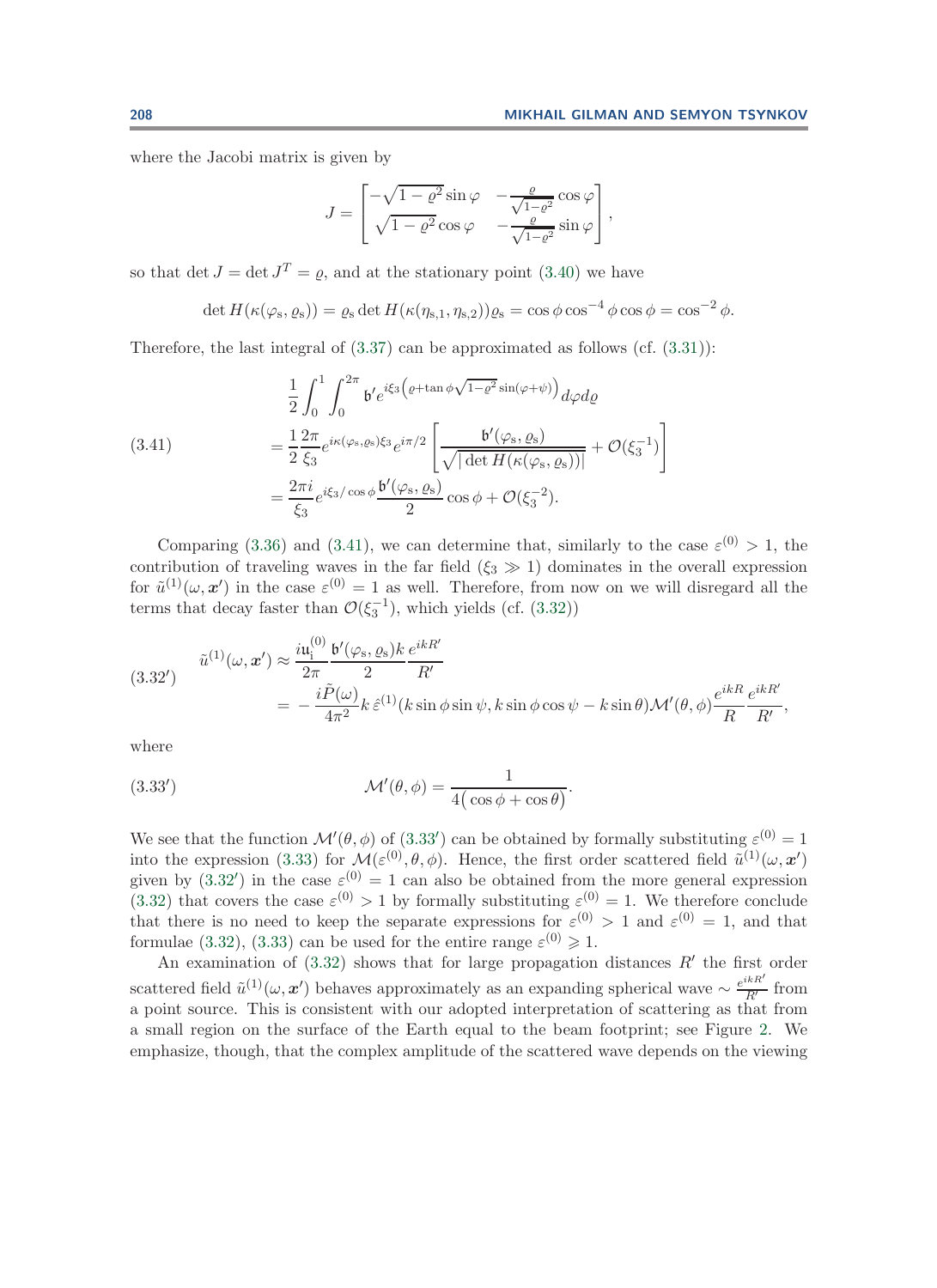direction [\(3.28\)](#page-18-3) (for  $\phi > 0$ ) via the arguments of  $\hat{\varepsilon}^{(1)}(\cdot)$  in [\(3.32\)](#page-19-2). Hence, the field that propagates away from the target at different angles represents different Fourier components of the first order permittivity  $\varepsilon^{(1)}$  of [\(3.4\)](#page-12-1). In particular, in the case of backscattering  $(\mathbf{x} = \mathbf{x}')$ we have  $\phi = \theta$  and  $\psi = \pi$  (see Figure [2\)](#page-11-0), so that the Fourier component of  $\varepsilon^{(1)}$  substituted into [\(3.32\)](#page-19-2) is  $\hat{\epsilon}^{(1)}(0, -2k \sin \theta)$ . In the literature, the spatial frequency  $-2k \sin \theta$  is referred to as the Bragg (resonant) frequency—see, e.g., [\[3,](#page-38-3) section 13.1] or [\[17\]](#page-38-14)—and accordingly,  $\hat{\epsilon}^{(1)}(0, -2k \sin \theta)$  is the amplitude of the Bragg harmonic in the spectrum of  $\epsilon^{(1)}$ .

We would also like to note that the approximations we have used for the incident and scattered fields (see formulae [\(3.1\)](#page-11-1) and [\(3.32\)](#page-19-2), respectively) are in some sense opposite. Whereas for the incident field we have fixed the propagation direction and replaced the spherical wave by a plane wave locally near the target, for the reflected field we are rather considering the propagation in all directions away from a small scattering region on the surface.

<span id="page-23-0"></span>**3.4. Reflected field in the time domain.** To convert [\(3.32\)](#page-19-2) back to the time domain, we first introduce a new set of Cartesian coordinates on the plane  $(\zeta_1, \zeta_2)$ :

(3.42)  
\n
$$
\zeta_1' = \zeta_1 \sin \alpha + \zeta_2 \cos \alpha,
$$
\n
$$
\zeta_2' = -\zeta_1 \cos \alpha + \zeta_2 \sin \alpha,
$$

where

<span id="page-23-2"></span><span id="page-23-1"></span>
$$
\sin \alpha = \frac{\sin \phi \sin \psi}{D}, \qquad \cos \alpha = \frac{\sin \phi \cos \psi - \sin \theta}{D},
$$

$$
D^2 = \sin^2 \phi \sin^2 \psi + (\sin \phi \cos \psi - \sin \theta)^2 = \sin^2 \phi + \sin^2 \theta - 2 \sin \phi \cos \psi \sin \theta.
$$

We note that as both  $0 < \theta < \frac{\pi}{2}$  and  $0 < \phi < \frac{\pi}{2}$ , we have  $D^2 = 0$  for  $\phi = \theta$  and  $\cos \psi = 1$ , which corresponds to specular reflection (see Figure [2\)](#page-11-0), and  $D^2 > 0$  otherwise. Hence, specular reflection is the only case where transformation [\(3.42\)](#page-23-1) degenerates. This case will be analyzed separately. In the meantime, we assume that  $D^2 > 0$ .

Denote by  $\hat{\varepsilon}_n^{(1)}$  the Fourier-transformed first order permittivity as a function of the new coordinates [\(3.42\)](#page-23-1), so that  $\hat{\varepsilon}_n^{(1)}(\zeta_1', \zeta_2') = \hat{\varepsilon}^{(1)}(\zeta_1, \zeta_2)$ . Then, following [\(3.13a\)](#page-13-6), we can write

$$
\varepsilon^{(1)}(z_1, z_2) = \frac{1}{(2\pi)^2} \iint \hat{\varepsilon}_n^{(1)}(\zeta_1', \zeta_2') e^{i((\zeta_1' \sin \alpha - \zeta_2' \cos \alpha)z_1 + (\zeta_1' \cos \alpha + \zeta_2' \sin \alpha)z_2)} d\zeta_1' d\zeta_2'
$$
\n
$$
(3.43)
$$
\n
$$
= \frac{1}{(2\pi)^2} \iint \hat{\varepsilon}_n^{(1)}(\zeta_1', \zeta_2') e^{i((z_1 \sin \alpha + z_2 \cos \alpha)\zeta_1' + (-z_1 \cos \alpha + z_2 \sin \alpha)\zeta_2')} d\zeta_1' d\zeta_2'
$$
\n
$$
= \frac{1}{(2\pi)^2} \iint \hat{\varepsilon}_n^{(1)}(\zeta_1', \zeta_2') e^{i(z_1'\zeta_1' + z_2'\zeta_2')} d\zeta_1' d\zeta_2' = \varepsilon_n^{(1)}(z_1', z_2'),
$$

where the transformation between  $(z'_1, z'_2)$  and  $(z_1, z_2)$  is the same as  $(3.42)$ .

Let us now recall that  $k = \omega/c$  and use the factor  $\hat{\varepsilon}^{(1)}(k \sin \phi \sin \psi, k \sin \phi \cos \psi - k \sin \theta)$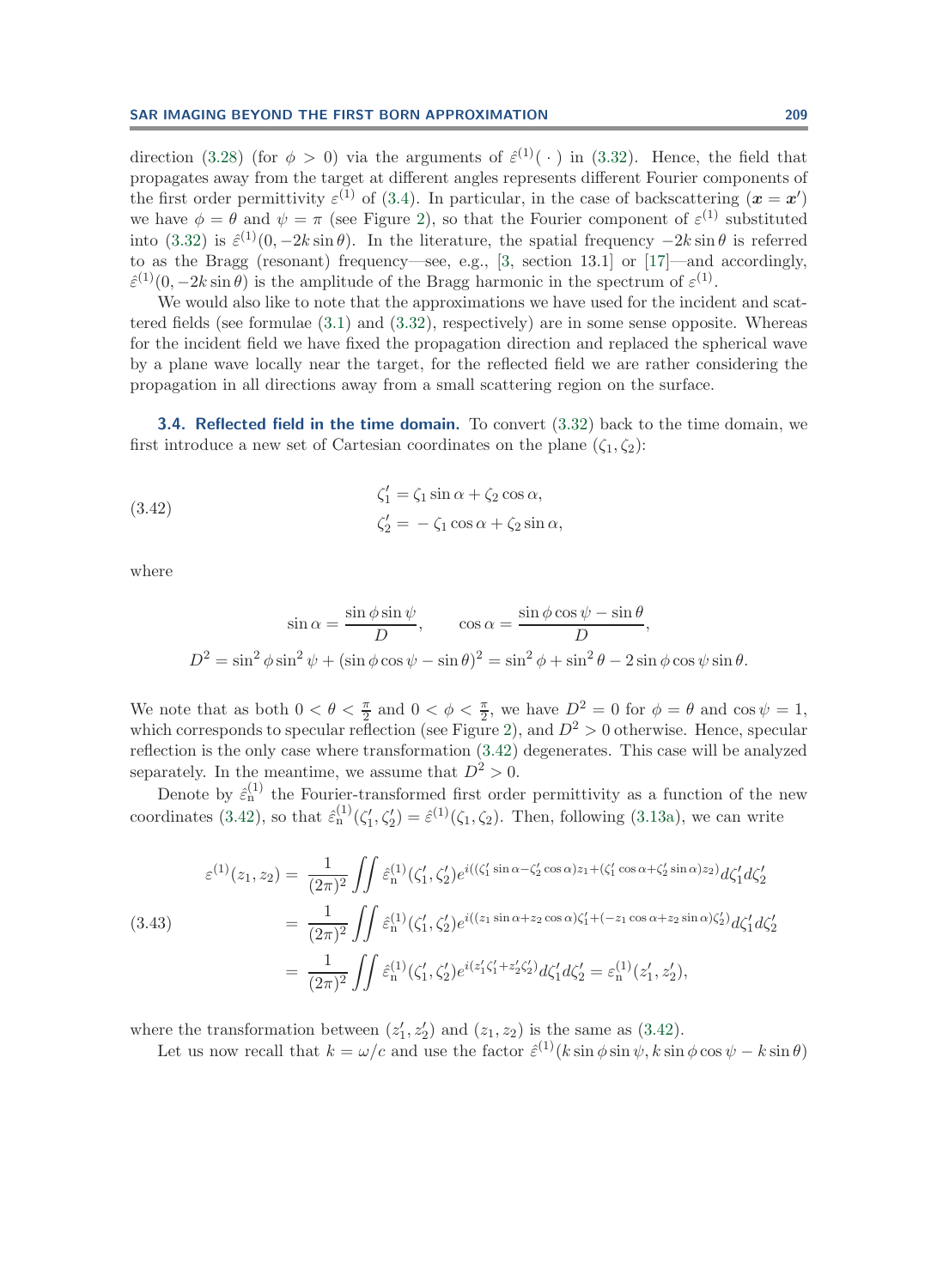on the right-hand side of [\(3.32\)](#page-19-2) to define a new function of time:

<span id="page-24-1"></span>(3.44)  
\n
$$
\mathcal{E}^{(1)}(t) \stackrel{\text{def}}{=} \frac{1}{2\pi} \int_{-\infty}^{\infty} \hat{\varepsilon}^{(1)}(k \sin \phi \sin \psi, k \sin \phi \cos \psi - k \sin \theta) e^{-i\omega t} d\omega
$$
\n
$$
= \frac{1}{2\pi} \int_{-\infty}^{\infty} \hat{\varepsilon}^{(1)}(\frac{\omega}{c}D \sin \alpha, \frac{\omega}{c}D \cos \alpha) e^{-i\omega t} d\omega
$$
\n
$$
= \frac{1}{2\pi} \int_{-\infty}^{\infty} \hat{\varepsilon}^{(1)}_{n}(\frac{\omega}{c}D, 0) e^{-i\omega t} d\omega = \frac{1}{2\pi} \frac{c}{D} \int_{-\infty}^{\infty} \hat{\varepsilon}^{(1)}_{n}(\omega', 0) e^{i\omega'(-ct/D)} d\omega'
$$
\n
$$
= \frac{c}{D} \int_{-\infty}^{\infty} \hat{\varepsilon}^{(1)}_{n}(-\frac{ct}{D}, z_{2}') dz_{2}',
$$

where the last equality in  $(3.44)$  is established with the help of  $(3.43)$ . Note that it is precisely the specific choice of the coordinate transformation [\(3.42\)](#page-23-1) that essentially makes  $\hat{\epsilon}_n^{(1)}(\cdot)$  in [\(3.44\)](#page-24-1) a function of only one argument and hence allows us to define  $\mathcal{E}^{(1)} = \mathcal{E}^{(1)}(t)$ . By construction,

$$
\tilde{\mathcal{E}}^{(1)}(\omega) \stackrel{\text{def}}{=} \int_{-\infty}^{\infty} \mathcal{E}^{(1)}(t) e^{i\omega t} d\omega = \hat{\varepsilon}^{(1)}(k \sin \phi \sin \psi, k \sin \phi \cos \psi - k \sin \theta).
$$

Therefore, we can recast formula [\(3.32\)](#page-19-2) as follows:

(3.45) 
$$
\tilde{u}^{(1)}(\omega, x') = -\frac{i\mathcal{M}(\varepsilon^{(0)}, \theta, \phi)}{4\pi^2 RR'} e^{i\frac{\omega}{c}(R+R')}\frac{\omega}{c}\tilde{P}(\omega)\tilde{\mathcal{E}}^{(1)}(\omega).
$$

Next, we note that

<span id="page-24-2"></span>
$$
-i\omega e^{i\frac{\omega}{c}(R+R')}\tilde{P}(\omega) = \int_{-\infty}^{\infty} P'\left(t - \frac{R+R'}{c}\right) e^{i\omega t} dt,
$$

where  $P'$  is the first derivative of the function P with respect to its argument. Thus, on the right-hand side of [\(3.45\)](#page-24-2) we have a product of two Fourier transforms, which means that the original function in the time domain, i.e.,  $u^{(1)}(t, x')$ , can be represented as a convolution:

<span id="page-24-0"></span>
$$
u^{(1)}(t, \mathbf{x}') = \frac{\mathcal{M}(\varepsilon^{(0)}, \theta, \phi)}{4\pi^2 RR'c} P' \left( t - \frac{R + R'}{c} \right) * \mathcal{E}^{(1)}(t)
$$
  
\n
$$
= \frac{\mathcal{M}(\varepsilon^{(0)}, \theta, \phi)}{4\pi^2 RR'c} \int P' \left( t - \frac{R + R'}{c} - t' \right) \mathcal{E}^{(1)}(t') dt'
$$
  
\n
$$
= \frac{\mathcal{M}(\varepsilon^{(0)}, \theta, \phi)}{4\pi^2 RR'c} \int P' \left( t - \frac{R + R'}{c} - t' \right) \frac{c}{D} \int \varepsilon_n^{(1)} \left( -\frac{ct'}{D}, z'_2 \right) dz'_2 dt'
$$
  
\n
$$
= \frac{\mathcal{M}(\varepsilon^{(0)}, \theta, \phi)}{4\pi^2 RR'c} \iint P' \left( t - \frac{R + R'}{c} + \frac{z'_1 D}{c} \right) \varepsilon_n^{(1)}(z'_1, z'_2) dz'_1 dz'_2
$$
  
\n
$$
= \frac{\mathcal{M}(\varepsilon^{(0)}, \theta, \phi)}{4\pi^2 RR'c} \iint P' \left( t - \frac{\mathcal{R}_z + \mathcal{R}'_z}{c} \right) \varepsilon^{(1)}(z_1, z_2) dz_1 dz_2,
$$

where we have substituted  $\mathcal{E}^{(1)}$  in the form given by the last integral of [\(3.44\)](#page-24-1) and also changed the order of integration because the argument of  $P'(\cdot)$  does not depend on  $z'_2$ . The quantities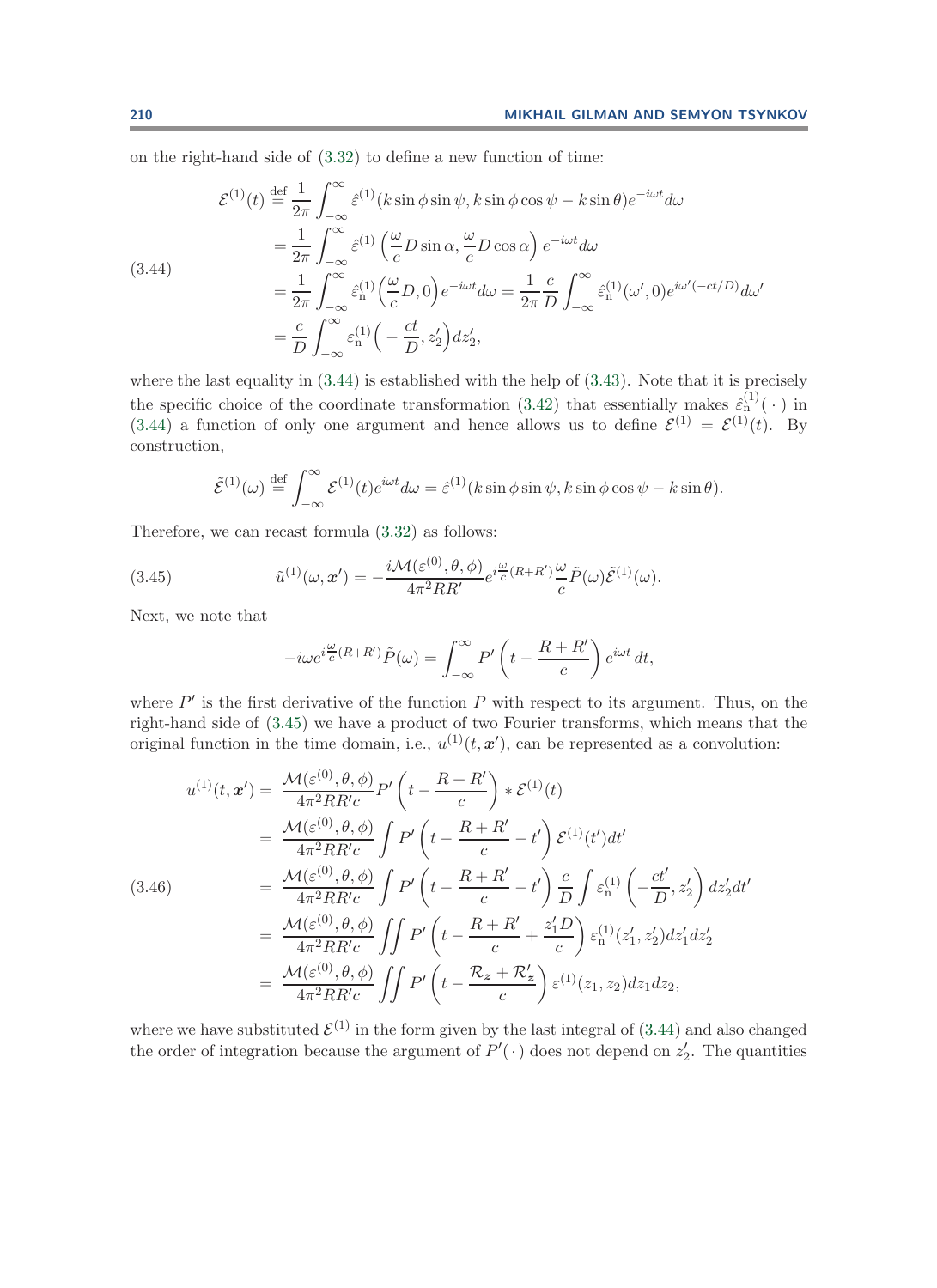$\mathcal{R}_z$  and  $\mathcal{R}'_z$  in the last integral of [\(3.46\)](#page-24-0) are the linearized travel distances between the location  $z$  in the target area and the locations  $x$  and  $x'$  of the transmitting and receiving antennas, respectively (see Figure [2\)](#page-11-0):

<span id="page-25-0"></span>(3.47) 
$$
|z - x| = R_z \approx R_z \stackrel{\text{def}}{=} R + z_2 \sin \theta,
$$

$$
|z - x'| = R'_z \approx R'_z \stackrel{\text{def}}{=} R' - (z_1 \sin \phi \sin \psi + z_2 \sin \phi \cos \psi).
$$

Similarly to [\(3.1\)](#page-11-1), in [\(3.47\)](#page-25-0) we have dropped all the terms that are at least  $z_2/R$ ,  $z_1/R'$ , or  $z_2/R'$  smaller than the retained ones. For backscattering  $(\mathbf{x} = \mathbf{x}')$ , formula [\(3.46\)](#page-24-0) simplifies:

(3.46') 
$$
u^{(1)}(t,x) = \frac{\mathcal{M}(\varepsilon^{(0)}, \theta, \theta)}{4\pi^2 R^2 c} \iint P'\Big(t - 2\frac{\mathcal{R}_z}{c}\Big) \varepsilon^{(1)}(z_1, z_2) dz_1 dz_2.
$$

In the case of specular reflection,  $\phi = \theta$  and  $\psi = 0$  (see Figure [2\)](#page-11-0), the coordinate trans-formation [\(3.42\)](#page-23-1) degenerates,  $D = 0$ , and hence we cannot introduce  $\mathcal{E}^{(1)}(t)$  according to [\(3.44\)](#page-24-1). However, the reflected field given by [\(3.46\)](#page-24-0) remains finite. In order to see that, we consider a formal limit  $D \to 0$  on the third and fourth lines of [\(3.46\)](#page-24-0). After the change of variables  $z_1' = ct'/D$ , the only occurrence of D remains in the argument of  $P'(\cdot)$ . Taking the limit  $D \to 0$  implies that this argument will no longer depend on the spatial coordinates, and instead of [\(3.46\)](#page-24-0) in the case of specular reflection we can write

$$
u^{(1)}(t,\boldsymbol{x}')=\frac{\mathcal{M}(\varepsilon^{(0)},\theta,\theta)}{4\pi^2RR'c}P'\left(t-\frac{R+R'}{c}\right)\iint \varepsilon^{(1)}(z_1,z_2)dz_1dz_2.
$$

The fact that the time-delayed pulse  $P'(\cdot)$  can be taken out of the integral has a clear physical explanation. Indeed, in the case of specular reflection according to [\(3.47\)](#page-25-0) we have

<span id="page-25-1"></span>
$$
|z-x|+|z-x'| \approx \mathcal{R}_z+\mathcal{R}'_z=R+R'=\text{const};
$$

i.e., the two-way travel distance remains approximately constant for the entire target area.

Formulae  $(3.46)$  and  $(3.46')$  $(3.46')$  are the counterparts of formulae  $(2.11')$  $(2.11')$  and  $(2.11'')$ , respectively, obtained in the framework of the new model for radar targets that exploits a horizontally inhomogeneous material half-space [\(3.4\)](#page-12-1). The function  $\varepsilon^{(1)}(z_1, z_2)$  in [\(3.46\)](#page-24-0) and [\(3.46](#page-25-1)'), which is a counterpart of  $\nu(z)$  in [\(2.11](#page-5-2)') and (2.11''), is a function of only two variables by design. Therefore, unlike  $(2.11')$  $(2.11')$  and  $(2.11'')$ , the new expressions  $(3.46)$  and  $(3.46')$  $(3.46')$  involve only surface convolutions (the integration is  $dz_1dz_2$ ) and do not require any external considerations, such as the special singular form [\(2.22\)](#page-8-0) for ground reflectivity, to reduce triple integrals to double integrals. In the literature, the convolutions that appear in  $(3.46)$  and  $(3.46')$  $(3.46')$  are referred to as surface retarded potentials. In addition, we emphasize that while the derivation of formulae  $(3.46)$  and  $(3.46')$  $(3.46')$  requires that the scattering be linearized, it does not require that it should be weak, and does not employ the first Born approximation.

Alternative scattering models based on different physical considerations can also be used. For example, the impedance boundary condition model (see Appendix [B\)](#page-35-0), which is, however, not as rigorously justified as the model presented in this section, yields a reflection coefficient similar to  $(3.22)$ ; see  $(B.8)$ . With slight modifications (in particular, with a modified function  $\mathcal M$  of  $(3.33)$ , the rest of the analysis will apply to this model as well. Yet another model which may be useful is scattering off a rough surface; see, e.g., [\[31\]](#page-39-2). For small perturbations of the surface, it can also produce a reflection coefficient of type [\(3.22\)](#page-16-0).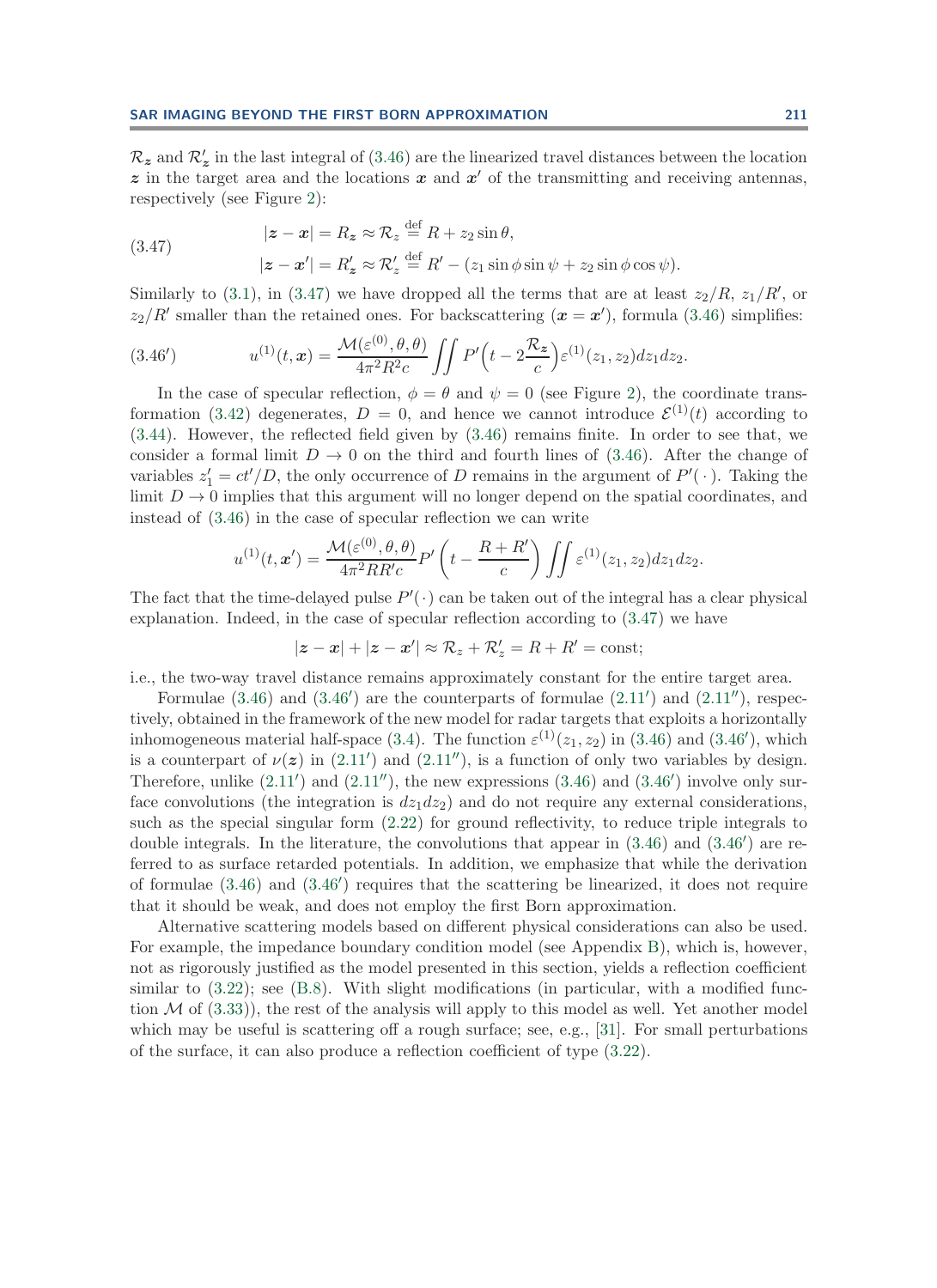<span id="page-26-0"></span>**4. SAR ambiguity theory for the new scattering model.** The SAR ambiguity theory for the target model of section [3](#page-10-0) can be developed similarly to the conventional construction of section [2.1.](#page-2-0) The development in the new framework is even more straightforward, as it does not involve any artificial steps aimed at interpreting the ground reflectivity as a function of only two rather than three spatial variables. As in section [2.1,](#page-2-0) we will restrict our considerations to the case of monostatic imaging, for which the first order scattered field is given by formula [\(3.46](#page-25-1) ). Moreover, in this section we will separate the scales in both the imaged quantity and the image and show that the actual SAR observable quantity is a slowly varying amplitude of the Bragg harmonic of  $\varepsilon^{(1)}$ . Hereafter, we will assume that  $\boldsymbol{z} = (z_1, z_2, 0), \boldsymbol{y} = (y_1, y_2, 0),$  and  $dz = dz_1 dz_2$ . Then, in particular, we can say that  $\varepsilon^{(1)}(z_1, z_2) = \varepsilon^{(1)}(z)$  and recast the surface convolution [\(3.46](#page-25-1) ) as follows:

(3.46'') 
$$
u^{(1)}(t,x) = \frac{\mathcal{M}(\varepsilon^{(0)}, \theta, \theta)}{4\pi^2 R^2 c} \iint P' \left( t - 2 \frac{\mathcal{R}_z}{c} \right) \varepsilon^{(1)}(z) dz.
$$

For the satellite at the position  $x$ , using  $(3.46'')$  $(3.46'')$  instead of  $(2.11'')$  $(2.11'')$ , we then get (cf.  $(2.13)$ )

<span id="page-26-1"></span>
$$
I_{\mathbf{x}}(\mathbf{y}) = \int_{\chi} \overline{P(t - 2\mathcal{R}_{\mathbf{y}}/c)} u^{(1)}(t, \mathbf{x}) dt
$$
  
= 
$$
\frac{\mathcal{M}(\varepsilon^{(0)}, \theta, \theta)}{4\pi^2 R^2 c} \iint dz \, \varepsilon^{(1)}(\mathbf{z}) \int_{\chi} dt \, \overline{P(t - 2\mathcal{R}_{\mathbf{y}}/c)} P'(t - 2\mathcal{R}_{\mathbf{z}}/c),
$$

where  $\mathcal{R}_{y}$  is the linearized distance  $|y - x|$  defined as in [\(3.47\)](#page-25-0). Then, taking into account that  $P' \approx -i\omega_0 P$ , we arrive at the same formal expression for the image as [\(2.15\)](#page-5-4),

(2.15') 
$$
I_{\boldsymbol{x}}(\boldsymbol{y}) = \iint W_{\boldsymbol{x}}(\boldsymbol{y}, \boldsymbol{z}) \nu(\boldsymbol{z}) d\boldsymbol{z},
$$

except that the integral is two-dimensional by construction and does not require assumption [\(2.22\)](#page-8-0). In formula [\(2.15](#page-26-2) ),

(4.1) 
$$
\nu(z) = -i\omega_0 \frac{\mathcal{M}(\varepsilon^{(0)}, \theta, \theta)}{4\pi^2 R^2 c} \varepsilon^{(1)}(z) \quad \text{and} \quad W_x(\mathbf{y}, z) = \tau \text{sinc}\left(\pi \frac{\mathcal{R}_z - \mathcal{R}_y}{\Delta_R}\right) e^{2ik_0(\mathcal{R}_z - \mathcal{R}_y)} = W_R(\mathbf{y}, z) e^{2ik_0(\mathcal{R}_z - \mathcal{R}_y)},
$$

where  $W_R(\mathbf{y}, \mathbf{z})$  in the form of a sinc function is obtained as in Appendix [A;](#page-32-0) see [\(A.1\)](#page-32-2), [\(A.2\)](#page-32-1). Consider  $x = x^0$ , so that

<span id="page-26-4"></span><span id="page-26-3"></span><span id="page-26-2"></span>
$$
\mathcal{R}_z - \mathcal{R}_y \equiv \mathcal{R}_z^0 - \mathcal{R}_y^0 = (z_2 - y_2) \sin \theta.
$$

Then, from  $(2.15')$  $(2.15')$  and  $(4.1)$  we have

(4.2) 
$$
I_{\mathbf{x}^0}(\mathbf{y}) = \tau \int dz_1 \int dz_2 \operatorname{sinc} \left( \pi \frac{(z_2 - y_2) \sin \theta}{\Delta_R} \right) e^{2ik_0(z_2 - y_2) \sin \theta} \nu(z_1, z_2).
$$

In general, for  $x = x^n$  the difference of two linearized travel distances is given by  $(A.3)$ :

$$
\mathcal{R}_z - \mathcal{R}_y \equiv \mathcal{R}_z^n - \mathcal{R}_y^n = (z_2 - y_2) \sin \theta + \frac{y_1 - z_1}{R} x_1^n.
$$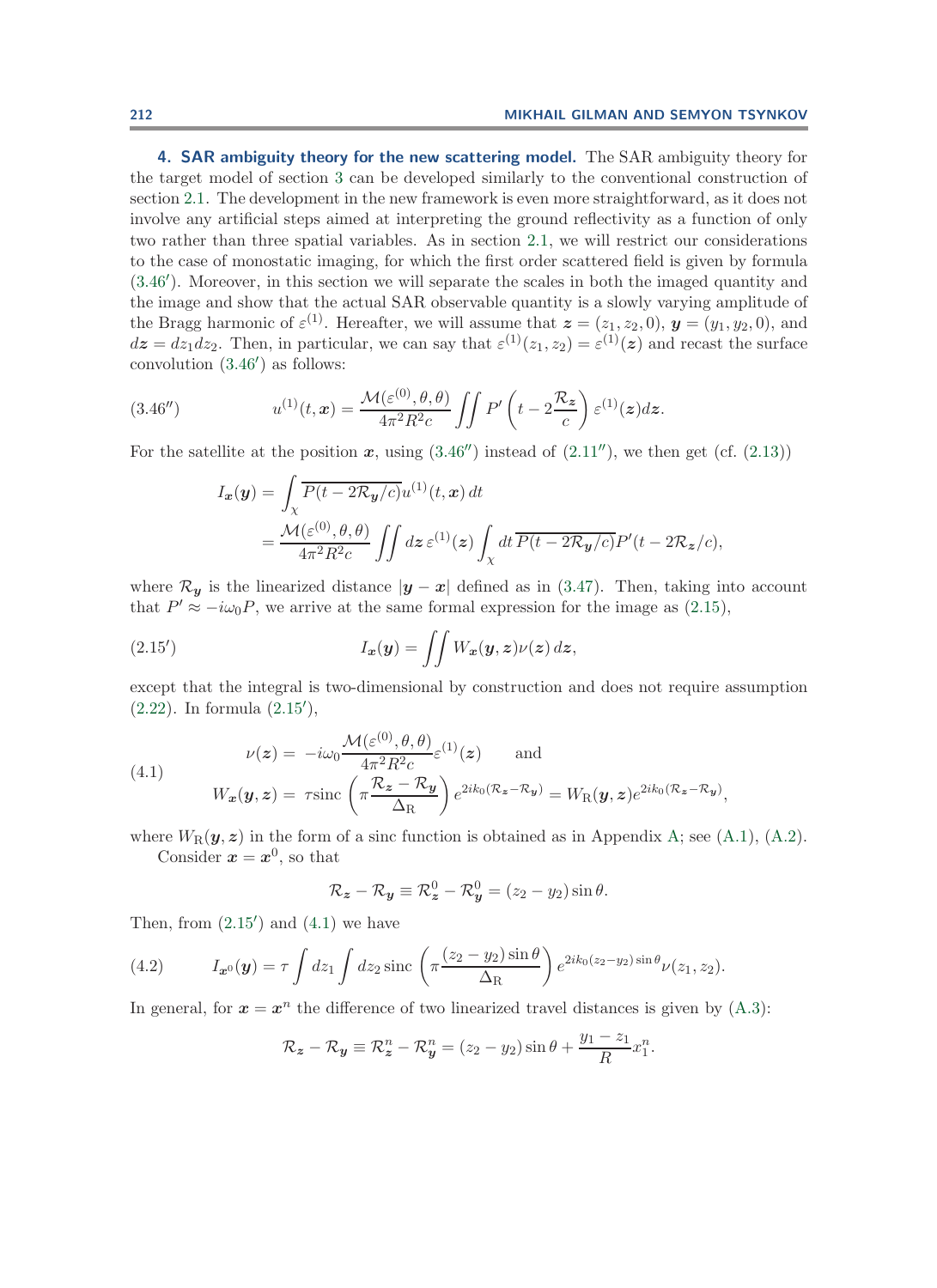<span id="page-27-5"></span>As  $|x_1^n| \ll R$ , we may neglect the term with  $x_1^n$  in the argument of the sinc ( $\cdot$ ) in [\(4.1\)](#page-26-3):

(4.3) 
$$
\sin \left( \pi \sin \theta \frac{z_2 - y_2}{\Delta_R} + \pi \frac{x_1^n}{R} \frac{y_1 - z_1}{\Delta_R} \right) \approx \text{sinc} \left( \pi \sin \theta \frac{z_2 - y_2}{\Delta_R} \right) = \text{sinc} \left( \pi \frac{\mathcal{R}_2^0 - \mathcal{R}_y^0}{\Delta_R} \right)
$$

(see [\[15,](#page-38-6) Appendix A] for a detailed analysis). This term, however, should be retained in the exponent, as it is responsible for the chirp-type behavior in azimuth and hence for obtaining the azimuthal resolution; see Appendix [A.](#page-32-0) Therefore, we get  $(cf. (2.16))$  $(cf. (2.16))$  $(cf. (2.16))$ 

<span id="page-27-1"></span>(4.4) 
$$
I(\mathbf{y}) = \sum_{n=-N/2}^{N/2} I_{\mathbf{x}^n}(\mathbf{y}) = \tau \int dz_1 \sum_{n=-N/2}^{N/2} e^{2ik_0x_1^n(y_1-z_1)/R} \nu_{\mathbf{w}}(z_1, y_2)
$$

$$
= \tau \int dz_1 W_A(y_1, z_1) \nu_{\mathbf{w}}(z_1, y_2),
$$

where  $W_A(y_1, z_1)$  is given by [\(2.24b\)](#page-8-1) and  $\nu_w(z_1, y_2)$  is the interior convolution integral on the right-hand side of formula [\(4.2\)](#page-26-4):

<span id="page-27-0"></span>(4.5) 
$$
\nu_{\mathbf{w}}(z_1, y_2) \stackrel{\text{def}}{=} \int W_{\mathbf{R}}(y_2 - z_2) e^{-2ik_0(y_2 - z_2)\sin\theta} \cdot \nu(z_1, z_2) dz_2.
$$

In  $(4.5)$ , we took into account that sinc is an even function. Note also that unlike in  $(2.12')$  $(2.12')$ , [\(2.22\)](#page-8-0), the quantity  $\nu(z)$  in [\(4.1\)](#page-26-3), [\(4.5\)](#page-27-0) depends, in particular, on the angle of incidence  $\theta$ .

Representations [\(4.2\)](#page-26-4), [\(4.4\)](#page-27-1), and [\(4.5\)](#page-27-0) will allow us to separate the fast ( $\sim k_0^{-1}$ , the wavelength) and slow ( $\sim \Delta_{\rm R}$ , the resolution, which is much larger than the wavelength,  $\Delta_R \gg k_0^{-1}$ ) scales of variation in both the imaged quantity and the image. As a result, we will be able to identify a slowly varying physical observable for the new scattering model. It will replace  $\nu$  in relation [\(2.16\)](#page-6-1) and provide a new characteristic of the target that will generate the image once processed with the slowly varying generalized ambiguity function.

<span id="page-27-4"></span>On the one hand, taking the Fourier transform in  $y_2$  of both sides of  $(4.5)$ , we get

(4.6) 
$$
\hat{\nu}_{w}(z_1,k) = \tau \frac{\Delta_{R}}{\sin \theta} \hat{\nu}(z_1,k) \chi_{\beta}(k-k_{\theta}),
$$

where  $k_{\theta}$  is the Bragg frequency,

$$
(4.7) \t\t k_{\theta} = -2k_0 \sin \theta,
$$

and the indicator function  $\chi_{\beta}$  is defined as in [\(2.9\)](#page-3-6), but for  $\beta = \frac{2\pi \sin \theta}{\Delta_{\rm R}} = \frac{2B \sin \theta}{c}$ .

(4.8) 
$$
\chi_{\beta}(k - k_{\theta}) = \begin{cases} 1 & \text{if } k \in [k_{\theta} - \frac{B \sin \theta}{c}, k_{\theta} + \frac{B \sin \theta}{c}] \\ 0 & \text{otherwise.} \end{cases}
$$

To obtain [\(4.6\)](#page-27-2), we took into account that the right-hand side of [\(4.5\)](#page-27-0) is a convolution and that for the Fourier transform of the first factor in this convolution (see  $(4.1)$ ) we have

<span id="page-27-3"></span><span id="page-27-2"></span>
$$
\tau \int \operatorname{sinc}\left(\pi \frac{z \sin \theta}{\Delta_{\mathrm{R}}}\right) e^{-i2k_0 \sin \theta z} e^{-ikz} dz = \hat{W}_{\mathrm{R}}(2k_0 \sin \theta + k)
$$

$$
= \tau \frac{\Delta_{\mathrm{R}}}{\sin \theta} \chi_{\beta}(2k_0 \sin \theta + k) = \tau \frac{\Delta_{\mathrm{R}}}{\sin \theta} \chi_{\beta}(k - k_{\theta}).
$$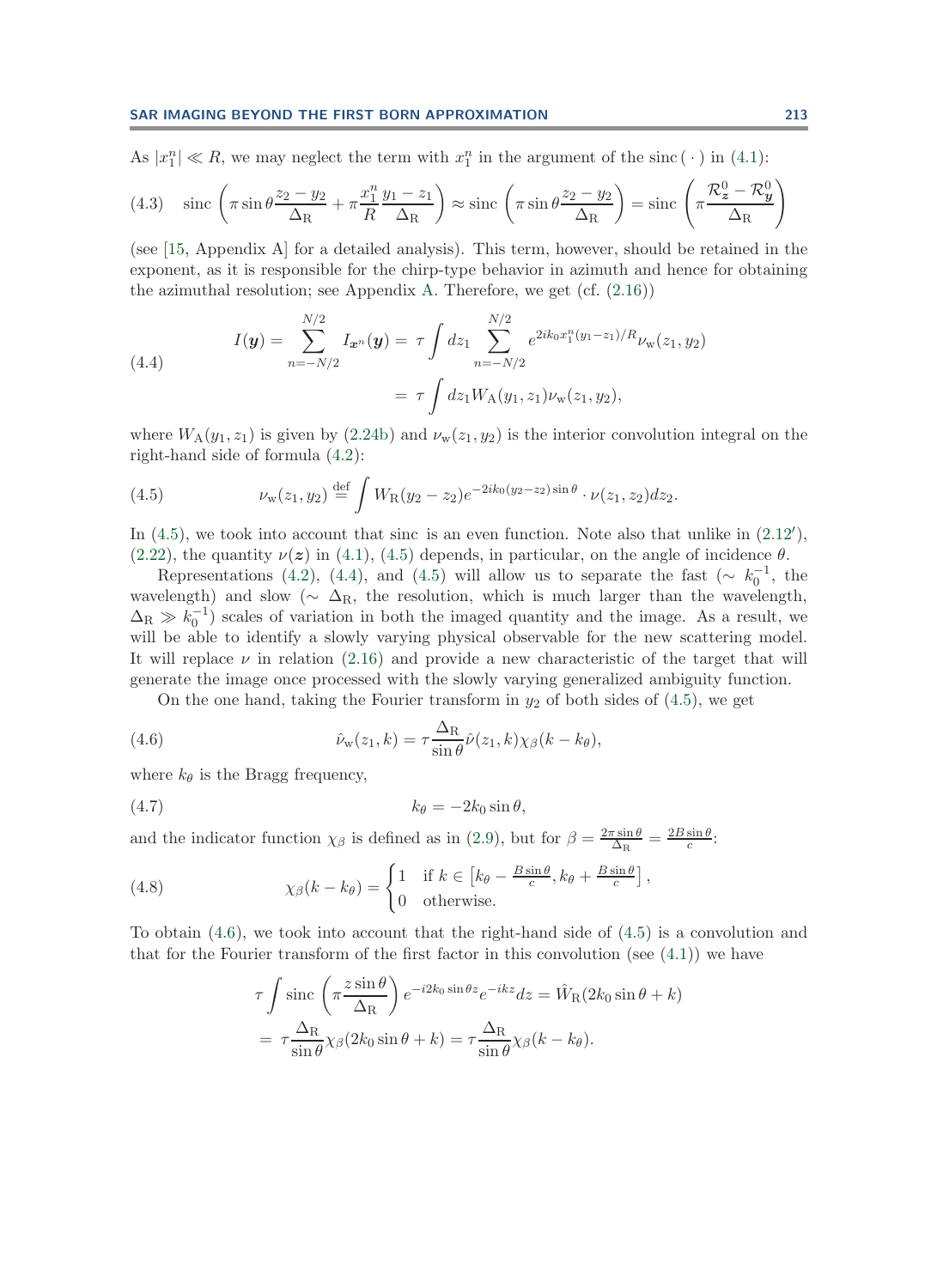Formulae  $(4.6)$ – $(4.8)$  show that  $\nu_w(z_1, y_2)$  of  $(4.5)$  is a band limited function. Its spectrum contains only the interval of spatial frequencies of size  $\beta = \frac{2B\sin\theta}{c}$  centered at the Bragg frequency [\(4.7\)](#page-27-4). Hence, without changing the image [\(4.4\)](#page-27-1), the function  $\nu(z_1, z_2)$  on the right-hand side of [\(4.5\)](#page-27-0) can be replaced with an effective function  $\nu^{\text{eff}}(z_1, z_2)$  such that its spectrum in  $z_2$  is restricted to the same band as in [\(4.8\)](#page-27-3),  $\hat{\nu}^{\text{eff}}(z_1, k) \stackrel{\text{def}}{=} \hat{\nu}(z_1, k) \chi_{\beta}(k - k_{\theta})$ :

(4.9) 
$$
\nu^{\text{eff}}(z_1, z_2) \stackrel{\text{def}}{=} \frac{1}{2\pi} \int_{k_{\theta} - \beta/2}^{k_{\theta} + \beta/2} \hat{\nu}(z_1, k) e^{ikz_2} dk.
$$

Both  $\nu_w(z_1, y_2)$  of [\(4.5\)](#page-27-0) and  $\nu^{\text{eff}}(z_1, z_2)$  are band limited on the spectral interval  $[k_\theta - \frac{\beta}{2}, k_\theta + \frac{\beta}{2}]$ . On the other hand, taking into account  $(4.9)$ , we can recast formula  $(4.5)$  as

<span id="page-28-0"></span>
$$
e^{2ik_0y_2\sin\theta}\nu_{\mathbf{w}}(z_1,y_2) = \int W_{\mathbf{R}}(y_2-z_2)e^{2ik_0z_2\sin\theta}\nu^{\text{eff}}(z_1,z_2)dz_2,
$$

and then introduce the new functions on both the left-hand and right-hand sides of the previous equality:

<span id="page-28-5"></span>(4.10a) 
$$
\nu_{\mathbf{w}}^{\text{new}}(z_1, y_2) \stackrel{\text{def}}{=} e^{2ik_0y_2 \sin \theta} \nu_{\mathbf{w}}(z_1, y_2),
$$

<span id="page-28-2"></span>(4.10b) 
$$
\nu^{\text{new}}(z_1, z_2) \stackrel{\text{def}}{=} e^{2ik_0z_2\sin\theta} \nu^{\text{eff}}(z_1, z_2),
$$

<span id="page-28-1"></span>so that

(4.5') 
$$
\nu_{w}^{\text{new}}(z_1, y_2) = \int W_{R}(y_2 - z_2) \nu^{\text{new}}(z_1, z_2) dz_2 \equiv W_{R} * \nu^{\text{new}}.
$$

Fourier transforming both sides of  $(4.5')$  $(4.5')$  in  $y_2$ , we obtain (cf.  $(4.6)$ )

(4.6') 
$$
\hat{\nu}_{\mathbf{w}}^{\text{new}}(z_1,k) = \hat{\nu}_{\mathbf{w}}(z_1,k+k_{\theta}) = \tau \frac{\Delta_{\mathbf{R}}}{\sin \theta} \hat{\nu}^{\text{new}}(z_1,k) \chi_{\beta}(k),
$$

where according to  $(4.9)$  and  $(4.10b)$ ,

(4.11) 
$$
\hat{\nu}^{\text{new}}(z_1,k) = \hat{\nu}^{\text{eff}}(k+k_{\theta}) = \hat{\nu}(z_1,k+k_{\theta})\chi_{\beta}(k).
$$

From [\(4.6](#page-28-3)') and [\(4.11\)](#page-28-4) we conclude that, similarly to  $\nu_w(z_1, y_2)$  and  $\nu^{\text{eff}}(z_1, z_2)$ , both the function  $\nu_{\rm w}^{\rm new}(z_1, y_2)$  of [\(4.10a\)](#page-28-5) and the function  $\nu^{\rm new}(z_1, z_2)$  of [\(4.10b\)](#page-28-2) are band limited to a spectral interval of size  $\beta$ . However, while for  $\nu_w(z_1, y_2)$  and  $\nu^{\text{eff}}(z_1, z_2)$  we have

<span id="page-28-4"></span><span id="page-28-3"></span>
$$
\hat{\nu}_{w}(z_1, k) \neq 0
$$
 and  $\hat{\nu}^{\text{eff}}(z_1, k) \neq 0$  if  $k \in \left[k_{\theta} - \frac{\beta}{2}, k_{\theta} + \frac{\beta}{2}\right]$ ,

the spectral interval for the new functions  $\nu_w^{\text{new}}(z_1, y_2)$  and  $\nu^{\text{new}}(z_1, z_2)$  is centered at 0 rather than at the Bragg frequency  $k_{\theta}$  of [\(4.7\)](#page-27-4):

$$
\hat{\nu}_{\mathbf{w}}^{\text{new}}(z_1, k) \neq 0
$$
 and  $\hat{\nu}^{\text{new}}(z_1, k) \neq 0$  if  $k \in \left[-\frac{\beta}{2}, \frac{\beta}{2}\right]$ .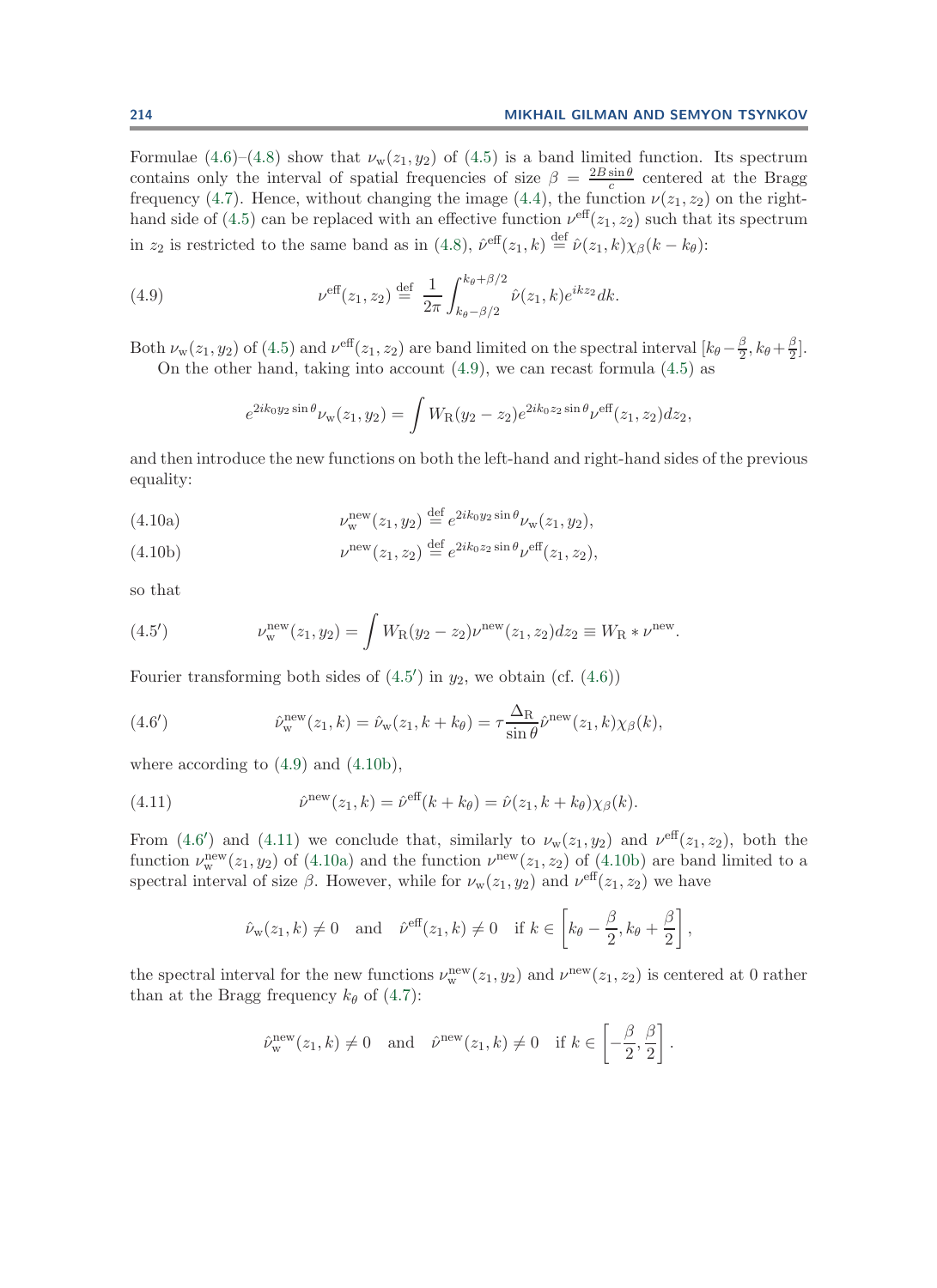In other words, the new spectral interval is shifted by  $-k_{\theta}$ . Therefore, both  $\nu_{w}^{\text{new}}(z_1, y_2)$  of  $(4.10a)$  as a function of  $y_2$  and  $\nu^{\text{new}}(z_1, z_2)$  of  $(4.10b)$  as a function of  $z_2$  vary slowly in space, on the scale  $\sim \Delta_R$  or larger. Indeed, according to [\(4.6](#page-28-3)') and [\(4.11\)](#page-28-4), none of the spatial frequencies in their respective spectra exceeds  $\beta/2 = B \sin \theta/c$ , which is assumed much smaller than the absolute Bragg frequency  $2k_0 \sin \theta$ . In other words,  $B/c \ll k_0$  or  $B \ll \omega_0$ , which is equivalent to assuming that the original SAR interrogating waveform [\(2.8\)](#page-3-4) is narrow-band.

Given that the functions  $\nu_w^{\text{new}}(z_1, y_2)$  and  $\nu^{\text{new}}(z_1, z_2)$  vary in space on the scale of  $\Delta_R$  or slower, we redefine  $I_{x^0}(\mathbf{y})$  of [\(4.2\)](#page-26-4), as well as all  $I_{x^n}(\mathbf{y})$ , by essentially absorbing the factor  $e^{2ik_0y_2\sin\theta}$  into the image, as in  $(4.5')$  $(4.5')$ :

<span id="page-29-0"></span>
$$
I_{\bm{x}^{0}}^{\text{new}}(\bm{y}) \stackrel{\text{def}}{=} e^{2ik_0y_2\sin\theta} I_{\bm{x}^{0}}(\bm{y}) = \tau \int dz_1 \int dz_2 W_{\text{R}}(y_2 - z_2) \nu^{\text{new}}(z_1, z_2) = \tau \int \nu^{\text{new}}_{\text{w}}(z_1, y_2) dz_1.
$$

Then, assuming that  $\nu^{\text{new}}(z_1, z_2)$  does not depend on x, for the full image [\(4.4\)](#page-27-1) we obtain

(4.12)  

$$
I^{\text{new}}(\mathbf{y}) = \sum_{n=-N/2}^{N/2} I^{\text{new}}_{\mathbf{x}^n}(\mathbf{y}) = \tau \int dz_1 \sum_{n=-N/2}^{N/2} e^{2ik_0x_1^n(y_1-z_1)/R} \nu_{\text{w}}^{\text{new}}(z_1, y_2)
$$

$$
= \int dz_1 \int dz_2 W_{\text{A}}(y_1, z_1) W_{\text{R}}(y_2, z_2) \nu^{\text{new}}(z_1, z_2)
$$

$$
= W'(\mathbf{y}, \mathbf{z}) * \nu^{\text{new}}(\mathbf{z}).
$$

The function  $W'(\bm{y}, \bm{z}) = W_A(\bm{y}, \bm{z})W_B(\bm{y}, \bm{z})$  in [\(4.12\)](#page-29-0) is the same GAF as in [\(2.26\)](#page-9-0), but without the fast phase factor  $e^{i\Phi_0} = e^{2ik_0(z_2-y_2)\sin\theta}$ . Expression [\(4.12\)](#page-29-0) is a counterpart of [\(2.16\)](#page-6-1). Thus, we conclude that the new function  $\nu^{\text{new}}(z)$  represents the slowly varying observable quantity for the SAR imaging scheme that includes the target model of section [3.](#page-10-0)

According to [\(4.11\)](#page-28-4), the new function  $\nu^{\text{new}}$  is obtained by shifting and band limiting (i.e., truncating by a rectangular window) the spectrum of the original function  $\nu$ . In fact,  $\nu^{\text{new}}$ can also be represented as a windowed Fourier transform (WFT; see, e.g., [\[18,](#page-38-15) Chapter 2]):

<span id="page-29-1"></span>
$$
\nu^{\text{new}}(z_1, z_2) = \frac{1}{2\pi} \int \hat{\nu}(z_1, k + k_\theta) \chi_\beta(k) e^{ikz_2} dk
$$
  
\n
$$
= \frac{1}{2\pi} \int \hat{\nu}(z_1, k + k_\theta) \left(\frac{\tau \sin \theta}{\Delta_R} \int W_R(z) e^{-ikz} dz\right) e^{ikz_2} dk
$$
  
\n
$$
= \frac{\tau \sin \theta}{2\pi \Delta_R} \int W_R(z) \int \hat{\nu}(z_1, k + k_\theta) e^{ik(z_2 - z)} dk dz
$$
  
\n(4.13)  
\n
$$
= \frac{\tau \sin \theta}{2\pi \Delta_R} \int W_R(z) \int \hat{\nu}(z_1, k') e^{i(k' - k_\theta)(z_2 - z)} dk' dz
$$
  
\n
$$
= \frac{\tau \sin \theta}{2\pi \Delta_R} \int W_R(z_2 - z') \int \hat{\nu}(z_1, k') e^{i(k' - k_\theta)z'} dk' dz'
$$
  
\n
$$
= \frac{\tau \sin \theta}{\Delta_R} \int W_R(z_2 - z') e^{-ik_\theta z'} \left(\frac{1}{2\pi} \int \hat{\nu}(z_1, k') e^{ik'z'} dk'\right) dz'
$$
  
\n
$$
= \frac{\tau \sin \theta}{\Delta_R} \int W_R(z_2 - z') \nu(z_1, z') e^{-ik_\theta z'} dz'.
$$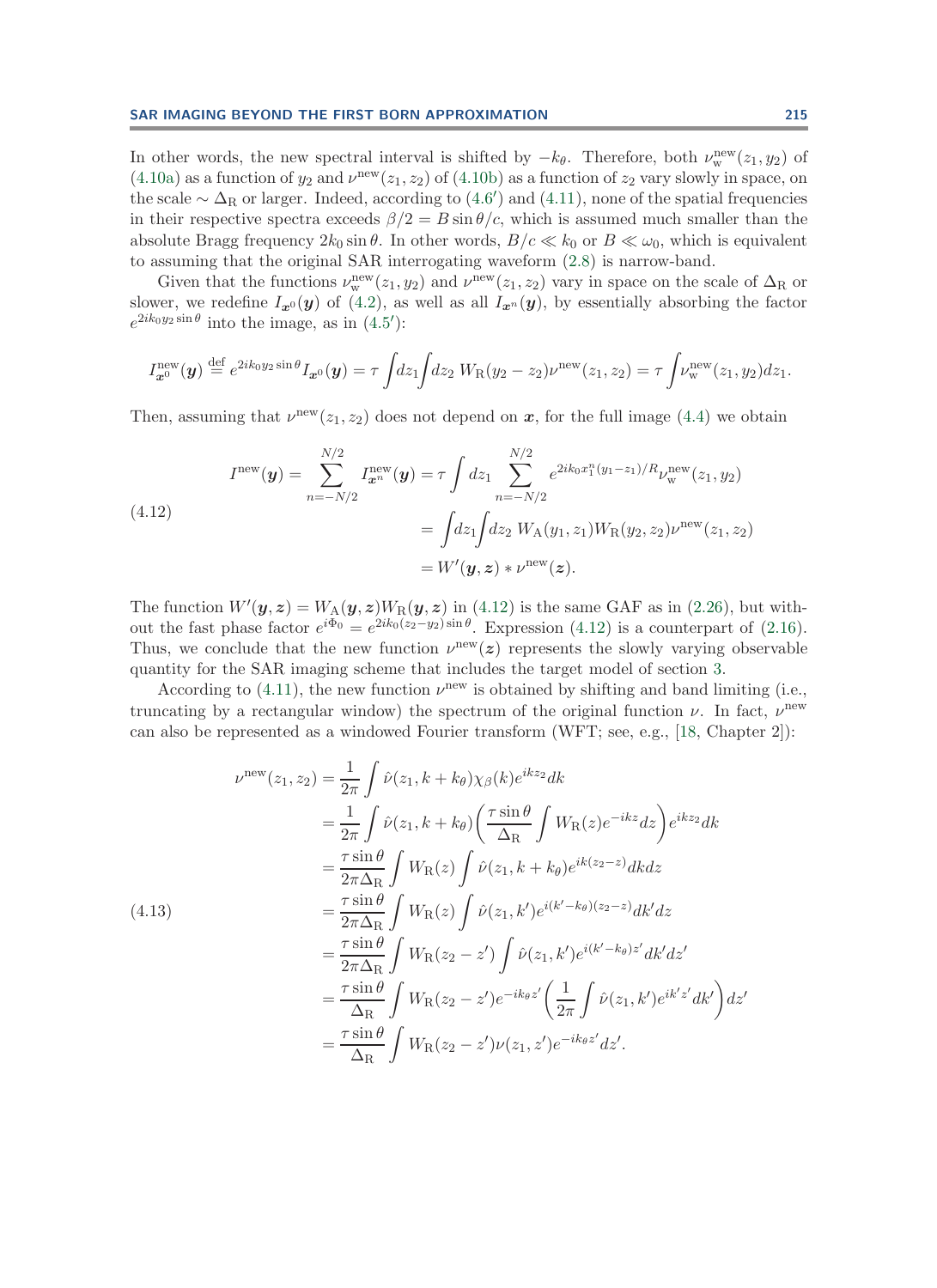Formula [\(4.13\)](#page-29-1) enables a convenient physical interpretation of the observable  $\nu^{\text{new}}$ . This quantity appears to be a WFT of  $\nu(z_1, z')$  with respect to its second argument  $z'$ , with a sinc window of size  $\frac{\Delta_R}{\sin \theta}$  centered at  $z_2$  and precisely the Bragg spatial frequency [\(4.7\)](#page-27-4). In other words,  $\nu^{\text{new}}(z_1, z_2)$  as a function of  $z_2$  is a slowly varying amplitude of the Bragg harmonic  $e^{ik_\theta z_2}$  in the spectrum of  $\nu$  computed on a window of the resolution size.

We also need to emphasize that the independence of  $\nu^{\text{new}}(z_1, z_2)$  on x that enables representation [\(4.12\)](#page-29-0) can only be considered an approximation. Indeed, the left-hand side of [\(4.3\)](#page-27-5) depends on the position  $x^n$  of the SAR platform, and so does  $I_{x^n}(y)$ . Consequently, the dependence on n may need to be taken into account on the right-hand side of  $(4.5')$  $(4.5')$ , which will eventually translate into the dependence of  $\nu^{\text{new}}(z_1, z_2)$  on n. Alternatively, one can think that the WFT in [\(4.13\)](#page-29-1) is performed along slightly different directions for different positions of the platform. For narrow-angle synthetic apertures the corresponding variation of the observable quantity is small and can be disregarded. This is equivalent to dropping the term  $\propto x_1^n$  in the argument of the sinc ( · ) in [\(4.3\)](#page-27-5). For wider apertures, however, taking the WFT along different directions may lead to a reduction or loss of the spatial (or angular) coherence. This issue will require thorough attention in the future.

Finally, the analysis in this section indicates that the same interpretation of the observable quantity in SAR imaging, i.e., the interpretation as a slowly varying amplitude of the Bragg harmonic in the spectrum of ground reflectivity, may potentially be extended to the conventional SAR ambiguity theory as well (section [2.1](#page-2-0) and Appendix [A\)](#page-32-0).

<span id="page-30-0"></span>**5. Conclusions and future work.** We have proposed a new model for radar targets that exploits a horizontally inhomogeneous dielectric half-space; see the beginning of section [3](#page-10-0) and also [\(3.4\)](#page-12-1). In the framework of this model, one can consider the linearized scattering without assuming that it is weak. This enables the development of a SAR ambiguity theory that does not require the first Born approximation. Moreover, an intrinsic property of the new model is that it represents the scattered field as a surface (rather than volumetric) retarded potential; see [\(3.46\)](#page-24-0) and [\(3.47\)](#page-25-0). This allows one to avoid making additional assumptions, such as taking the ground reflectivity as a single layer on the surface, that may be inconsistent with other parts of the formulation. Finally, the new model helps identify the correct physical observable for SAR imaging. It is a slowly varying amplitude of the Bragg resonant harmonic in the spectrum of electric permittivity computed on a resolution size window; see [\(4.13\)](#page-29-1). Note that the variation of the medium on the resonant Bragg scale makes our model distinctly different from those that appear in the context of imaging through a randomly layered medium, in which one often employs homogenization and requires that the typical incident wavelength be much larger than the characteristic scale of variation of the medium parameters; see, e.g., [\[10,](#page-38-16) Chapter 4] or [\[11\]](#page-38-17). Another important difference between our formulation and that of [\[10,](#page-38-16) [11\]](#page-38-17) is that we allow variations of the medium in two spatial directions.

Altogether, our new scattering model allows one to address a broader class of problems than the conventional SAR theory does, because the linearization can be performed against a different background solution rather than only the unobstructed incident field in free space, as in the case of weak scattering. However, when the scattering is indeed weak, the results obtained with the help of the new model become fully equivalent to those from the classical theory.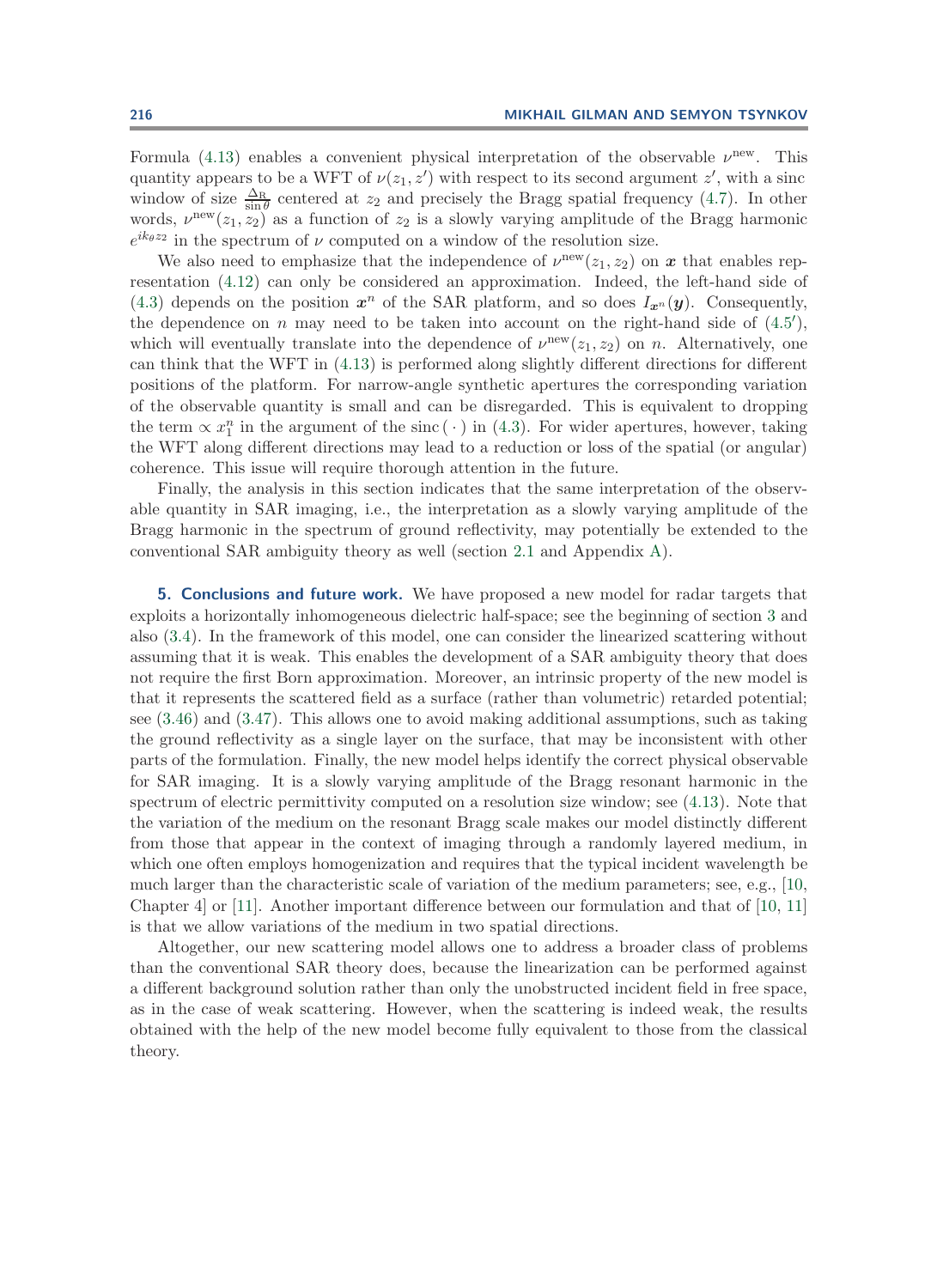In the current paper, we have considered only the scalar case. This is a simplified setting, because in reality the electric and magnetic fields are vector quantities, and scattering of electromagnetic waves needs to be analyzed using full Maxwell's equations as opposed to the d'Alembert equation [\(2.1\)](#page-2-3). In the case of specular reflection, linearized scattering off an anisotropic dielectric and weakly conducting half-space was studied in [\[13\]](#page-38-5). For planar scattering (when the reflected wave vector is in the plane of incidence), the formulation we have described in this paper corresponds to the horizontal polarization of the electric field (the electric field vector is parallel to the surface). To address vertical polarization, one should start the analysis with full Maxwell's equations that can subsequently be reduced to scalar second order equations for individual field components, but both the equations and the interface conditions will be somewhat different from those considered in this paper. The analysis of nonplanar scattering requires a full vector consideration that would involve computing two copolarized and two cross-polarized scattering coefficients (a  $2 \times 2$  scattering matrix altogether). Both the case of vertical polarization and that of nonplanar scattering will be included in our forthcoming monograph [\[16\]](#page-38-18).

The SAR ambiguity theory actually relies on the spatial (or angular) coherence of the scattering of radar signals off the target. In the conventional framework of section [2.1,](#page-2-0) coherence manifests itself as independence of the scattering coefficient  $\nu(z)$  given by  $(2.12')$  $(2.12')$  from the antenna position *x*. It is this property of the scattering coefficient that allows one to represent the image as a convolution of  $\nu(z)$  with the GAF  $W(y, z)$  (see [\(2.16\)](#page-6-1)), where  $W(y, z)$ characterizes only the imaging system and not the target (in particular,  $W(\mathbf{y}, \mathbf{z})$ ) depends on the array of the antenna positions  $\{x^n\}$  that form the synthetic aperture). For the new model, an equivalent requirement would be independence of the slowly varying observable quantity  $\nu^{\text{new}}(z_1, z_2)$  from *x* or from *n*, as discussed in section [4.](#page-26-0) For narrow synthetic apertures this assumption may approximately hold, but for wider aperture angles it becomes unrealistic; see, e.g., [\[23,](#page-38-19) [2,](#page-38-20) [27\]](#page-39-3). The mechanism of coherence deterioration can be attributed to the leftmost expression of [\(4.3\)](#page-27-5), where the azimuthal coordinates get "mixed" into the range factor of the convolution kernel. Alternatively, one can think of performing the WFT [\(4.2\)](#page-26-4) along different directions for different antenna positions.

Given that coherence is critical for SAR imaging, two directions of the future study are warranted. On the one hand, quantitative estimates will need to be obtained for the maximum aperture angles that would still allow the use of coherence in SAR analysis, and that would relate the gradual deterioration of coherence due to wider apertures to the anticipated overall degradation of the SAR performance. Note that the second term in the argument of the  $sinc(\cdot)$  on the left-hand side of [\(4.3\)](#page-27-5), which is responsible for coherence deterioration, is what actually needs to be taken into account when estimating the error due to the factorization [\(2.19\)](#page-7-2); see [\[15,](#page-38-6) Appendix A]. On the other hand, it would be interesting to try and identify the classes of targets for which the scattering will remain coherent even for wider apertures. For example, a sufficient condition would be to have a target for which the result of the WFT [\(4.2\)](#page-26-4) will not depend on the direction.

In this paper we have generalized the linearized scattering model beyond the first Born approximation by considering linearization against a different background solution—transmission/ scattering of a plane wave at a planar interface between the vacuum and a homogeneous dielectric with a potentially large permittivity  $\varepsilon^{(0)}$ . In the future, it may be interesting to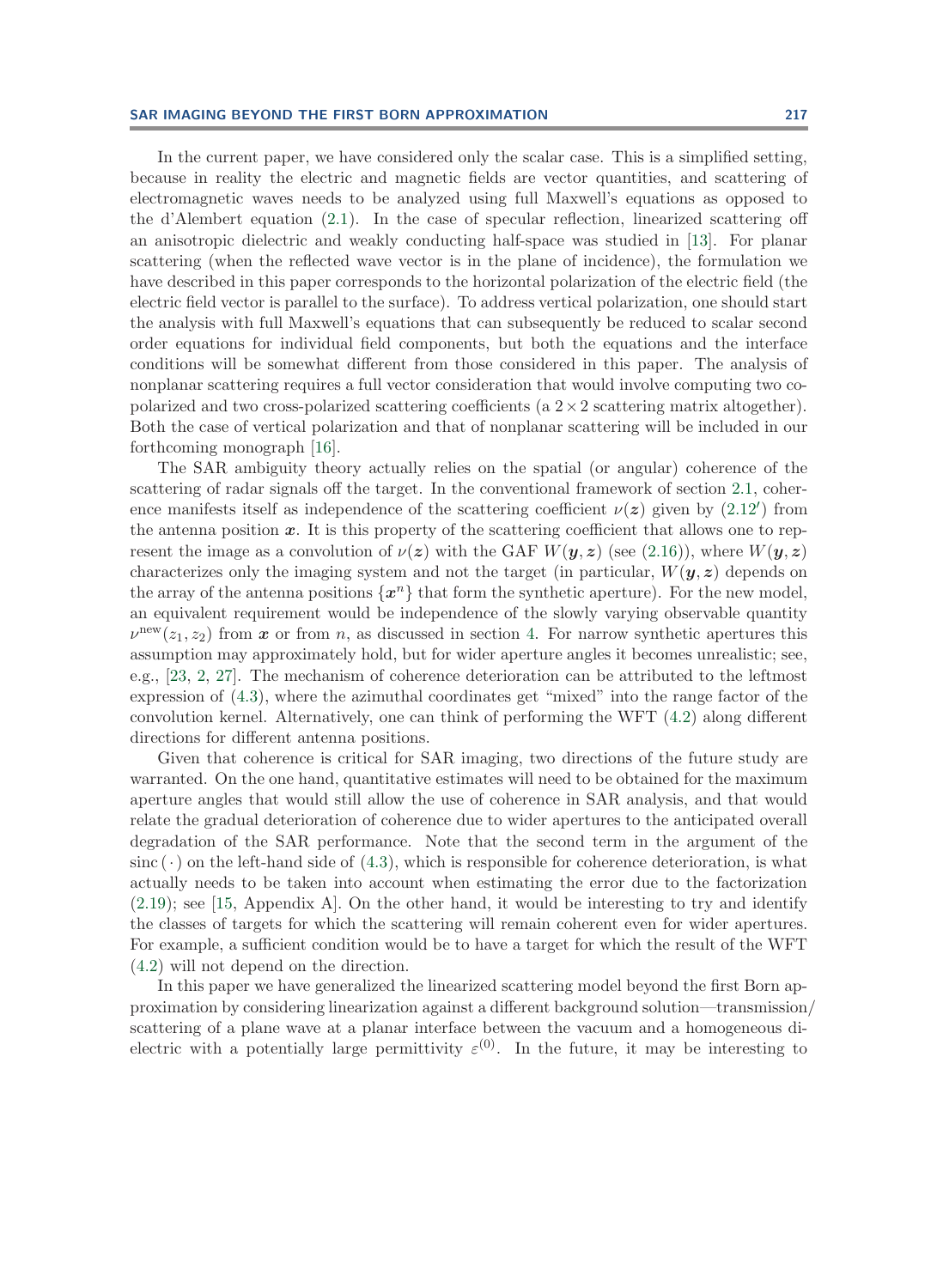consider other background solutions for linearization, for example, transmission/scattering at an interface of a different shape.

Other possible extensions of the current work include relaxing the assumption that the ground topography be flat, which is intrinsic in formula [\(3.4\)](#page-12-1), and investigating whether and how the proposed methodology can be generalized to the case of a nonplanar (yet known) surface of the target, as well as conducting SAR ambiguity analysis for platform trajectories that are more general than the linear flight path (orbit) at a constant altitude (as in Figures [1](#page-4-0) and [2\)](#page-11-0).

<span id="page-32-0"></span>**Appendix A. Computation of the GAF [\(2.19\)](#page-7-2).** The range factor [\(2.21\)](#page-7-1) of the GAF is given by

$$
W_{\rm R}(\mathbf{y}, \mathbf{z}) = \int_{\chi} \overline{A(t - 2R_{\mathbf{y}}^0/c)} A(t - 2R_{\mathbf{z}}^0/c) dt
$$
  
= 
$$
\int_{\chi} \chi_{\tau}(t - 2R_{\mathbf{y}}^0/c) e^{i\alpha(t - 2R_{\mathbf{y}}^0/c)^2} \chi_{\tau}(t - 2R_{\mathbf{z}}^0/c) e^{-i\alpha(t - 2R_{\mathbf{z}}^0/c)^2} dt
$$
  
= 
$$
\int_{\max\{2R_{\mathbf{y}}^0/c, 2R_{\mathbf{z}}^0/c\} - \tau/2}^{\min\{2R_{\mathbf{y}}^0/c, 2R_{\mathbf{z}}^0/c\} + \tau/2} e^{i\alpha(t - 2R_{\mathbf{y}}^0/c)^2} e^{-i\alpha(t - 2R_{\mathbf{z}}^0/c)^2} dt.
$$

In the last integral, we change the integration variable,  $\tilde{t} = t - (R_y^0 + R_z^0)/c$ , and also denote  $T^{0} = (R_{y}^{0} - R_{z}^{0})/c$  so that

<span id="page-32-2"></span><span id="page-32-1"></span>
$$
t - \frac{2R_y^0}{c} = \tilde{t} - T^0
$$
 and  $t - \frac{2R_z^0}{c} = \tilde{t} + T^0$ .

Then, we have

(A.1) 
$$
W_{\mathcal{R}}(\mathbf{y}, \mathbf{z}) = \int_{-\tau/2+|T^0|}^{\tau/2-|T^0|} e^{i\alpha(\tilde{t}-T^0)^2} e^{-i\alpha(\tilde{t}+T^0)^2} d\tilde{t} = \int_{-\tilde{\tau}/2}^{\tilde{\tau}/2} e^{-i\alpha 4\tilde{t}T^0} d\tilde{t},
$$

where  $\tilde{\tau} = \tau - 2|T^0|$ . Consequently,

$$
W_{\rm R}(\mathbf{y}, \mathbf{z}) = -\frac{1}{4i\alpha T^{0}} \left( e^{-2i\alpha \tilde{\tau} T^{0}} - e^{2i\alpha \tilde{\tau} T^{0}} \right) = \frac{\sin(2\alpha \tilde{\tau} T^{0})}{2\alpha T^{0}}
$$
  
\n
$$
= \tilde{\tau} \operatorname{sinc} (2\alpha \tilde{\tau} T^{0}) = \tilde{\tau} \operatorname{sinc} \left( \frac{B}{\tau} \tilde{\tau} \frac{R_{\mathbf{y}}^{0} - R_{\mathbf{z}}^{0}}{c} \right)
$$
  
\n
$$
\approx \tau \operatorname{sinc} \left( \frac{B}{c} (R_{\mathbf{y}}^{0} - R_{\mathbf{z}}^{0}) \right) = \tau \operatorname{sinc} \left( \pi \frac{R_{\mathbf{y}}^{0} - R_{\mathbf{z}}^{0}}{\Delta_{\rm R}} \right),
$$

where  $\Delta_{\rm R} = \pi c/B$ . Note that in the last line of [\(A.2\)](#page-32-1) we have replaced  $\tilde{\tau}$  by  $\tau$ . This was done because  $|T^0| \ll \tau$ , and hence the two quantities,  $\tilde{\tau}$  and  $\tau$ , are very close to each other. Indeed,  $|T^0|$  is the signal travel time between *y* and *z* (see Figure [1\)](#page-4-0), which is several orders of magnitude shorter than the typical duration of the pulse  $\tau$  (see [\[14,](#page-38-4) Table 1]).

The sinc function in [\(A.2\)](#page-32-1) attains its maximum when  $R_y^0 = R_z^0$  and has its first zero when  $R_y^0 - R_z^0 = \Delta_{\rm R}$ . Therefore,  $\Delta_{\rm R}$  is the semiwidth of the main lobe of the sinc. In the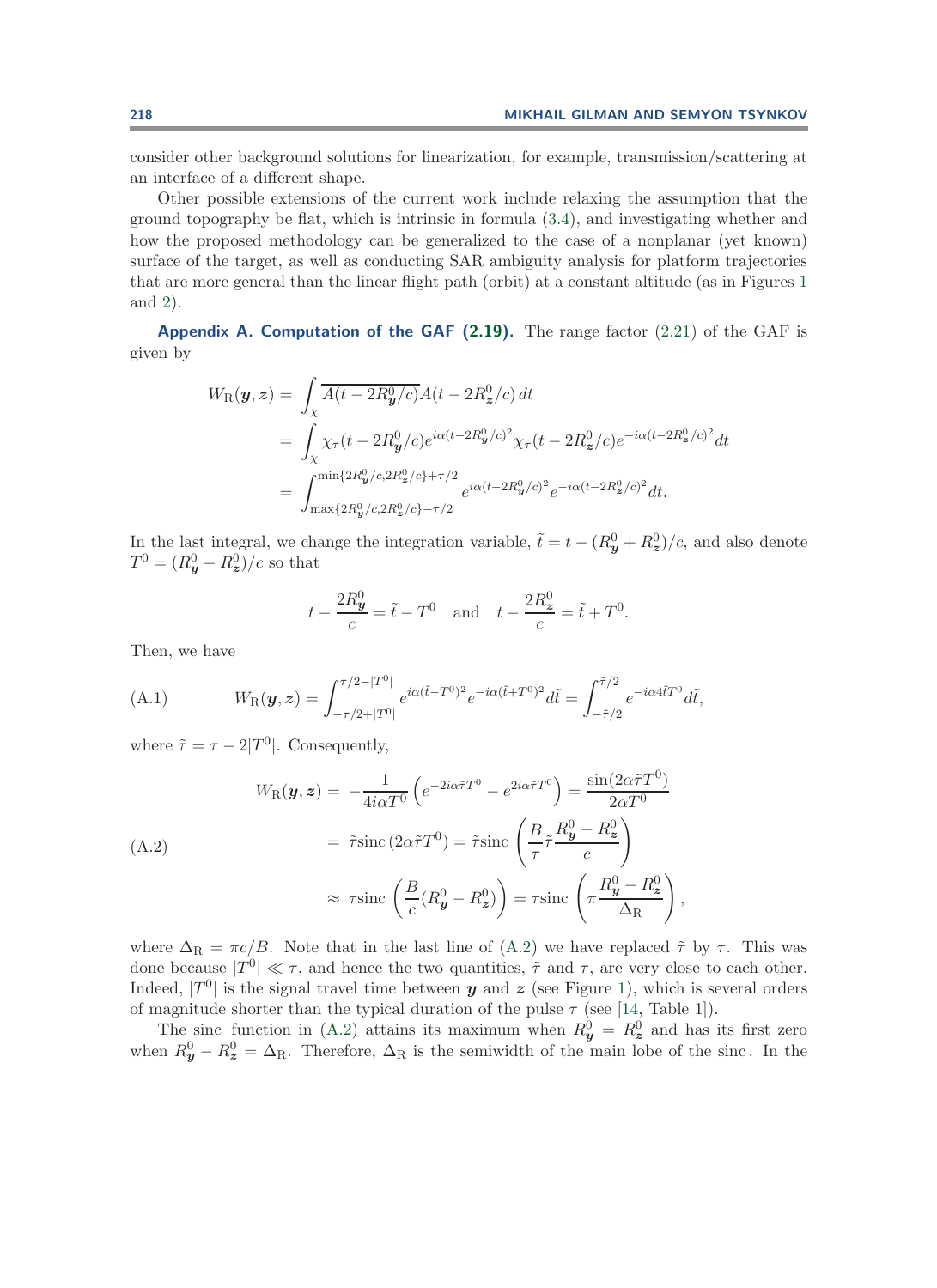literature, the quantity  $\Delta_R = \pi c/B$  is commonly interpreted as the range resolution, because it is assumed that if two point targets are at least  $\Delta_R$  apart, then their images given by sinc functions of semiwidth  $\Delta_R$  can be distinguished from one another.

To evaluate the azimuthal factor [\(2.20\)](#page-7-0), we first linearize the travel distances  $R_y^n$  and  $R_z^n$ of [\(2.18\)](#page-6-4); see Figure [1.](#page-4-0) With no loss of generality we can assume that  $z_2 = 0$  and also denote  $y_2 - z_2 = y_2 = l$  for convenience. Then, we can write

<span id="page-33-2"></span><span id="page-33-0"></span>
$$
R_z^n = (H^2 + L^2 + (x_1^n - z_1)^2)^{1/2} = (R^2 + (x_1^n - z_1)^2)^{1/2}
$$

$$
= R\left(1 + \frac{(x_1^n - z_1)^2}{R^2}\right)^{1/2} \approx R + \frac{1}{2}\frac{(x_1^n - z_1)^2}{R}
$$

and

$$
R_y^n = (H^2 + (L+l)^2 + (x_1^n - y_1)^2)^{1/2} = (R^2 + 2Ll + l^2 + (x_1^n - y_1)^2)^{1/2}
$$
  
=  $R \left(1 + \frac{2Ll + l^2 + (x_1^n - y_1)^2}{R^2}\right)^{1/2} \approx R + \frac{1}{2} \frac{2Ll + l^2 + (x_1^n - y_1)^2}{R},$ 

where  $|x_1^n - y_1| \sim L_{SA}$ ,  $|x_1^n - z_1| \sim L_{SA}$ , and both  $L_{SA} \ll R$  and  $l \ll R$  (see [\[14,](#page-38-4) Table 1]; l is on the order of resolution). Subtracting the previous equalities from one another, we obtain

(A.3) 
$$
R_z^n - R_y^n \approx \frac{(x_1^n - z_1)^2 - 2Ll - l^2 - (x_1^n - y_1)^2}{2R} \approx -\frac{Ll}{R} + \frac{(y_1 - z_1)x_1^n}{R},
$$

where only the leading term was retained among those that do not depend on  $n$  (typically,  $l \ll L_{SA}$ ). Consequently, taking into account that  $x_1^n = L_{SA}n/N$ , for the sum [\(2.20\)](#page-7-0) we have

$$
W_{\Sigma}(\mathbf{y}, \mathbf{z}) = \sum_{n=-N/2}^{N/2} e^{2ik_0(R_{\mathbf{z}}^n - R_{\mathbf{y}}^n)} = e^{-2ik_0Ll/R} \sum_{n=-N/2}^{N/2} e^{2ik_0(y_1 - z_1)x_1^n/R}
$$
  
\n(A.4)  
\n
$$
= e^{-2ik_0Ll/R} \sum_{n=-N/2}^{N/2} e^{2ik_0(y_1 - z_1)L_{\text{SA}}n/RN}
$$
  
\n
$$
= e^{-2ik_0Ll/R} \frac{e^{-ik_0(y_1 - z_1)L_{\text{SA}}/R} - e^{ik_0(y_1 - z_1)L_{\text{SA}}/RN}}{1 - e^{2ik_0(y_1 - z_1)L_{\text{SA}}/RN}}.
$$

For the common imaging configurations (see [\[14,](#page-38-4) Table 1]) we have  $k_0L_{SA}/N \geq 1$ , whereas  $|y_1 - z_1|/R$  could be between  $10^{-5}$  and  $10^{-6}$ . Therefore, the exponent in the denominator of the last fraction is small:  $|2k_0(y_1 - z_1)L_{SA}/RN| \ll 1$ . Moreover,  $N \gg 1$ , and we can neglect  $2/N$  in the second exponent in the numerator. Hence, we get

<span id="page-33-1"></span>
$$
W_{\Sigma}(\mathbf{y}, \mathbf{z}) \approx e^{-2ik_0Ll/R} \frac{\sin(k_0(y_1 - z_1)L_{SA}/R)}{k_0(y_1 - z_1)L_{SA}/RN}
$$
  
\n(A.5)  
\n
$$
= e^{-2ik_0Ll/R} N \operatorname{sinc} (k_0(y_1 - z_1)L_{SA}/R)
$$
  
\n
$$
= e^{-2ik_0Ll/R} N \operatorname{sinc} \left( \pi \frac{y_1 - z_1}{\Delta_A} \right) = e^{-2ik_0Ll/R} W_A(\mathbf{y}, \mathbf{z}),
$$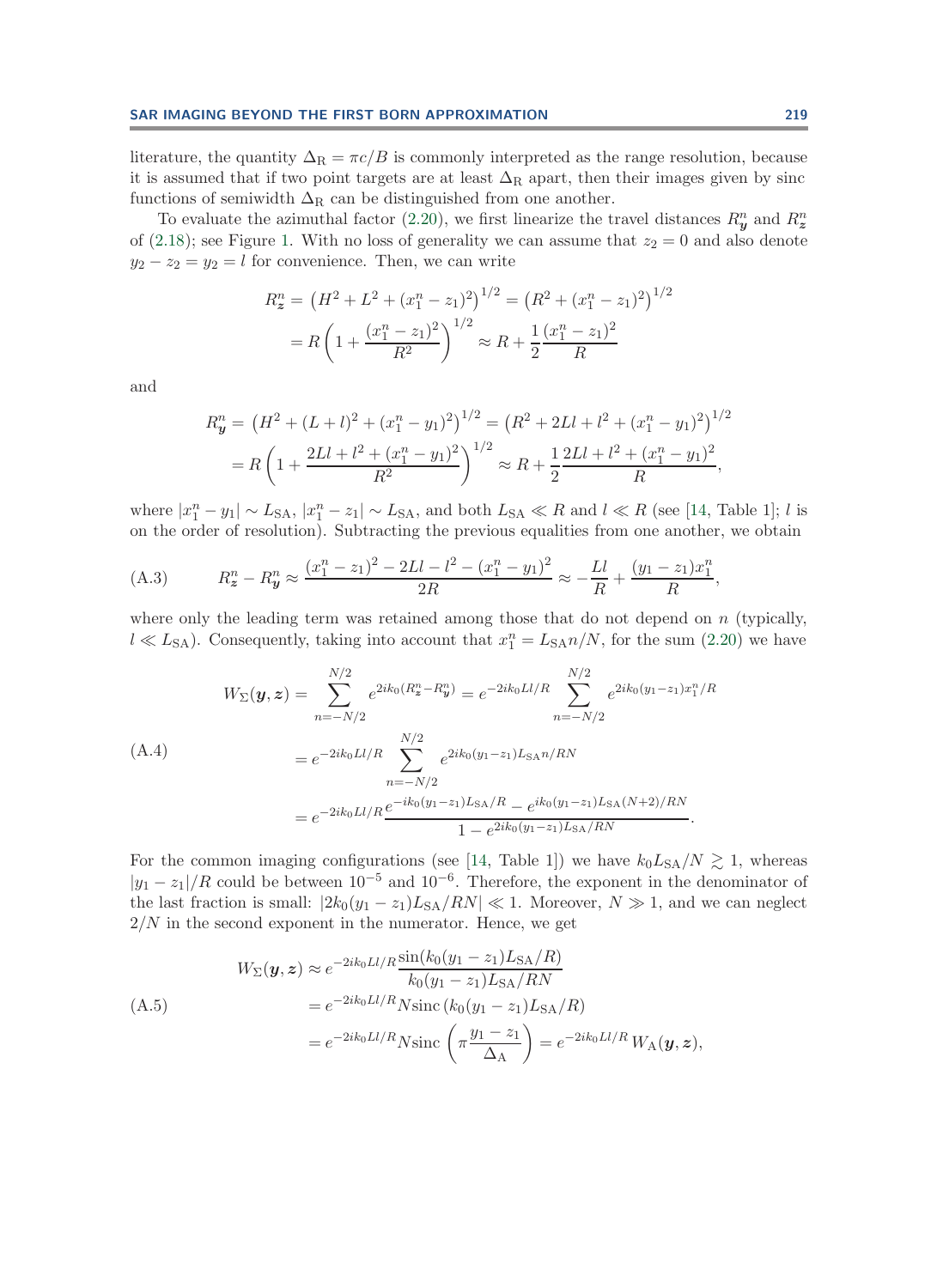where  $\Delta_A = \pi R/k_0 L_{SA} = \pi R c/\omega_0 L_{SA}$ . The same argument as in the case of range resolution allows one to take the quantity  $\Delta_A$  as the azimuthal resolution.

The fact that both  $W_R(\boldsymbol{y}, \boldsymbol{z})$  (see [\(A.2\)](#page-32-1)) and  $W_A(\boldsymbol{y}, \boldsymbol{z})$  (see [\(A.5\)](#page-33-1)) evaluate to a sinc function is not accidental. For the range factor  $W_R(\mathbf{y}, \mathbf{z})$  the sinc comes as an implication of the linear variation of the instantaneous frequency along the chirp (see [\(2.8\)](#page-3-4) and [\(2.9\)](#page-3-6)):  $\omega(t) = \omega_0 + 2\alpha t = \omega_0 + \frac{B}{\tau}t$ , where  $t \in [-\tau/2, \tau/2]$ , so that integral [\(A.1\)](#page-32-2) can be recast as

<span id="page-34-0"></span>(A.6) 
$$
W_{\mathcal{R}}(\boldsymbol{y},\boldsymbol{z}) = \int_{-\tilde{\tau}/2}^{\tilde{\tau}/2} e^{-2i(\omega(\tilde{t}) - \omega_0)T^0} d\tilde{t}.
$$

As for the azimuthal factor  $W_A(\mathbf{y}, \mathbf{z})$ , the exponents under the sum in [\(A.4\)](#page-33-2) can be thought of as representing a linear variation of the local wavenumber along the synthetic array. Indeed, the quantity  $k(n) \stackrel{\text{def}}{=} k_0 L_{SA} n / RN$  depends linearly on n, and from [\(A.4\)](#page-33-2) we have

<span id="page-34-1"></span>(A.7) 
$$
W_{A}(\mathbf{y}, \mathbf{z}) = \sum_{n=-N/2}^{N/2} e^{2ik(n)(y_1 - z_1)},
$$

which is very similar to [\(A.6\)](#page-34-0), because  $y_1 - z_1$  can substitute for  $T^0 \propto (R_y^0 - R_z^0)$ , and  $k(n)$  is a linear function of  $n$  that turns into zero exactly in the middle of the synthetic array, much like  $\omega(\tilde{t}) - \omega_0$  turns into zero in the middle of the chirp. The difference between [\(A.6\)](#page-34-0) and [\(A.7\)](#page-34-1) is that the former is an integral and the latter is a sum, but a sum of type [\(A.7\)](#page-34-1) can always be thought of as approximating the corresponding integral by the midpoint rule.

Moreover, the "instantaneous" wavenumber  $k(n)$  can be recast as follows:

(A.8) 
$$
k(n) = k_0 \frac{x_1^n}{R} = k_0 \tan\left(\frac{\pi}{2} - \gamma^n\right) \approx k_0 \sin\left(\frac{\pi}{2} - \gamma^n\right) = k_0 \cos\gamma^n,
$$

where  $\gamma^n$  is the angle between the platform velocity and the direction from  $x^n$  to the target z; see Figure [1.](#page-4-0) For narrow antenna beams and broadside imaging, the angle  $\frac{\pi}{2} - \gamma^n$  is small, which is why the approximation in  $(A.8)$  holds. Using  $(A.8)$ , we can rewrite  $(A.7)$  as

(A.9) 
$$
W_{A}(\mathbf{y}, \mathbf{z}) = \sum_{n=-N/2}^{N/2} e^{2ik_0 \cos \gamma^n (y_1 - z_1)} = \sum_{n=-N/2}^{N/2} e^{2i\omega_0 \cos \gamma^n (y_1 - z_1)/c},
$$

which shows that the variation of the local wavenumber along the synthetic array can be attributed to a Doppler-like effect. Indeed, it is well known that the standard linear Doppler frequency shift is proportional to the ratio of the platform speed over the wave propagation speed times the cosine of the angle between the platform velocity and the direction to the target:

<span id="page-34-3"></span><span id="page-34-2"></span>
$$
\omega - \omega_0 \propto \frac{v}{c} \cos \gamma.
$$

In [\(A.9\)](#page-34-3), the actual physical Doppler effect, which is due to the platform motion, does not manifest itself, because we are using the start-stop approximation, and the platform is con-sidered motionless at the times when it emits and receives the SAR signals.<sup>[13](#page-34-4)</sup> On the other

<span id="page-34-4"></span><sup>&</sup>lt;sup>13</sup>The role of the platform motion and the corresponding Doppler effect in SAR analysis is discussed in detail in [\[30\]](#page-39-1).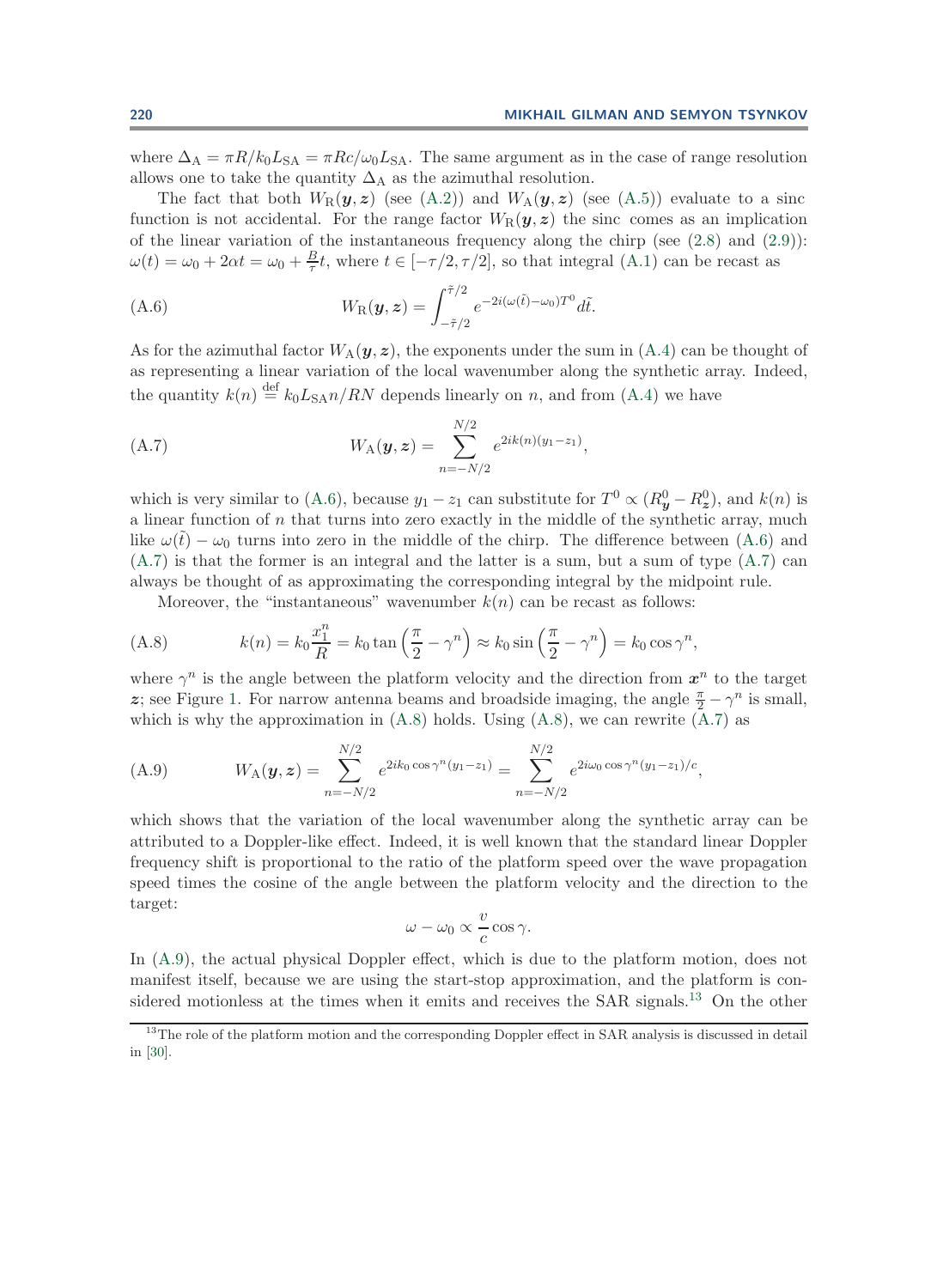hand, it is common to associate the change in the antenna position, i.e., the variation of  $n$ , with the so-called slow time; see, e.g., [\[6,](#page-38-1) Chapter 9]. Then, the local wavenumber  $k(n)$  can be thought of as a function of slow time. The dependence of  $k(n)$  on slow time is through  $\cos \gamma^n$ , so that its value is determined by the transmitting/receiving location n only and is not affected by how rapidly the platform moves between different locations. Thus, the quantity  $\cos \gamma^n$  in the exponent in formula [\(A.9\)](#page-34-3) can be interpreted as the second contributing factor to the Doppler frequency shift in slow time. This frequency (or wavenumber) shift varies linearly along the synthetic array, which can also be seen as a chirp in the azimuthal direction. It is to be noted, though, that in the literature the Doppler interpretation of synthetic arrays is sometimes artificially attributed to the physical fast time t, as opposed to the slow time  $n$ ; see, e.g., [\[7,](#page-38-21) section 3.5.5] or [\[12,](#page-38-22) section 1.4.2.2].

<span id="page-35-0"></span>**Appendix B. Leontovich boundary condition.** An alternative scattering model that is simpler than that of section [3](#page-10-0) yet capable of producing similar results, albeit with less mathematical rigor, is the model based on impedance boundary conditions [\[25\]](#page-38-23), i.e., boundary conditions of the third kind. A particular form of such boundary conditions that will be of interest for our analysis corresponds to an interface with a large jump of the refractive index:  $\varepsilon^{(0)} \gg 1$ . In this case, the refracted wave propagates almost normal to the interface regardless of the angle of incidence. This allows one to establish an approximate relation between the total field and its normal derivative on the vacuum side of the interface, thus removing the material domain from consideration. In the literature, this relation is often referred to as the Leontovich (or Shchukin–Leontovich) boundary condition; see [\[1,](#page-38-24) [24,](#page-38-25) [31\]](#page-39-2).

Consider a solution  $u = u(z_1, z_2, z_3)$  to the pair of Helmholtz equations [\(3.6\)](#page-12-4). It is a wave field with the spatial frequency k in the upper half-space  $(z_3 > 0)$  and  $k' = k\sqrt{\varepsilon^{(0)}}$  in the lower half-space  $(z_3 < 0)$ . Suppose also that, similarly to  $(3.5)$ ,

$$
u = \begin{cases} u_{i} + u_{r}, & z_{3} > 0, \\ u_{i}, & z_{3} < 0, \end{cases}
$$

where  $u_i$ ,  $u_r$ , and  $u_t$  are the incident, reflected, and transmitted fields, respectively. Let

<span id="page-35-1"></span>
$$
\hat{u} = \hat{u}(\zeta_1, \zeta_2, z_3) = \frac{1}{(2\pi)^2} \iint u(z_1, z_2, z_3) e^{-i(\zeta_1 z_1 + \zeta_2 z_2)} dz_1 dz_2.
$$

Then, we can write

(B.1) 
$$
\hat{u} = \begin{cases} u_1 e^{-iqz_3} + u_1 e^{iqz_3}, & z_3 > 0, \\ u_1 e^{-iq'z_3}, & z_3 < 0, \end{cases}
$$

where  $u_i$ ,  $u_r$ , and  $u_t$  are amplitudes that depend on the Fourier variables  $(\zeta_1, \zeta_2)$ ,  $q^2 = k^2 \zeta_1^2 - \zeta_2^2$ , and  $q'^2 = k'^2 - \zeta_1^2 - \zeta_2^2$ . The transmitted/reflected part of solution [\(B.1\)](#page-35-1) satisfies radiation boundary conditions as  $z_3 \to \infty$  and  $z_3 \to -\infty$ . Moreover, as in section [3,](#page-10-0) we are assuming that the overall solution u and its normal derivative  $\frac{\partial u}{\partial z_3}$  are continuous at  $z_3 = 0$ . This yields (cf. [\(3.11\)](#page-13-1))

$$
u_i + u_r = u_t,
$$
  
-
$$
-iq u_i + iq u_r = -i q' u_t.
$$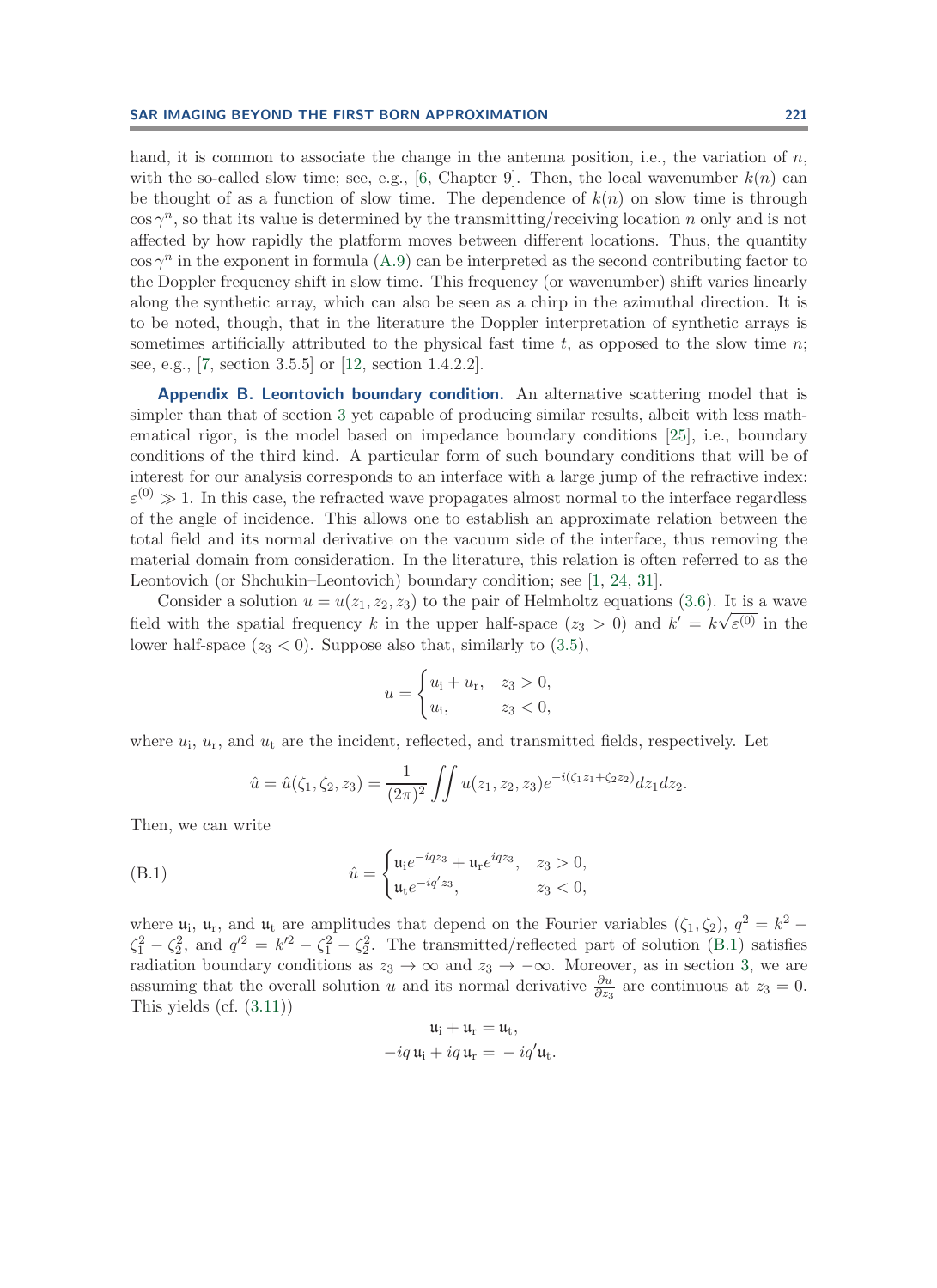Consequently,

<span id="page-36-1"></span>
$$
\frac{1}{\hat{u}} \frac{\partial \hat{u}}{\partial z_3}\bigg|_{z_3 = +0} = \frac{-iq \mathfrak{u}_i + iq \mathfrak{u}_r}{\mathfrak{u}_i + \mathfrak{u}_r} = \frac{-iq' \mathfrak{u}_t}{\mathfrak{u}_t} = -iq'
$$

or

<span id="page-36-0"></span>(B.2) 
$$
\frac{\partial \hat{u}}{\partial z_3}\Big|_{z_3=+0} = -iq'\hat{u}\Big|_{z_3=+0} = -i\sqrt{\varepsilon^{(0)}k^2 - \zeta_1^2 - \zeta_2^2}\hat{u}\Big|_{z_3=+0}.
$$

Using [\(B.2\)](#page-36-0), for the normal derivative of the overall solution  $u(z_1, z_2, z_3)$  in the physical (as opposed to Fourier) variables we have

$$
\frac{\partial u}{\partial z_3}\Big|_{z_3=+0} = \frac{1}{(2\pi)^2} \iint -i\sqrt{\varepsilon^{(0)}k^2 - \zeta_1^2 - \zeta_2^2} \,\hat{u}(\zeta_1, \zeta_2, 0) e^{i(\zeta_1 z_1 + \zeta_2 z_2)} d\zeta_1 d\zeta_2
$$
\n(B.3) 
$$
= \frac{-i}{(2\pi)^2} \iint \sqrt{\varepsilon^{(0)}k^2 - \zeta_1^2 - \zeta_2^2} e^{i(\zeta_1 z_1 + \zeta_2 z_2)} \iint u(z_1', z_2', 0) e^{-i(\zeta_1 z_1' + \zeta_2 z_2')} dz_1' dz_2' d\zeta_1 d\zeta_2
$$
\n
$$
= \frac{-i}{(2\pi)^2} \iint u(z_1', z_2', 0) \iint \sqrt{\varepsilon^{(0)}k^2 - \zeta_1^2 - \zeta_2^2} e^{i(\zeta_1(z_1 - z_1') + \zeta_2(z_2 - z_2'))} d\zeta_1 d\zeta_2 dz_1' dz_2',
$$

which is a nonlocal relation between u and its normal derivative at  $z_3 = 0$ . The nonlocal nature of this and similar relations is well known; see, e.g., [\[28\]](#page-39-4). However, for large  $\varepsilon^{(0)}$ relation [\(B.3\)](#page-36-1) can be approximately localized. Indeed, if  $\varepsilon^{(0)} \gg 1$ , instead of [\(B.2\)](#page-36-0) we can write

<span id="page-36-2"></span>(B.4) 
$$
\frac{\partial \hat{u}}{\partial z_3}\Big|_{z_3=+0} = -i\sqrt{\varepsilon^{(0)}k^2 - \zeta_1^2 - \zeta_2^2} \hat{u}\Big|_{z_3=+0} \approx -ik\sqrt{\varepsilon^{(0)}} \hat{u}\Big|_{z_3=+0},
$$

where the right-hand side no longer depends on  $(\zeta_1, \zeta_2)$ . It is important to realize, though, that this approximation cannot be directly used in [\(B.3\)](#page-36-1). Indeed, the integration  $d\zeta_1 d\zeta_2$  in [\(B.3\)](#page-36-1) is performed over the entire plane, and approximation [\(B.4\)](#page-36-2) obviously does not hold for all  $(\zeta_1, \zeta_2)$ . To be able to substitute [\(B.4\)](#page-36-2) into [\(B.3\)](#page-36-1), we first need to require that the Fourier transform  $\hat{u}(\zeta_1,\zeta_2,0)$  decay sufficiently rapidly as  $\zeta_1^2 + \zeta_2^2 \to \infty$ , so that the contribution of those Fourier components, for which [\(B.4\)](#page-36-2) does not hold, can be neglected. This requirement is equivalent to a certain degree of smoothness of  $u(z_1, z_2, 0)$ , but in this paper we will not attempt to accurately quantify either the required rate of decay of  $\hat{u}(\zeta_1, \zeta_2, 0)$  or the equivalent level of regularity of  $u(z_1, z_2, 0)$ . We will merely assume that [\(B.4\)](#page-36-2) can be used.

<span id="page-36-3"></span>Once  $(B.4)$  is substituted into  $(B.3)$ , the interior double integral on the last line of  $(B.3)$ Once (B.4) is substituted mto (B.3), the interior double integral on the last line of (B.3)<br>evaluates to  $-ik\sqrt{\varepsilon^{(0)}}\delta(z_1 - z'_1, z_2 - z'_2)$ , which yields a local relation between the solution and its normal derivative in physical variables:

(B.5) 
$$
\frac{\partial u}{\partial z_3}\bigg|_{z_3=+0} = -ik\sqrt{\varepsilon^{(0)}}u\big|_{z_3=+0}.
$$

Relation [\(B.5\)](#page-36-3) is the Leontovich boundary condition.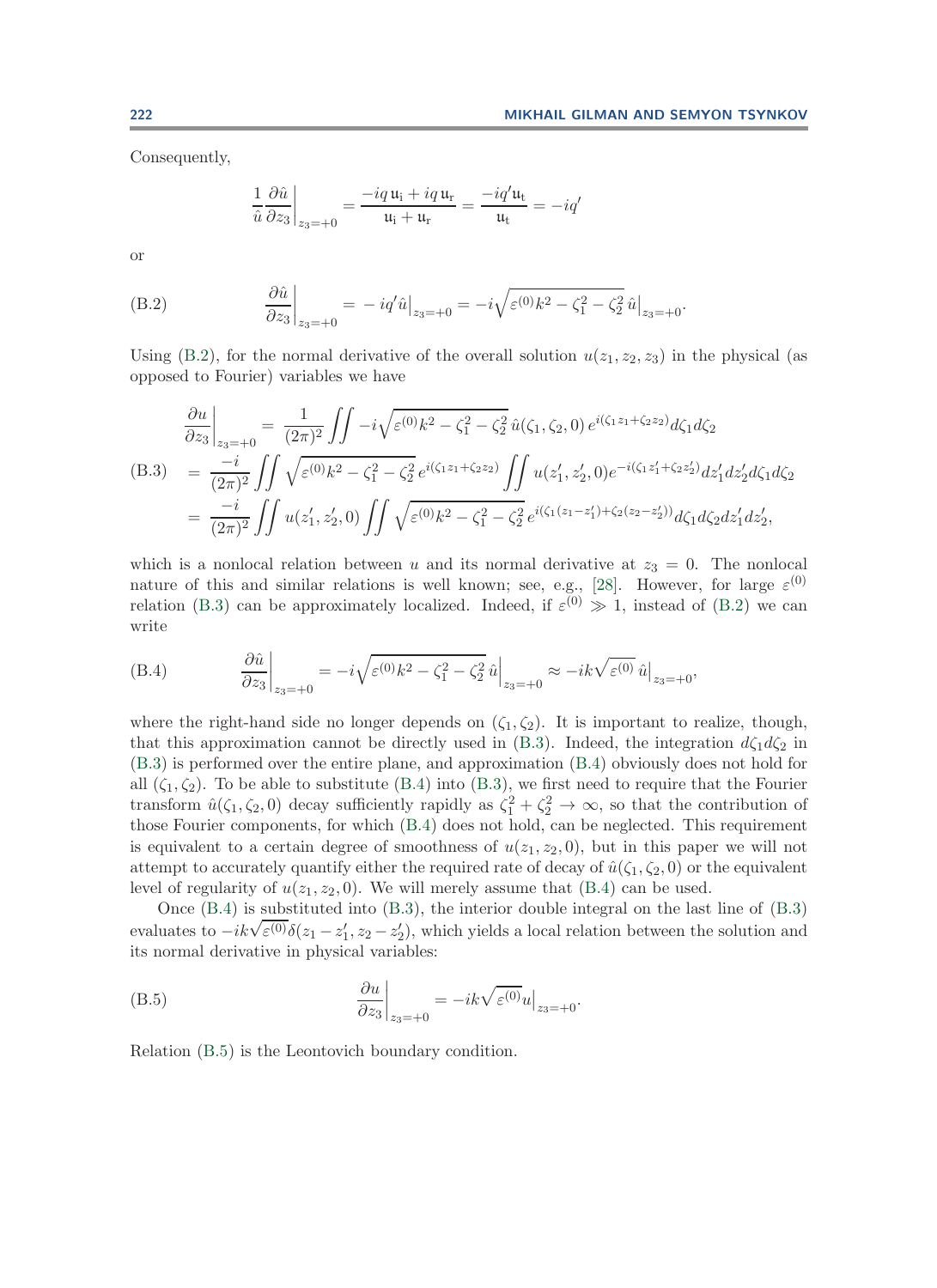Next, we generalize boundary condition [\(B.5\)](#page-36-3) by allowing the permittivity to vary:

(B.6) 
$$
\left.\frac{\partial u}{\partial z_3}\right|_{z_3=+0} = -ik\sqrt{\varepsilon}u\big|_{z_3=+0}.
$$

We emphasize that  $(B.6)$  is only a formal extension of  $(B.5)$  to the case of a variable permittivity. It cannot be derived using the same Fourier approach as we used for obtaining [\(B.5\)](#page-36-3). The motivation for introducing [\(B.6\)](#page-37-1) is rather qualitative: as in the case of a constant permittivity, all the refracted waves propagate close to normal, and the same will roughly be true for variable permittivity, as long as this permittivity remains large.

Having introduced [\(B.6\)](#page-37-1), we assume as in section [3](#page-10-0) that  $u = u^{(0)} + u^{(1)}$  and  $\varepsilon = \varepsilon^{(0)} + \varepsilon^{(1)}$ , and we apply the method of perturbations. In doing so, we also assume that the incident field is a plane wave propagating at an angle  $\theta$ ; see [\(3.1\)](#page-11-1). Then, for zero order, [\(B.6\)](#page-37-1) yields

<span id="page-37-2"></span><span id="page-37-1"></span>
$$
-iq_{{\bf i}}{\bf u}_{\bf i}^{(0)}+iq_{{\bf i}}{\bf u}_{\bf r}^{(0)}=-ik\sqrt{\varepsilon^{(0)}}({\bf u}_{\bf i}^{(0)}+{\bf u}_{\bf r}^{(0)}),
$$

where  $q_i = k \cos \theta$ . Hence, we obtain the following zero order reflection coefficient:

(B.7) 
$$
\frac{\mathfrak{u}_{\mathbf{r}}^{(0)}}{\mathfrak{u}_{\mathbf{i}}^{(0)}} = -\frac{k\sqrt{\varepsilon^{(0)}} - q_{\mathbf{i}}}{k\sqrt{\varepsilon^{(0)}} + q_{\mathbf{i}}} = -\frac{\sqrt{\varepsilon^{(0)}} - \cos\theta}{\sqrt{\varepsilon^{(0)}} + \cos\theta}.
$$

This reflection coefficient approximately coincides with that of  $(3.12)$  if we assume in  $(3.12)$ that  $\cos \theta' \approx 1$ , which is consistent with the near normal propagation of the refracted waves.

For first order perturbations, from boundary condition [\(B.6\)](#page-37-1) we derive

$$
\left. \frac{\partial u^{(1)}}{\partial z_3} \right|_{z_3 = +0} = -ik\sqrt{\varepsilon^{(0)}} \left( u^{(1)} + \frac{\varepsilon^{(1)}}{2\varepsilon^{(0)}} u^{(0)} \right) \Big|_{z_3 = +0}.
$$

Then, assuming as in [\(3.16\)](#page-14-0) that  $\hat{u}^{(1)} = \mathfrak{u}_{i}^{(0)} \mathfrak{b} e^{iqz_{3}}$  for  $z_{3} > 0$ , we get

<span id="page-37-0"></span>
$$
iq\mathfrak{u}_{i}^{(0)}\mathfrak{b}=-ik\sqrt{\varepsilon^{(0)}}\left[\mathfrak{u}_{i}^{(0)}\mathfrak{b}+\frac{\hat{\varepsilon}_{\theta}}{2\varepsilon^{(0)}}(\mathfrak{u}_{i}^{(0)}+\mathfrak{u}_{r}^{(0)})\right],
$$

where  $\hat{\varepsilon}_{\theta} = \hat{\varepsilon}^{(1)}(\zeta_1, \zeta_2 - k \sin \theta)$  is introduced in [\(3.15\)](#page-14-1). This expression along with [\(B.7\)](#page-37-2) yields

(B.8) 
$$
\mathfrak{b} = -\frac{\hat{\varepsilon}_{\theta}}{\sqrt{\varepsilon^{(0)}}} \frac{kq_i}{(k\sqrt{\varepsilon^{(0)}} + q)(k\sqrt{\varepsilon^{(0)}} + q_i)}.
$$

Similarly to zero order, the first order reflection coefficient  $\mathfrak b$  of [\(B.8\)](#page-37-0) approximately coincides with that of [\(3.22\)](#page-16-0) if in (3.22) we assume that  $q'_r = k' \cos \theta' \approx k' = k \sqrt{\varepsilon^{(0)}}$  and also that  $q' \approx q'_{\rm r}$ , because the propagation in the material is almost normal anyway. The new form of b given by  $(B.8)$  will affect  $\mathcal M$  of  $(3.33)$ , but the rest of the analysis will stay unaltered.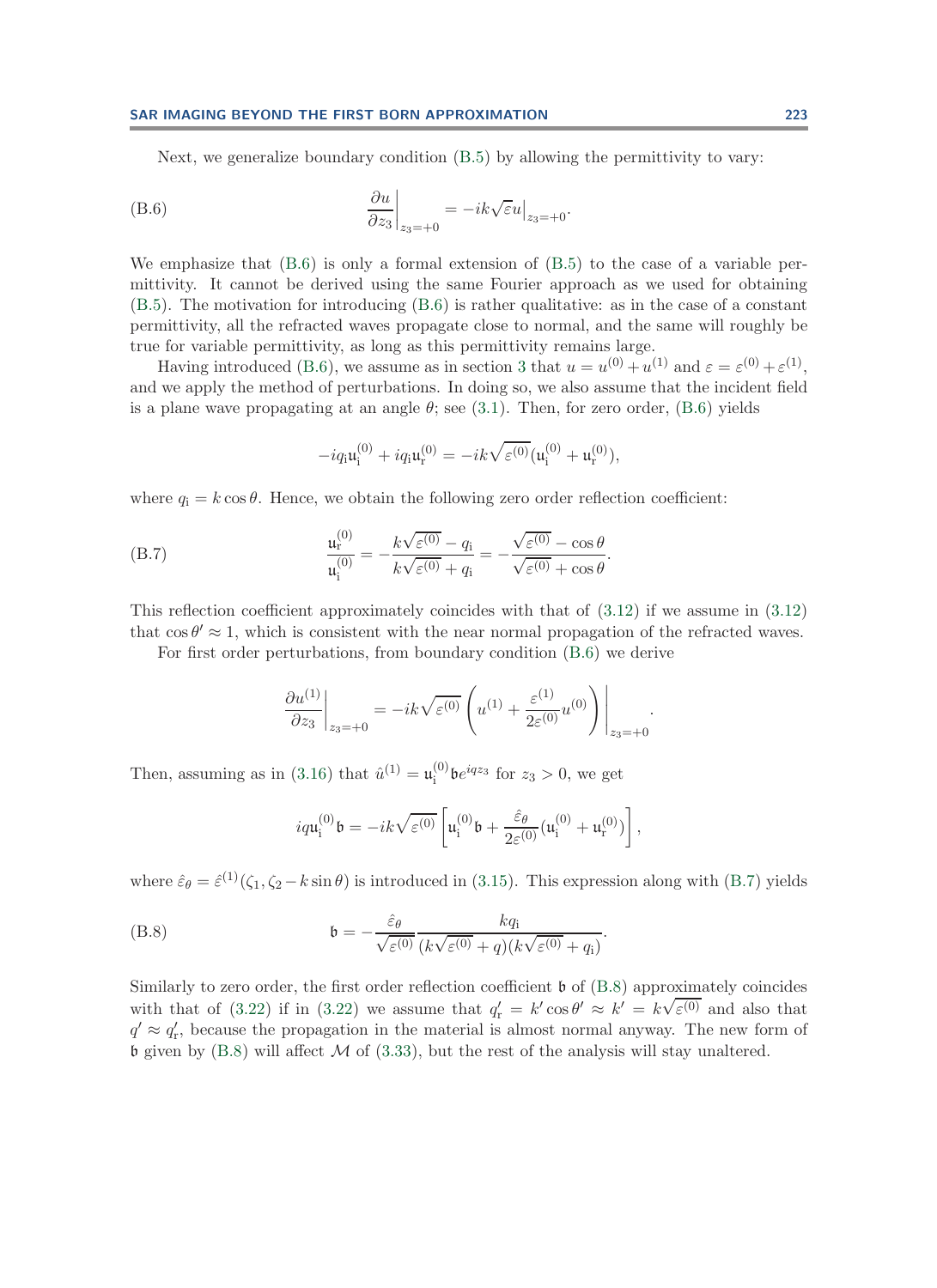## **REFERENCES**

- <span id="page-38-24"></span>[1] F. G. Bass and I. M. Fuks, Wave Scattering from Statistically Rough Surfaces, Pergamon Press, Oxford, New York, 1979 (translated and edited by C. B. Vesecky and J. F. Vesecky).
- <span id="page-38-20"></span>[2] E. Bleszynski, M. Bleszynski, and T. Jaroszewicz, Autofocus algorithm for synthetic aperture radar imaging with large curvilinear apertures, Inverse Problems, 29 (2013), 054004.
- <span id="page-38-3"></span>[3] M. BORN AND E. WOLF, Principles of optics: Electromagnetic theory of propagation, interference and diffraction of light, 7th ed., with contributions by A. B. Bhatia, P. C. Clemmow, D. Gabor, A. R. Stokes, A. M. Taylor, P. A. Wayman, and W. L. Wilcock, Cambridge University Press, Cambridge, UK, 1999.
- <span id="page-38-8"></span>[4] F. CAKONI, D. COLTON, AND P. MONK, The Linear Sampling Method in Inverse Electromagnetic Scattering, CBMS-NSF Regional Conf. Ser. in Appl. Math. 80, SIAM, Philadelphia, 2011.
- <span id="page-38-1"></span><span id="page-38-0"></span>[5] M. Cheney, A mathematical tutorial on synthetic aperture radar, SIAM Rev., 43 (2001), pp. 301–312.
- [6] M. CHENEY AND B. BORDEN, Fundamentals of Radar Imaging, CBMS-NSF Regional Conf. Ser. in Appl. Math. 79, SIAM, Philadelphia, 2009.
- <span id="page-38-21"></span>[7] I. G. Cumming and F. H. Wong, Digital Processing of Synthetic Aperture Radar Data. Algorithms and Implementation, Artech House, Boston, 2005.
- <span id="page-38-2"></span>[8] L. J. CUTRONA, Synthetic aperture radar, in Radar Handbook, 2nd ed., M. Skolnik, ed., McGraw-Hill, New York, 1990, Chapter 21.
- <span id="page-38-16"></span><span id="page-38-13"></span>[9] M. V. FEDORYUK, The Saddle-Point Method [Metod perevala], Nauka, Moscow, 1977 (in Russian).
- [10] J.-P. Fouque, J. Garnier, G. Papanicolaou, and K. Sølna, Wave Propagation and Time Reversal in Randomly Layered Media, Stoch. Model. Appl. Probab. 56, Springer, New York, 2007.
- <span id="page-38-17"></span>[11] J.-P. Fouque and O. V. Poliannikov, Time reversal detection in one-dimensional random media, Inverse Problems, 22 (2006), pp. 903–922.
- <span id="page-38-22"></span>[12] G. FRANCESCHETTI AND R. LANARI, Synthetic Aperture Radar Processing, Electronic Engineering Systems Series, CRC Press, Boca Raton, FL, 1999.
- <span id="page-38-5"></span>[13] M. GILMAN, E. SMITH, AND S. TSYNKOV, A linearized inverse scattering problem for the polarized waves and anisotropic targets, Inverse Problems, 28 (2012), 085009.
- <span id="page-38-4"></span>[14] M. GILMAN, E. SMITH, AND S. TSYNKOV, Reduction of ionospheric distortions for spaceborne synthetic aperture radar with the help of image registration, Inverse Problems, 29 (2013), 054005.
- <span id="page-38-6"></span>[15] M. GILMAN, E. SMITH, AND S. TSYNKOV, Single-polarization SAR imaging in the presence of Faraday rotation, Inverse Problems, 30 (2014), 075002.
- <span id="page-38-18"></span>[16] M. GILMAN, E. SMITH, AND S. TSYNKOV, Transionospheric Synthetic Aperture Imaging, Birkhäuser, New York, 2015, to appear.
- <span id="page-38-14"></span>[17] K. Hasselmann, R. K. Raney, W. J. Plant, W. Alpers, R. A. Shuchman, D. R. Lyzenga, C. L. RUFENACH, AND M. J. TUCKER, Theory of synthetic aperture radar ocean imaging: A MARSEN view, J. Geophys. Res. Oceans, 90 (1985), pp. 4659–4686.
- <span id="page-38-15"></span><span id="page-38-9"></span>[18] G. KAISER, A Friendly Guide to Wavelets, Birkhäuser Boston, Boston, MA, 1994.
- [19] A. KIRSCH AND N. GRINBERG, The Factorization Method for Inverse Problems, Oxford Lecture Ser. Math. Appl. 36, Oxford University Press, Oxford, 2008.
- <span id="page-38-10"></span>[20] L. D. LANDAU AND E. M. LIFSHITZ, Course of Theoretical Physics, Vol. 2, The Classical Theory of Fields, 4th ed., Pergamon Press, Oxford, 1975 (translated from the Russian by M. Hamermesh).
- <span id="page-38-11"></span>[21] F. C. LIN AND M. A. FIDDY, The Born-Rytov controversy: I. Comparing analytical and approximate expressions for the one-dimensional deterministic case, J. Opt. Soc. Amer. A, 9 (1992), pp. 1102–1110.
- <span id="page-38-12"></span>[22] D. L. MARKS, A family of approximations spanning the Born and Rytov scattering series, Opt. Express, 14 (2006), pp. 8837–8848.
- <span id="page-38-19"></span>[23] L. J. MOORE AND L. C. POTTER, Three-dimensional resolution for circular synthetic aperture radar, in Defense and Security Symposium, SPIE, Bellingham, WA, 2007, 656804.
- <span id="page-38-25"></span>[24] G. PELOSI AND P. YA. UFIMTSEV, The impedance-boundary condition, IEEE Trans. Antennas and Propagation, 38 (1996), pp. 31–35.
- <span id="page-38-23"></span>[25] T. B. A. SENIOR AND J. L. VOLAKIS, Approximate Boundary Conditions in Electromagnetics, IEEE Electromagnetic Waves Ser. 41, IEEE Press, London, 1995.
- <span id="page-38-7"></span>[26] E. M. SMITH AND S. V. TSYNKOV, Dual carrier probing for spaceborne SAR imaging, SIAM J. Imaging Sci., 4 (2011), pp. 501–542.